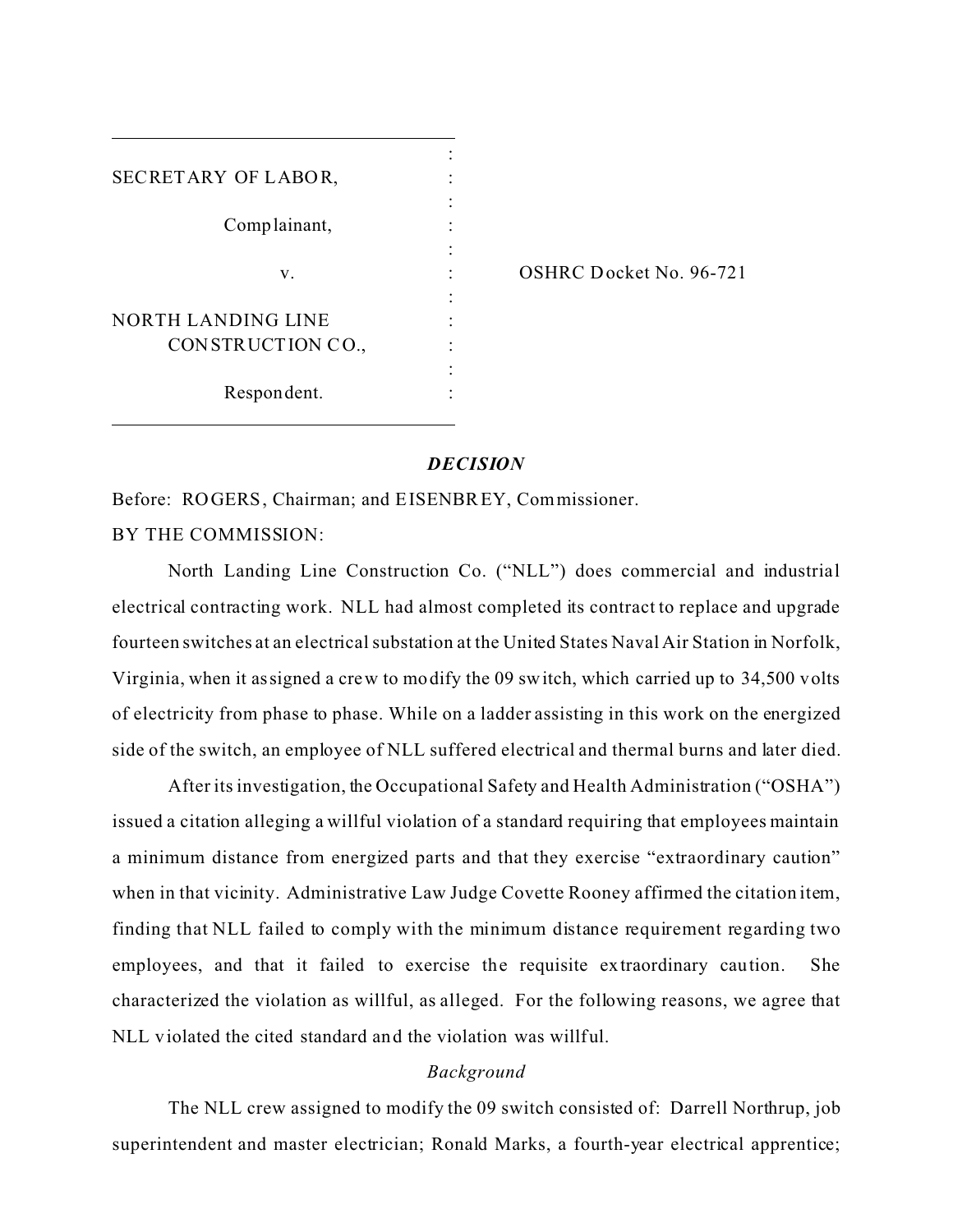Brad Seiberlich, a first-year electrical apprentice; and Tommy Light, a backhoe operator/laborer. Their assignment was to bolt the "top," or closed, end of a 30-inch long steel bracket in an inverted "U" shape to the underside of a metal plate attached below the switch's cross bar, which was about ten feet off the ground on top of the support column. On the cross bar, the three phases, "A," "B," and "C," of the 09 switch were spaced 36 inches apart.

According to Northrup, after the crew arrived for work at 7:00 a.m., he sent Light and Marks to pick up the steel bracket at NLL's office in Chesapeake, Virginia. While they were gone, Northrup and Seiberlich entered the substation. Northrup climbed up a twelve-foothigh fiberglass ladder that he had set up at the 09 switch, with Seiberlich at the bottom of the ladder. Northrup took measurements from below the cross arm to determine where to drill the holes in the bracket. Northrup testified that, while on the ladder, he "removed the existing bolts that were in the switch and installed the longer ones" that would be us ed to install the bracket.

Then, the steel bracket arrived at the site, and the crew took it inside the "control house" structure and drilled holes in it for the bolts to go through. While the drilling was being completed, Northrup went outside to look at the work area. Light, the backhoe operator/laborer, came out and a sked Northrup what they were doing. According to Northrup, he told Light that they were going to mount the steel bracket under the cross arm and also told him, "The thing is hot, do not get up." Light then left, and Northrup positioned an 8-foot wooden step ladder directly underneath where the bracket was to be placed, a location very near and to the side of the 12-foot fiberglass ladder. After returning with the bracket, Light handed one end to Northrup and took the other himself. As Light climbed the fiberglass ladder, which was nearest to him, Northrup climbed the wooden step ladder. Light had on cotton gloves and was not wearing a hard hat or other protective clothing. Northrup was wearing a hard hat.

Holding the bracket above their heads, with about twelve inches between them, Northrup and Light lined up the holes in the bracket with the bolts sticking down through the metal plate. Northrup testified that, while Light was still holding the bracket above his head,

2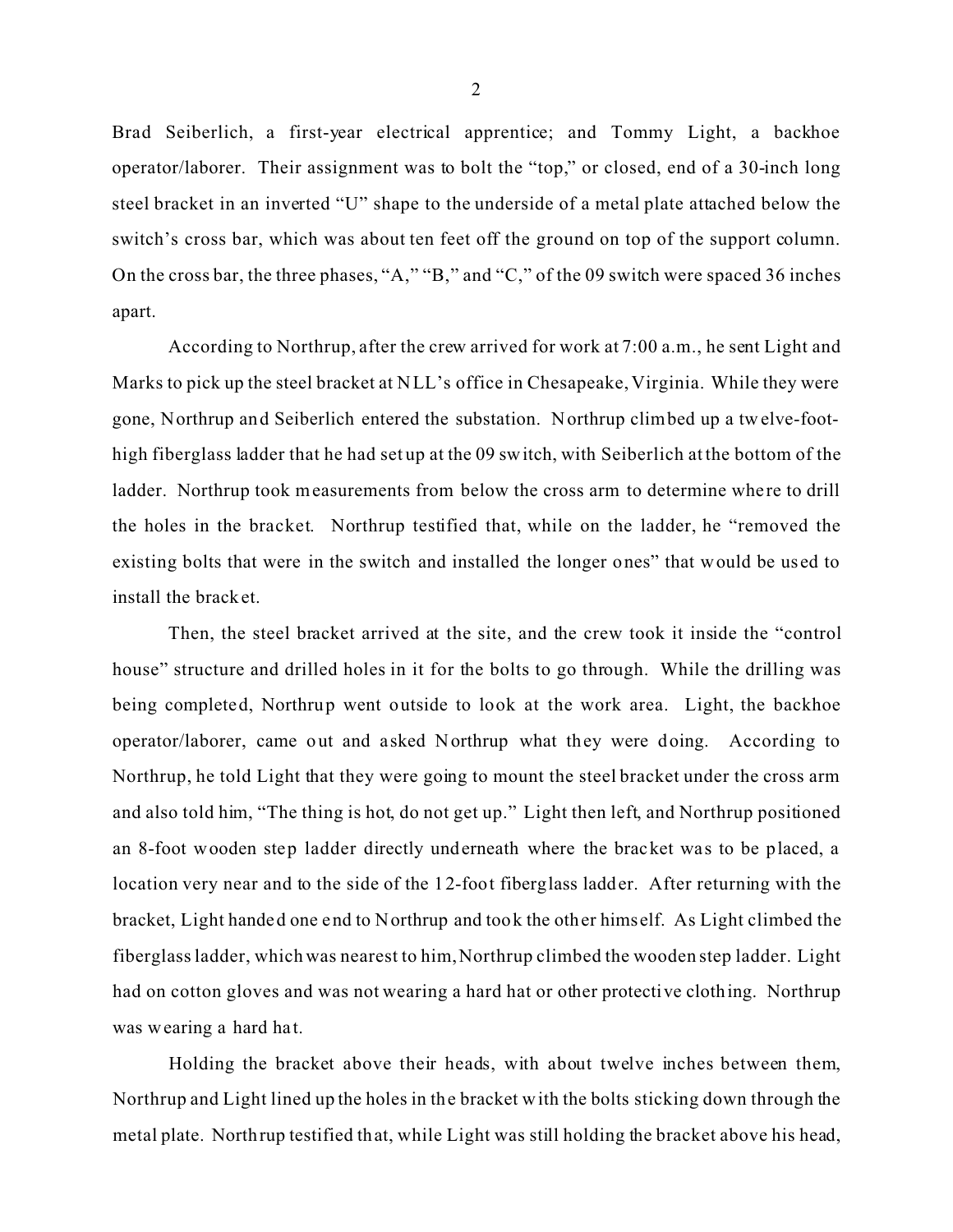Northrup rested his end of it on the top of his head and used his fingers to place and tighten a lug nut and washer on the bolts near him. According to Northrup, because the bolts were not tight enough, he asked Seiberlich to get a socket, ratchet, and extension that could fit into the six-inch opening under the bracket. Northrup testified that as he was stepping down off the wooden step ladder, he heard an arcing sound. He closed his eyes and jumped off the ladder, and he saw Light on fire on the ground.

In their testimony, the other crew mem bers, electrical apprentices Marks and Seiberlich, corroborated Northrup's sequence of events leading up to the accident. Marks testified that, when the accident occurred, he was holding Light's ladder and looking up at Light and "saw a bright flash of light, fire, it was so bright I had to turn away." Marks stated that when he did finally look up again, he saw Light falling off the ladder with his clothing on fire. Seiberlich testified that he was at the truck looking for the socket when he "heard a big arc, big bang," and he saw Light fa lling off the ladder.

On the morning of the accident, the 09 switch was "open," meaning that the energized switch blades on the "line" or "live" side were elevated and not connecting with or transmitting power to the unenergized "load" or "dead" side. The line side where laborer Light was located on the twelve-foot fiberglass ladder was "live" or "hot" because it was energized up to the top of the B phase insulator's ten porcelain rings and the switch blades. By contrast, the circuit above the cross-bar on the side where Northrup was positioned on the eight-foot wooden step ladder was "dead," because the load side cables and terminations were not energized.

Based on these facts, the Secretary alleged that NLL violated 29 C.F.R. § 1926.957(a)(3), which provides:

## **§ 1926.957 Construction in energized substations.**

(a) *Work near energized equipment facilities.*  . . . .

(3) Extraordinary caution sha ll be exercised in the handling of busbars, tower steel, materials, and equipment in the vicinity of energiz ed facilities. The requirements set forth in  $\S$  1926.950(c) [minimum working distances for different voltage ranges], shall be complied with.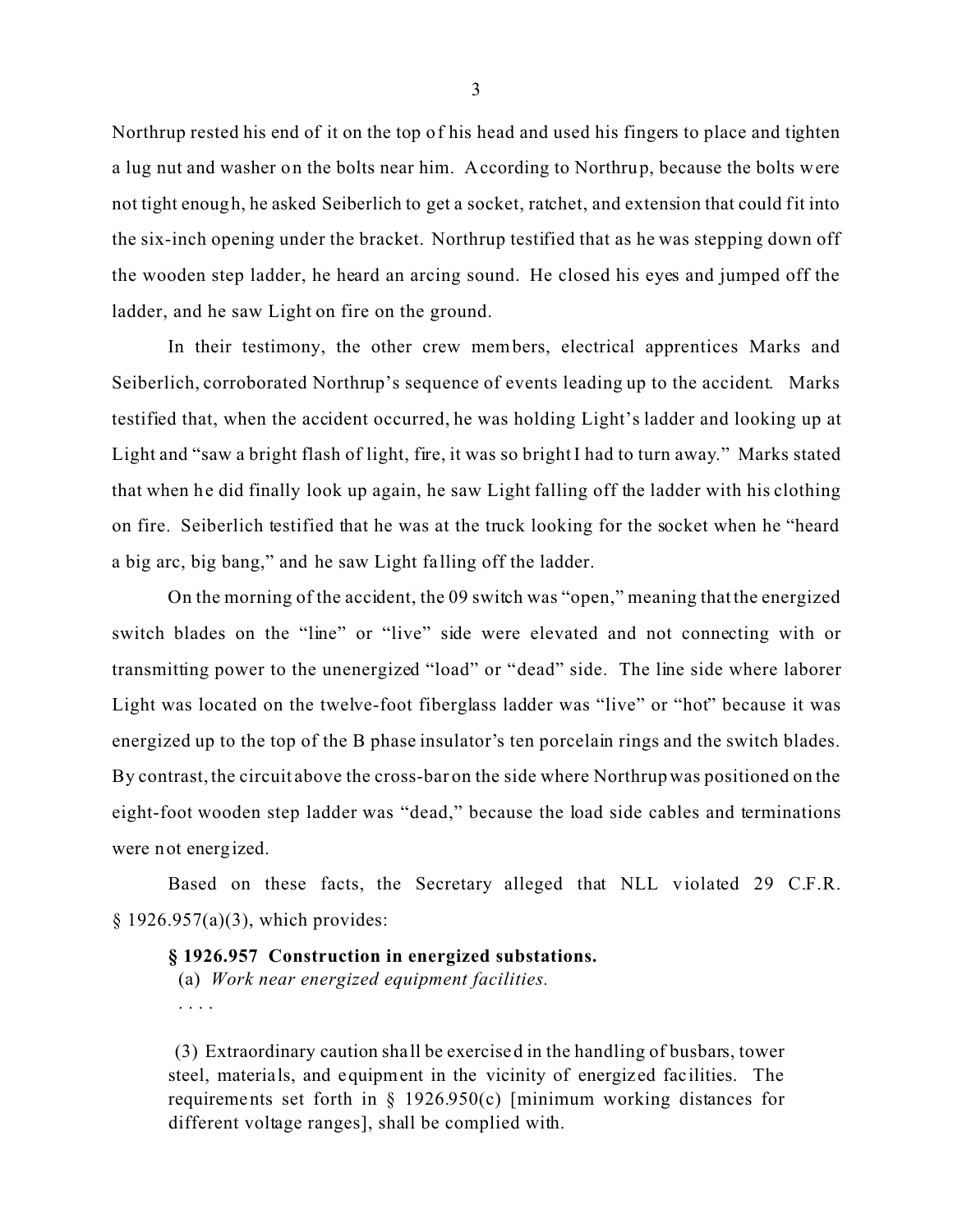It is undisputed that the voltage at the 09 switch was 34,500 volts, or 34.5 kilovolts, alternating current, phase to phase. Based on the incorporation by reference of 29 C.F.R. § 1926.950(c) and its Table V-1 into the cited standard, the minimum working distance from energiz ed parts at that voltage is "2 ft. 4 in." or 28 inches.

## *Elements of Violation and Burden of Proof*

To establish a violation of the standard, the Secretary must show by a preponderance of the evidence that (1) the standard applies, (2) the employer violated the terms of the standard, (3) its employees had access to the violative condition, and (4) the employer had actual or constructive knowledge of the violative condition. *E.g., Gary Concrete Products, Inc.*, 15 BNA OSHC 1051, 1052, 1991-93 CCH OSHD ¶ 29,344, p. 39,449 (No. 86-1087, 1991). It is undisputed that section 1926.957(a)(3) applies in this case. *See gene rally* 29 C.F.R. § 1926.950(a). The other three elements of the Secretary's case, however, are to some degree at issue.

#### I. *Did the Secretary Prove that NLL Violated the Terms of the Cited Standard?*

In addition to requiring that employers maintain a minimum clearance distance of 28 inches from a part energized at this voltage, the standard separately requires that employers exercise "extraordinary caution" in the handling of materials and equipment "in the vicinity of energized facilities." For the following reasons, we conclude that the Secretary proved by a preponderance of the evidence that both provisions of the standard were violated.

A. *Was Supervisory Employee Northrup Closer than 28 Inches to Energized Parts?* 

Northrup testified that, after the accident, he measured the distance between the top of the bracket, then positioned under the metal plate, and the closest energized part, on the B phase insulator, as "like twenty-eight" inches. His measurement is consistent with the measurement of 28 inches taken by the Navy's J. Thomas Eason, who investigated the accident for the Resident Officer in Charge of Construction ("ROICC") of the Naval Facilities Engineering Command ("NFEC"). While other evidence indicates less distance, we will use Northrup's measurement because it gives the employer the benefit of any doubt.

Because the top of the metal plate was higher than the top of the bracket, the heads of the bolts resting above the metal plate were closer than 28 inches from the nearest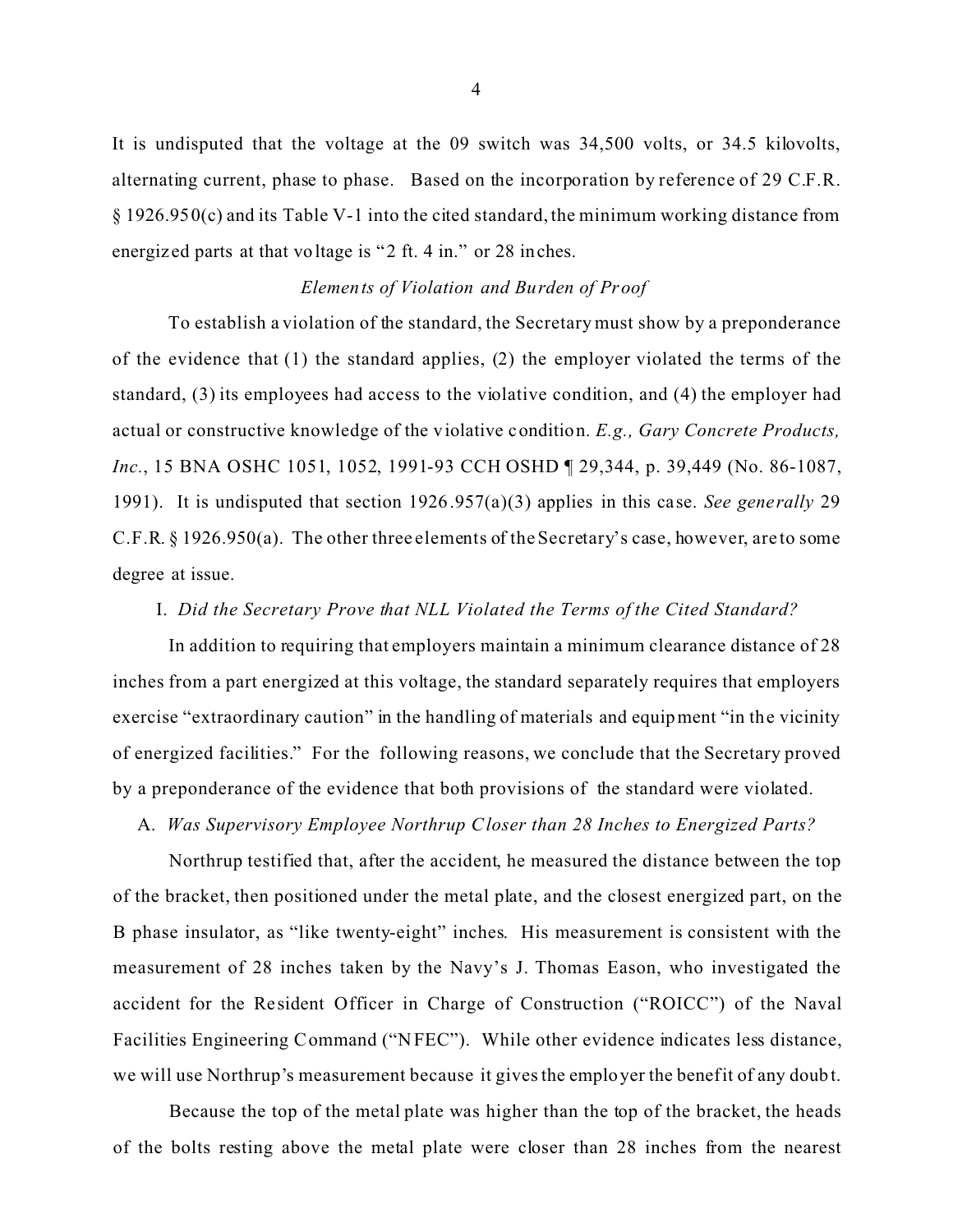energized part. Helmut Brosz, the Secretary's expert witness, testified that an employee removing the old bolts or inserting the longer bolts would come up to 5-1/2 inches closer to the nearest energized part. NLL did not rebut this testimony. Webster Chandler, NLL's expert witness, acknowledged at the hearing that the bolts would have to be put in from the top down, thus requiring one hand to be above the bracket.

We find, as the judge did, that this evidence establishes that Northrup came closer than 28 inches to the nearest energized part before the steel bracket was first brought to the site that morning from NLL's office by Light and Marks, and that NLL violated the terms of the cited standard. *See, e.g., Access Equipment Systems, Inc.*, 18 BNA OSHC 1718, 1722 n. 8, 1999 CCH OSHD ¶ 31,821, p.46,778 n.8 (No. 95-1449, 1999) (violation of standard not dependent on accident). $<sup>1</sup>$ </sup>

### B. *Was Backhoe Ope rator/Laborer Light Closer than 28 Inches to Energized Parts?*

*Crew Members' Testimony*. Job superintendent Northrup and electrical apprentices Marks and Seiberlich testified at the hea ring that they never saw backhoe operator/laborer Light go above the bracket or cross arm, which would have brought Light closer than 28 inches from the nearest energized part, according to Northrup's measurement discussed above. Northrup also testified that Light never tightened the bolts, and he never saw Light use the crescent wrench. Marks, who was holding the fiberglass ladder for Light, was the only crew member who testified that he actually observed Light, from his position below him, at the time of the acc ident.

The judge rejected the testimony of the crew members on this point. She found their testimony not credible based on her observation of their demeanor at the hearing. The judge also found that the three crew members' testimony was inconsistent with their prior statements given to government investigators. J. Thomas Eason, who, as noted above,

<sup>&</sup>lt;sup>1</sup>Because we find noncompliance with the terms of the standard based on Northrup coming closer than 28 inches to the energized part and, in addition, on other evidence discussed below, we need not address the judge's findings regarding the presence of materials on the face plate. *See, e.g., Access Equipment*, 18 BNA OSHC at 1720 n.4, 1999 CCH OS HD at p. 46,775 n.4.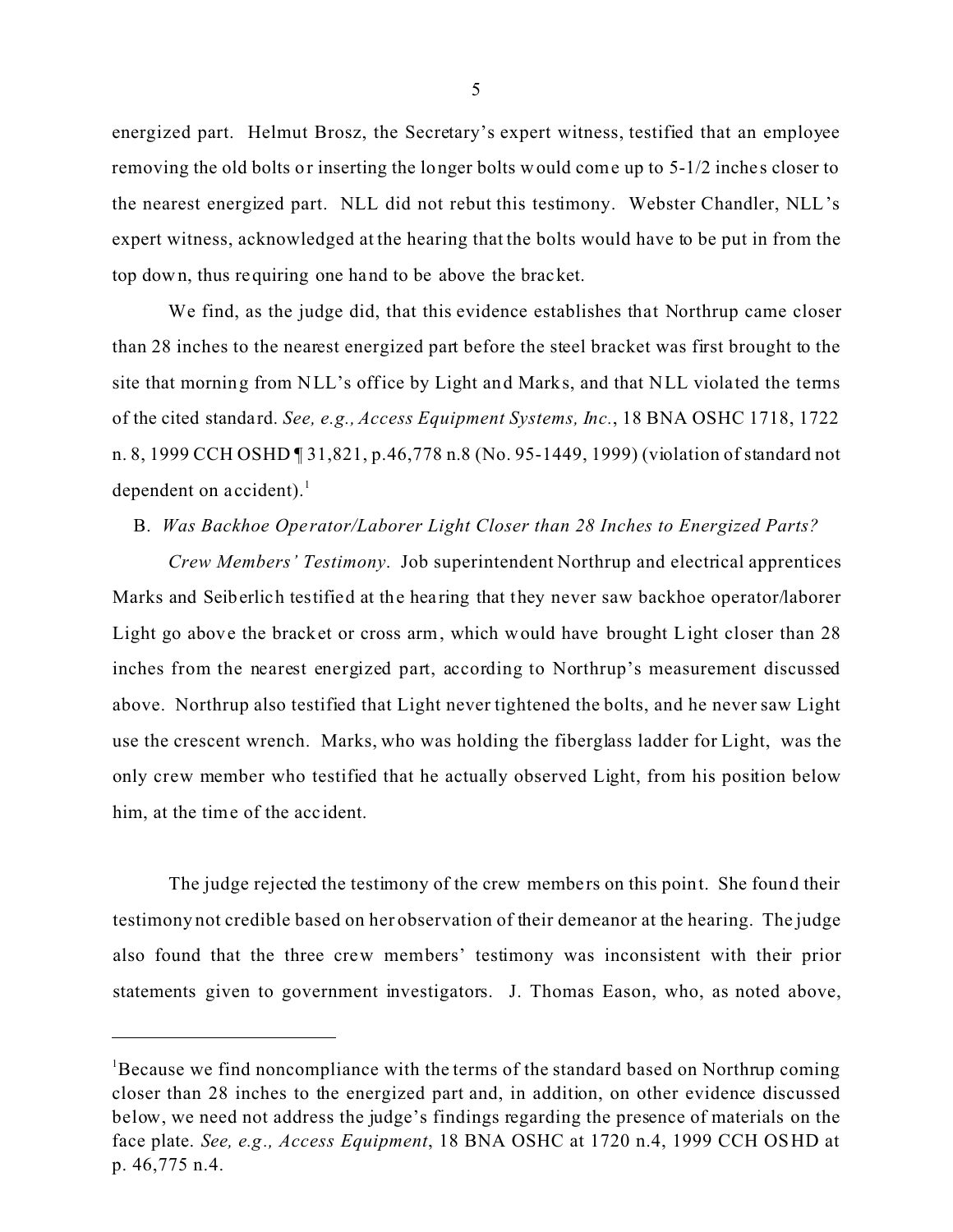worked for the Navy's ROICC, NFEC, conducted interviews within about thirty minutes of the accident. Eason testified that the surviving crew members told him that Light was bolting the bracket just prior to the accident. We note that, as discussed above, bolting would require having at least one hand above the bracket, which is contrary to the crew members' testimony that they never saw Light go above the bracket. The judge also mentioned that the interview notes of OSHA Compliance Officer Thomas Edwards, which were introduced into evidence by NLL, stated that Marks told Edwards two days after the accident and again about a month later that Light and Northrup were both doing bolting, and that Marks had seen Light trying to use the crescent wrench to tighten the bolts before setting it down on the main switch support.

The Commission gives great deference to the judge's credibility findings, for it is the judge who has lived with the case, heard the witnesses, and observed their demeanor. *E.g., C. Kaufman, Inc.*, 6 BNA OSHC 1295, 1297, 1977-78 CCH OSHD ¶ 22,481, p. 27,099 (No. 14249, 1978). Here, the judge noted the demeanor of these witnesses while they testified before her, and she gave a number of reasons, supported in the record, for her determination that Northrup, Marks, and Seiberlich were not credible. NLL has not shown a valid reason why we should overturn the judge's credibility findings, and our review of the record has not revealed any adequate reason for doing so. We therefore accept the judge's credibility findings. *See Hamilton Fixture*, 16 BNA OSHC 1073, 1085, 1993-95 CCH OSHD ¶ 30,034, pp. 41,180-81 (No. 88-1720, 1993), *aff'd without published opinion*, 28 F.3d 1213 (6th Cir. 1994).

In response to NLL's argument that the crew members' statements in the CO's notes were hearsay, we note, as the judge did at the hearing, that the crew members' prior inconsistent statements were admissions of employees concerning a matter within the scope and time of their employment and are therefore not hearsay under Rule  $801(d)(2)(D)$  of the Federal Rules of Evidence. *See, e.g., Regina Constr. Co.*, 15 BNA OSHC 1044, 1047, 1991- 93 CCH OSHD ¶ 29,354 CCH OSHD p. 39,467 (No. 87-1309, 1991). Moreover, while a compliance officer's notes might have inherently less probative value than an employee's own credible testimony, the employees' testimony here was explicitly discredited, and the

6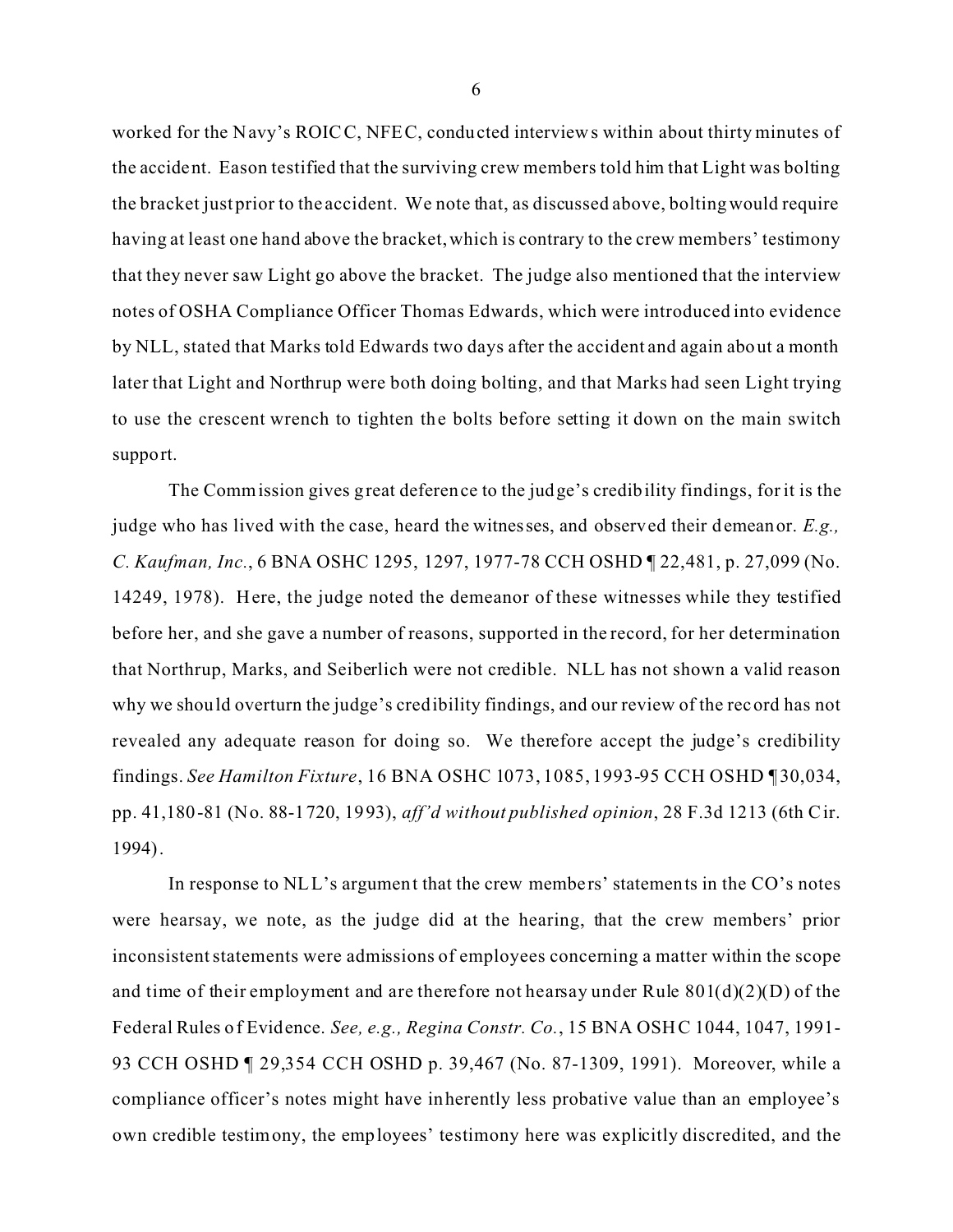compliance officer's notes were introduced into evidence by NLL itself. *See id.* at 1049, 1991-93 CCH OSHD at p. 39,468.

*Expert Testimony*. Each party called an expert witness on the issue of whether Light came closer than 28 inches from the nearest energized part. The Secretary's expert was Helmut Brosz, who is a registered forensic engineer and Director of the Institute of Forensic Electropathology.<sup>2</sup> Electropathology is the study of death in human and animal tissue from the effects of electricity. Hired by the Navy to investigate the accident, Brosz reconstructed the incident at the site less than a month after it happened, with NLL's expert present. Brosz testified that the equipment at the scene exhibited the indelible marks that result from contact with an electrical arc. He opined that the imprint from a cotton glove on the fourth porcelain ring up from the bottom of the B phase insulator indicates that Light contacted that ring with the wrist of his right hand, while the impression of Light's thumb and forefinger on the cross bar surrounded by burn marks show that Light was holding the cross bar with his gloved left hand. As shown in a photographic exhibit, in an effort to re-create Light's position at the time of the accident, an associate of Brosz climbed the line-side ladder and positioned himself as Brosz described.<sup>3</sup>

According to Brosz, the electrical current ran from Light's wrist through his right arm, across his chest to his left arm, then to his left hand on the cross bar, and finally to ground through the grounded mast, or support column. Brosz explained how this is consistent with the entries in Light's medical report that he suffered electrical burns, which led to tissue necrosis and ultimately kidney failure. Brosz explained that Light suffered thermal burns when he caused an arc blast by touching this B phase insulator. This created a ball of hot,

<sup>&</sup>lt;sup>2</sup>This Institute, which has a working relationship with the University of Toronto, Canada, has a very large data base on electrical accidents worldwide, including slides, videotapes, photographs, case studies, and printed materials.

<sup>&</sup>lt;sup>3</sup>NLL's expert, Webster Chandler, testified that he took this position and found it very awkward. We note, however, that a comparison of the photographic exhibits showing different aspects of his position, with the photographic exhibit of Brosz's associate during his reconstruction, suggests that Chandler did not assume the same position in exactly the same location.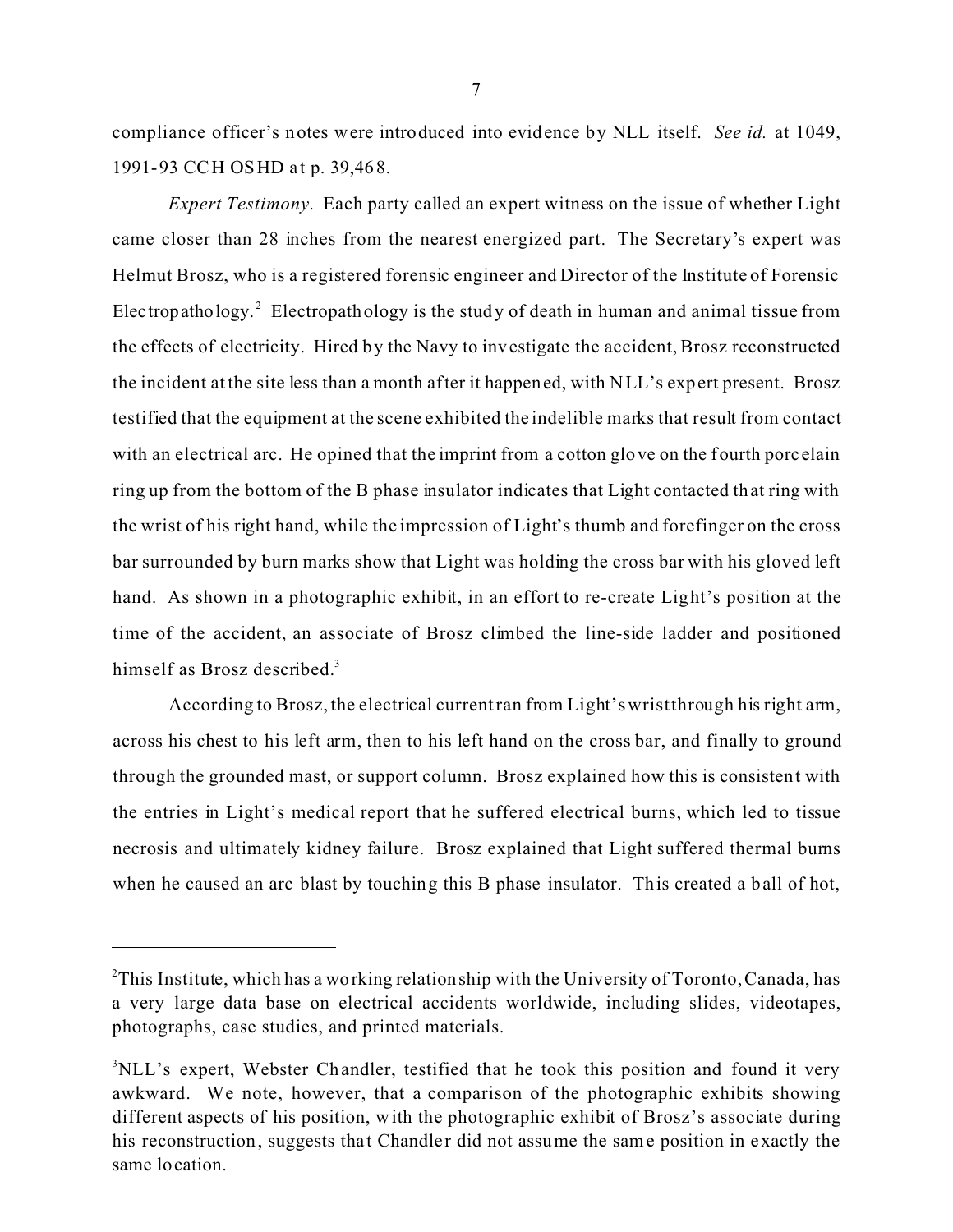expanding, conductive gas about four feet wide that engulfed the A and B phases, spaced 36 inches apart on this vertical break three pole switch, and caused several faults before it became nonconduc tive within a frac tion of a second.

We find that the Secretary has made a prima facie showing that Light actually contacted the insulator based on Brosz's testimony, which is consistent with the physical evidence. *See, e.g., Okland Construction Co.*, 3 BNA OSHC 2023, 2024 , 1975-76 CCH OSHD ¶ 20,441, p. 24,406 (No. 3395, 1976) (reasonable inferences can be drawn from circumstantial evidenc e).

To rebut this showing, NLL relies on its expert, Webster Chandler, a certified professional electrical engineer, who has been a consultant for many years designing electrical systems and investigating over a hundred electrical accidents. Chandler testified that Brosz's theory is not consistent with the medical report, which refers to an entry wound on the left hand, but does not refer to an exit wound. Chandler also opined that, if the accident had happened as Brosz described it, Light would have been killed instantly.

Brosz responded in his rebuttal testimony that, while the injury on the left hand was much more pronounced and would therefore immediately catch the eye of an emergency practitioner, the right hand received a different type of electrical burn, consisting of less visible, small pin holes.<sup>4</sup> Brosz also explained that such high voltage as Light encountered does not kill as fast as lower voltage, which puts the heart of the person contacting it into fibrillation. He stated that high voltage seizes the chest muscles and prevents the heart from fibrillating.

Chandler's testimony also included his own theory of what occurred. He assumed Light's legs to have been at the eye level of Marks and Seiberlich, based on their testim ony, which the judge discredited. Chandler therefore assumed that no part of Light rose above the bracket. Chandler accounted for the thermal burns that Light suffered as being the result

<sup>&</sup>lt;sup>4</sup>Brosz added that, with alternating current, as in this case, there really is no such thing as an "entry" and "exit" wound anyway, because the current enters one moment and exits in the next sixtieth of a second, and then enters again through what it has just exited.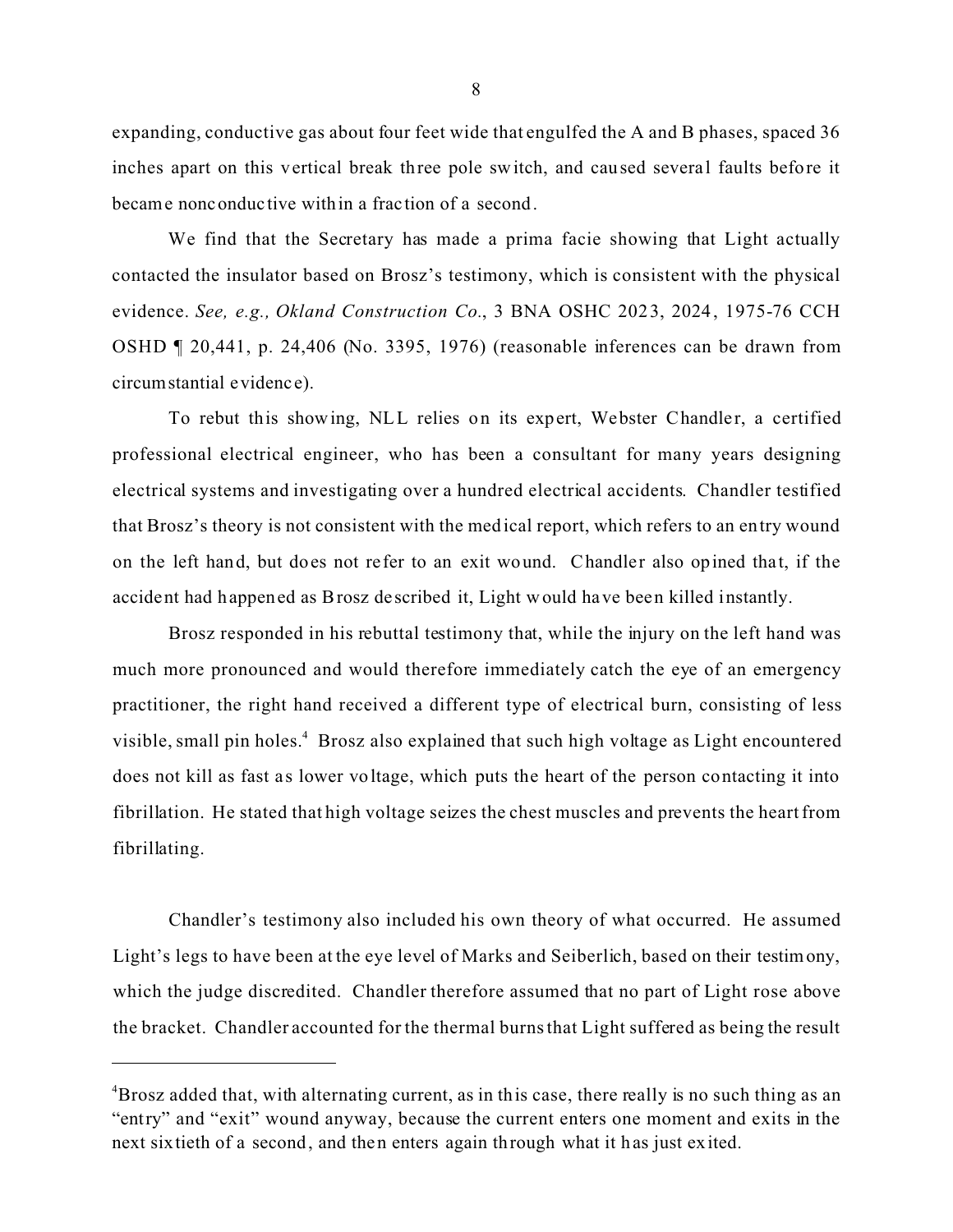of an arc-ove r, or short circuit, that involved all three phase s and could have been caused by switching surges, which occur when circuit breakers are operated in certain sequences on a power distribution system. He acknowledged, however, that they are "clearly abnormal conditions." According to Chandler, the arc-over between the phases created a fireball that engulfed Light and caused thermal burns. Chandler also gave general testimony that, in addition, electric current flowed through Light and caused electrical burns.

Disputing Chandler's arc-over theory, Brosz explained that it would have been "absolutely impossible" for the accident to have happened as Chandler described; it would have required much higher voltages for such an arc to have been drawn through the air. If a switching surge occurred, the overvoltage would be no more than two times the rating, and the surge would have to travel thousands of feet through underground cable and all manner of equipment to manifest itself where Light was located, and "it just doesn't happen." Brosz also testified that for Light to have had current flowing through him under Chandler's theory, Light would have had to have been "within inches of" the insulator at the time of the arcover, yet Chandler assumed that Light's head was below the bracket and thus more than two feet away. According to Brosz, the only possible way that Chandler's phase-to-phase fault theory could have happened is if the switch had been directly hit by lightning, an event that is not alleged to have occurred here.

We find, moreover, no merit in Chandler's claim that Brosz's analysis is flawed because of his failure to mention the Supervisory Control and Data Acquisitions ("SCADA") Report or test the switch to prove that it was not defective. At the hearing, Brosz explained that the SCADA Report would not always show whether the fault was a result of a surge phase-to-phase or phase-to-ground, because in a case like this, there would not have been enough ground current going through Light to have tripped a circuit breaker or any relay. NLL did not rebut this explanation. Although Brosz's "Preliminary Report" mentioned that it would be premature to draw a conclusion as to the cause of the accident until the switch had been tested, Brosz testified that he was satisfied with his opinion as to what occurred. He believed that the Navy initially had wanted him to test the switch, but the Navy sought no further testing after he submitted the "Preliminary Report." Moreover, the record

9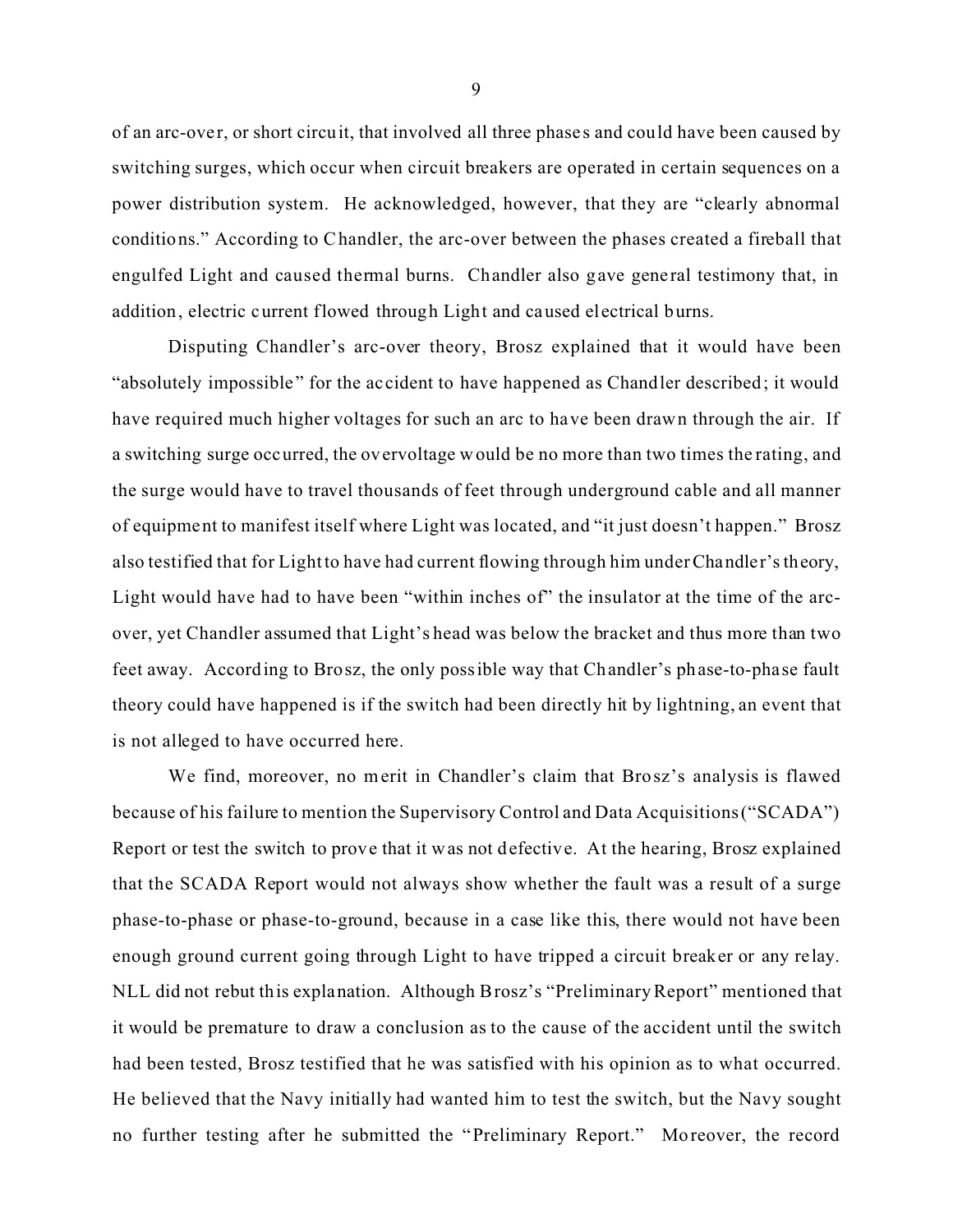establishes that NLL had the switch in its possession before the hearing and could have tested it and introduced the results at the hearing. It offered no such proof.

In our view, based on the expert testimony noted above, Brosz's theory that Light contacted the insulator is strongly supported by the physical evidence and was not invalidated by Chandler's testim ony. Only Brosz's theory provides an unrebutted explanation of how both the thermal burns and the electrical burns occurred. Brosz systematically considered the evidence at the site to develop his theory, and he used his expert knowledge in electropathology to rebut Chandler's testimony. Brosz also raised questions about Chandler's theory that were not explained by NLL. We agree with the judge that the evidence adduced by NLL does not adequately rebut the Secretary's showing. We find that the Secretary has therefore proven by a preponderance of the evidence that the terms of the cited standard were violated<sup>5</sup> because Light actually contacted the energized insulator ring and so came c loser than 28 inches from the energized part.

### C. *Did NLL Exercise "Extraordinary Caution"?*

In addition to finding a violation of the standard based on Light and Northrup violating the 28-inch minimum safe distance, the judge also found noncompliance with the second sentence of the standard: "Extraordinary caution shall be exercised in the handling of . . . materials, and equipment in the vicinity of energized facilities." The judge viewed "extraordinary caution" in terms of the actions that the experts testified could have been

<sup>5</sup> NLL contends that the judge erred in relying on the "speculative theory" of the Government's expert as to the physical conditions on the day of the accident, because "'[n]o part of the Sec retary's burden can be left to speculation or conjecture,'" citing *Ocean Electric Corp. v. Secretary of Labor*, 594 F.2d 396, 401 (4th Cir. 1979). The passage NLL quotes from *Ocean* does not set forth a stricter standard of proof for the Secretary's case than the well-settled preponderanc e of the evidence. *See, e.g., Trinity Industries, Inc.*, 15 BNA OSHC 1788, 1789, 1991-93 CCH OSHD ¶ 29,773, p. 40,493-94 (No. 89-1791, 1992); *Astra Pharmaceuticals Prods.*, 9 BNA OSHC 2126, 2129, 1981 CCH OSHD ¶ 25,578, pp. 31,899- 900 (No. 78-6247, 1981), *aff'd in pertinent part,* 681 F.2d 69 (1st Cir. 1982). The quotation is actually a sentence from an unreviewed Commission judge's decision in *Shea-B all, a Joint Venture*, 10 OSAHRC Rep. 719, 723 (No. 5390, 1974) (ALJ), cited by the court in *Ocean Electric*, only for the proposition that the Secretary has the burden of proof with respect to knowledge of the violation and its foreseeability. We have found no legal authority that would preclude the Secretary from relying on expert opinion testimony to meet her burden of proof.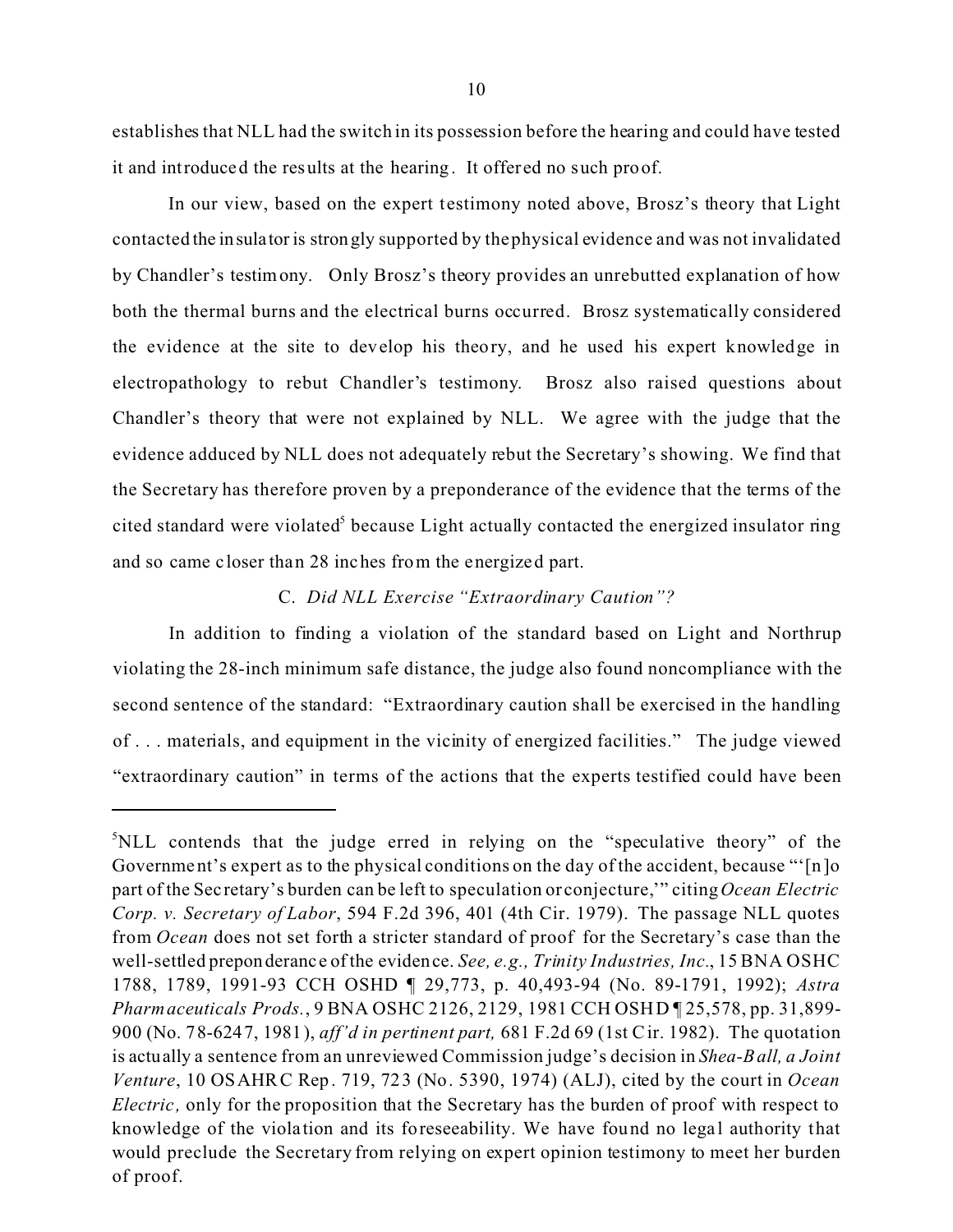taken to protect employees from the electrical ha zard, in addition to maintaining the minimum clearance distance. We agree with the judge's analysis.

It is clear from the record, as the judge found, and NLL does not really dispute, that there were numerous methods of protection that NLL could have used to protect Light and other employees. Both Government expert Brosz and NLL's expert Chandler testified that the accident could have been prevented by deenergizing the 09 switch. Brosz explained that this would have meant deenergizing the line side, where Light was working, as well as the load side, where Northrup was located.

The record shows that, although NLL could not on its own deenergize the switch, it could have easily arranged for the line side to have been deenergized, like the load side, and was even instructed to do this. Jeffrey Wray, of the Navy's ROICC Office, to whom NLL made deenergization requests over the course of the project, testified that about a week before the accident, as Wray was on his way out the door, Northrup "said something about working . . . the line side of the switch energized" for the bracket installation. Wray testified that he turned and told Northrup "hell no" and advised him that the switch could be isolated, and thus the line side deenergized, in 45 minutes. According to Wray, the clearance was "just too close."<sup>6</sup>

<sup>&</sup>lt;sup>6</sup>The judge credited Wray's testimony. She specifically discredited Northrup's testimony that Wray had not instructed him to deenergize the whole switch. The judge referred to this as "a similar finding" to her earlier determination that Northrup's testimony as to Light's location "was not fully credible." NLL takes exception to the judge 's credibility determination in favor of Wray, noting that Wray did not mention such instructions when Navy personnel interviewed him and others immediately after the accident. NLL argues that Wray knew the change order work remained and testified that he planned to inspect the afternoon of the accident. NLL also relies on the memorandum by the Navy's Contracting Officer Lcdr. W.M. Sheedy, wherein he states that he was "unaware of any direct discussions regarding an outage for the work being accomplished at the time of the accident."

We find insufficient reason to disturb the judge's evaluation of the credibility of these witnesses. She "has lived with the case, heard the witnesses, and observed their demeanor." *C. Kaufman*, 6 BNA OSHC at 1297, 1977-78 CCH OSHD at p. 27,099. NLL's objections to the judge's findings are unpersuasive. *See, e.g., Hamilton Fixture*, 16 BNA OSHC at 1085, (continued...)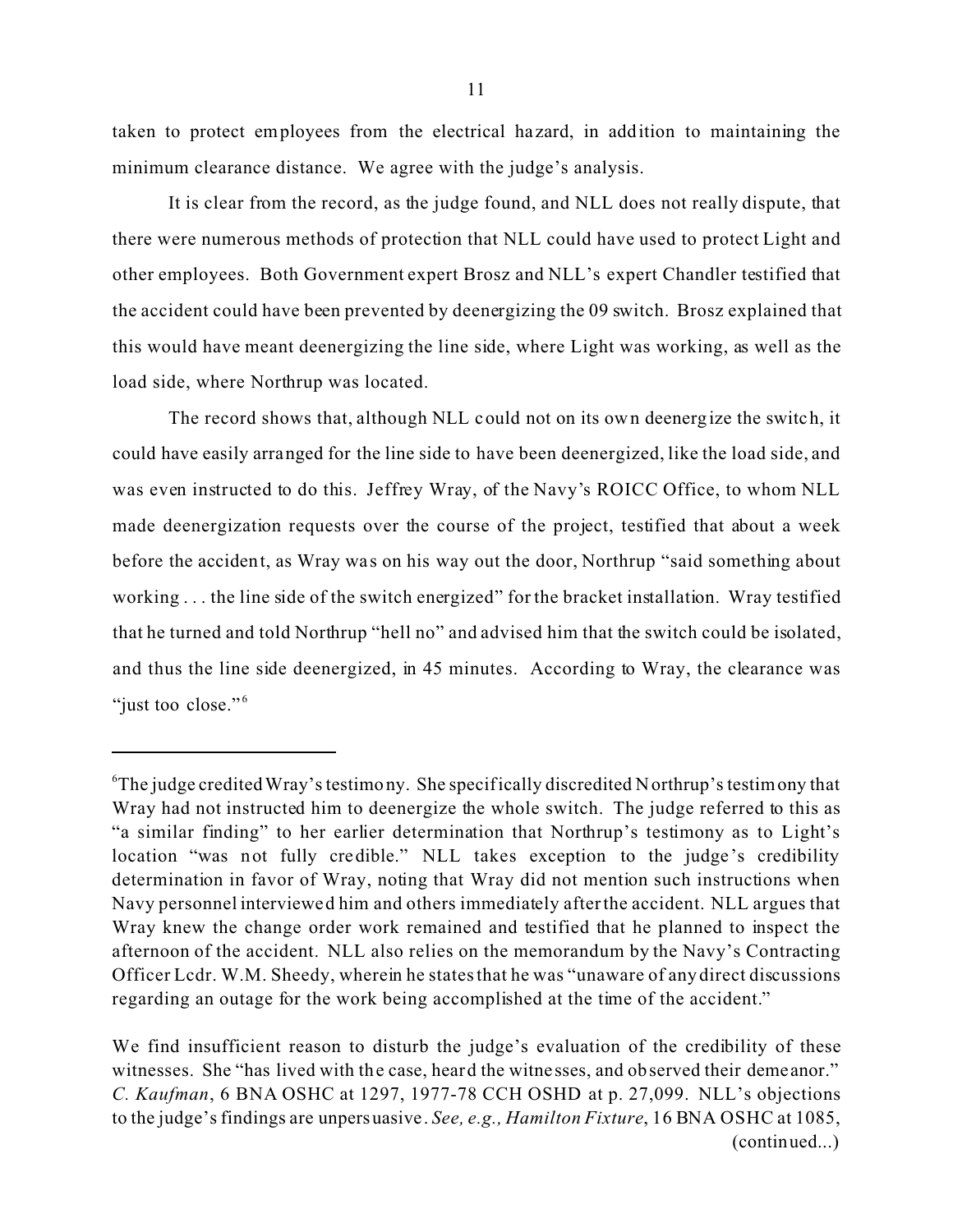The judge also referred to other safety precautions discussed by Brosz at the hearing, which included using a bucket truck with an insulated boom, wrapping the phase insulators in rubber blankets, requiring all crew members to wear rubber gloves, and training employees in the hazards of high voltage, including identification of what is live and what is deenergized, the minimum clearance distances, and appropriate personal protective measures, such as wearing "Nomex" clothing, which does not burn like cotton.<sup>7</sup> In our view, implementation of some of these methods involves such basic safety considerations as to be an exercise of mere ordinary caution. Nonetheless, despite the grave hazard to which these employees were exposed, NLL took *no* safety pre cautions whatsoever. Its noncompliance with the standard's requirement to use "extraordinary caution" is beyond question.

In summary, we conclude that the Secretary has established by a preponderance of the evidence that NLL failed to meet the terms of the standard in the following three ways. Job superintendent Northrup came closer than 28 inches from energized parts when he was taking out the old bolts and installing the new, longer ones before the bracket even arrived at the site. Backhoe operator/laborer Light contacted the energized insulator ring. NLL failed to exercise "extraordinary caution" when it permitted the bracket installation to proceed in the absenc e of line side deenergiz ation without the use of any other protective measures.

 $^6$ (...continued)

<sup>1993-95</sup> CCH OSHD pp. 41,180-81. We first note that it was Northrup's responsibility, not Wray's, to ensure the safety of the NLL crew. Wray testified that he was not familiar w ith the work to be performed that particular day, for the last time he talked to Northrup was the week before. We further note that Sheedy's memorandum does not directly conflict with Wray's testimony. She edy qualifies the statement by limiting it to his own awareness at the time. He also refers to discussions regarding an "outage," which is a different procedure than the switch "isolation" that Wray mentioned to Northrup. An "outage" requires fourteen days advance notice to accomplish and would be needed for work directly on the switch itself. For the bracket installation here, which involved no such work, "isolation" of both sides of the switch was sufficient protection and could have been done in 45 minutes. Thus, we agree with the judge and dismiss as not credible Northrup's testimony that he had never been instructed to deenergize the switch.

<sup>&</sup>lt;sup>7</sup>Brosz also testified that "it would be prudent" for employees to keep at least 28 inches away from any part of the insulator, even its lower rings, which were energized at a lower voltage.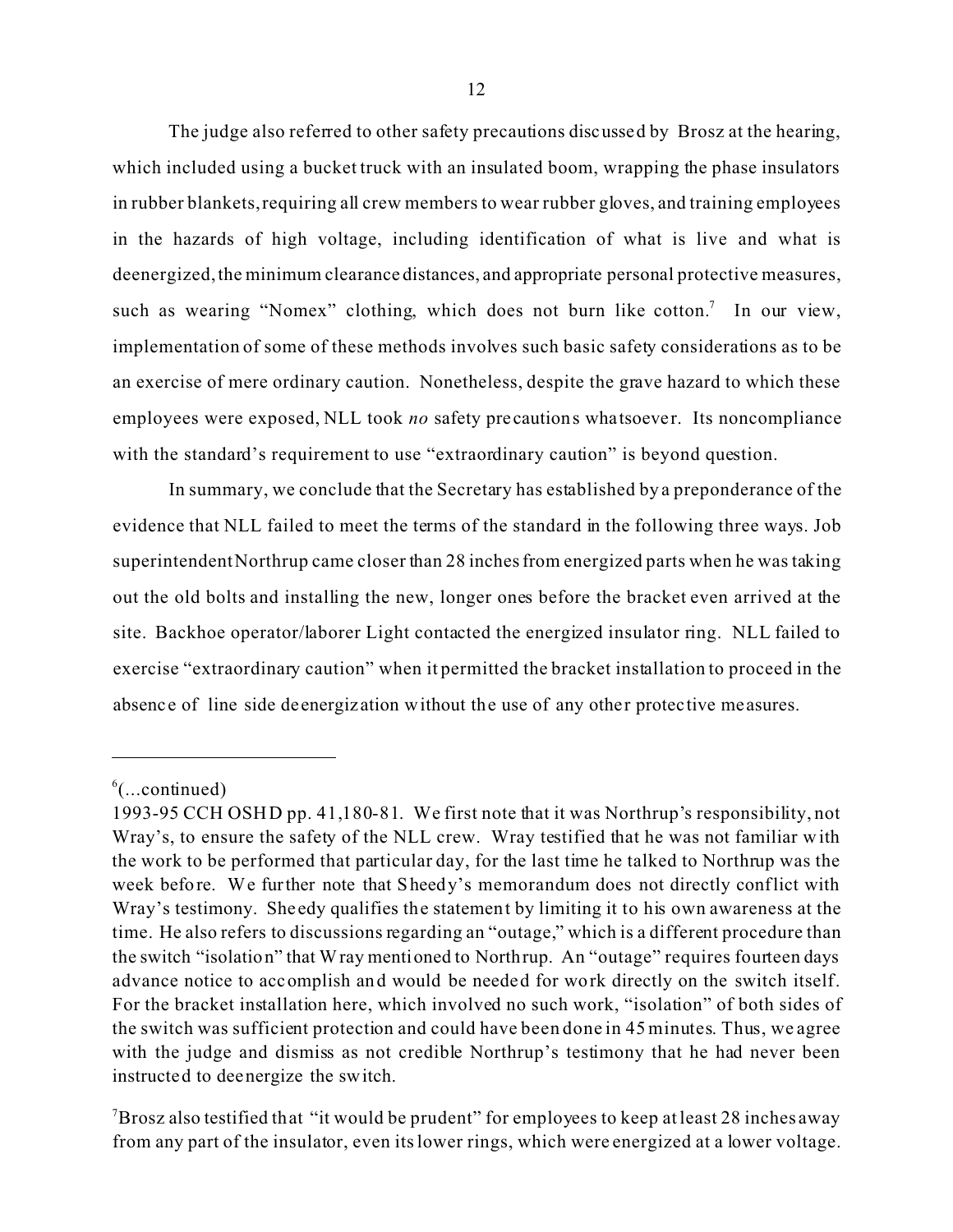### II. *Did the Secretary Prove Employee Access or Exposure?*

The Secretary can prove employee access or exposure by showing that employees were in a zone of danger while in the course of their assigned working duties, personal comfort activities on the job, or normal means of ingress and egress to their assigned work. *E.g., Capform, Inc.*, 16 BNA OSHC 2040, 2041, 1993-95 CCH OSHD ¶ 30,589, p. 42,356 (No. 91-1613, 1994). We conclude that, contrary to NLL's arguments, the Secretary established employee access or exposure to the hazardous condition. By contacting the energized insulator Light was clearly exposed to hazardous high voltage. Even before that, Light's work on the bracket placed him in the zone of danger. The bracket installation work was so close to the energized parts that minimal upward movement, inadvertent or otherwise, would have placed some part of Light's body closer than 28 inches from the energized parts. In addition, superintendent Northrup had access to the hazard when he came closer than 28 inches from energized parts in taking out the old bolts and placing in the new ones. *See, e.g., CMC Electric, Inc.*, 18 BNA OSHC 1737, 1741, 1999 CCH OSHD ¶ 31,817 (No. 96-169, 1999), *aff'd in relevant part*, 221 F.3d 861 (6th C ir. 2000).

## III. *Did the Secretary Prove Employer Knowledge?*

In order to establish a violation, the Secretary must prove that the cited employer had actual or constructive knowledge of the violative conditions; in other words, she must show that the employer knew, or with the exercise of reasonable diligence could have known, of the cited condition. *E.g*., *Pride Oil Well Service*, 15 BNA OSHC 1809, 1814, 1991-93 CCH OSHD ¶ 29,807, p. 40,583 (No. 87-692, 1992); *A.P. O'Horo Co.*, 14 BNA OSHC 2004, 2007, 1991-93 CCH OSHD ¶ 29,223, p. 39,128 (No. 85-369, 1991). Under Commission precedent, a supervisor's knowledge can be imputed to his or her employer. *Id*.

# A. *Did the Secretary Prove that Foreman Northrup Had Knowledge of the Violative Condition?*

We conclude that the Secretary established that job superintendent Northrup had actual knowledge of the violative conditions. Early on the morning of the accident, Northrup's own work, lifting out the old bolts and putting in the new ones, brought him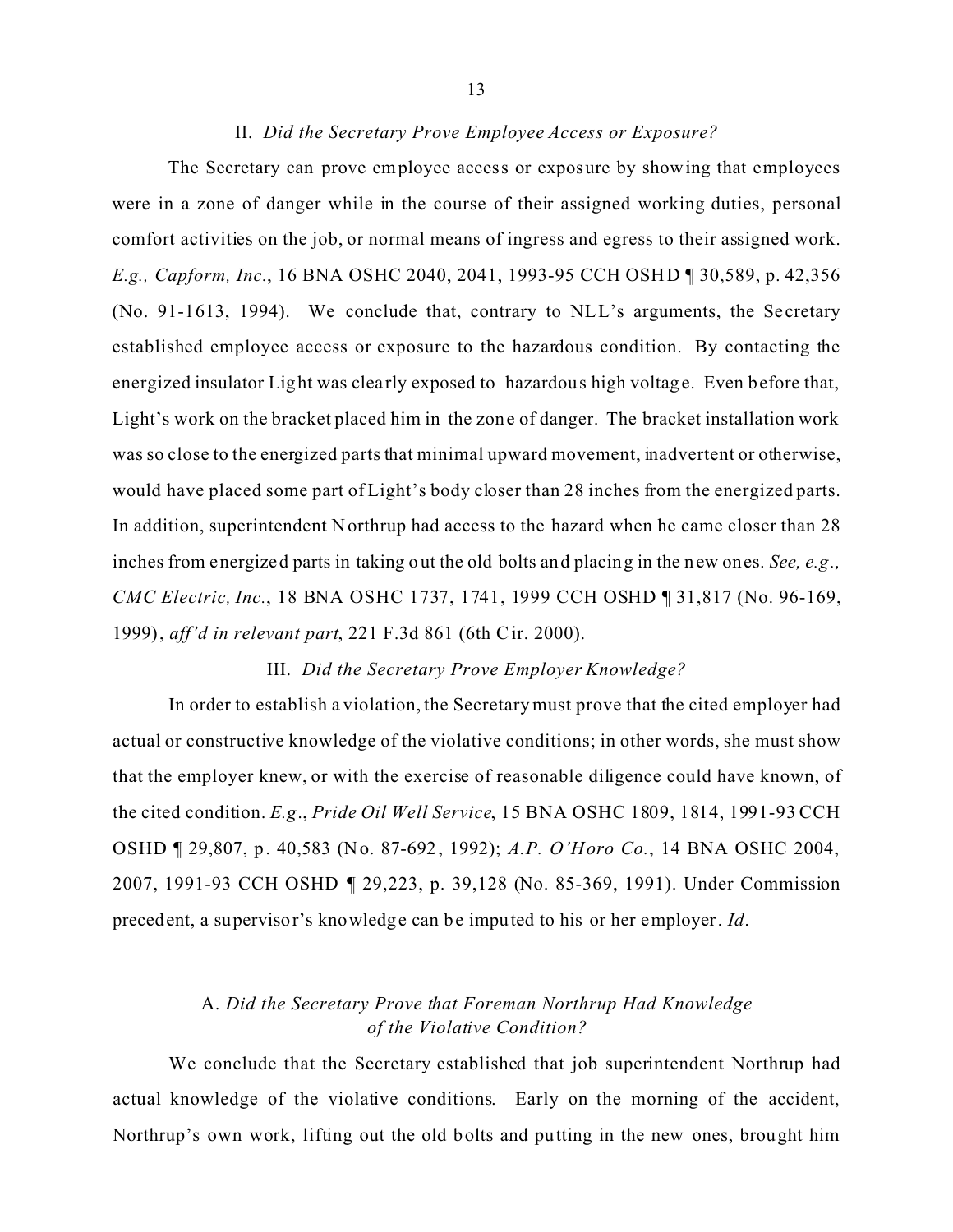closer than 28 inches from the energized part of the insulator, in violation of the terms of the standard. Northrup also knew of his own failure to take extraordinary precautions when performing that work, and knew that no such precautions were taken with respect to Light's work either. Under Commission precedent, his actual knowledge would be imputable to NLL.

The Secretary also showed that Northrup had constructive knowledge because he could have known, with the exercise of reasonable diligence, that Light could have come closer than 28 inches from the energized equipment. Reasonable diligence involves several factors, including an employer's "obligation to inspect the work area, to anticipate hazards to which employees may be exposed, and to take measures to prevent the occurrence." *Frank Swidzinski Co.*, 9 BNA OSHC 1230, 1233, 1981 CCH OSHD ¶ 25,129, p. 31,032 (No. 76- 4627, 1981). Other factors indicative of reasonable diligence include adequate supervision of employees, and the formulation and implementation of adequate training programs and work rules to ensure that work is safe. *See N & N Contractors, Inc.*, 18 BNA OSHC 2121, 2123, 2000 CCH OSHD ¶ 32,101, p. 48,239 (No. 96-606, 2000), *aff'd*, No. 00-1734 (4th Cir. May 9, 2001, as amended July 16, 2001).

Northrup knew that the switch was energized up to 34,500 volts, knew that Light was a backhoe operator/laborer rather than a trained electrician, and even warned, "The thing is hot, do not get up." Nonetheless, Northrup permitted Light, just a short time later, to ascend the ladder on the energized line side of the switch while holding a metal bracket. Northrup himself was working from the other ladder on the unenergized load side no more than 30 inches away from Light. Northrup had a duty to anticipate that Light's proximity to highly energized parts while balancing on a step ladder and holding an end of the 30-inch steel bracket above his head placed him in the zone of danger of the energized parts. As mentioned earlier, the Secretary's expert Brosz testified that "it would be prudent" for employees to stay 28 inches away from *any* part of the insulator. The degree to which Northrup fell short of reasonable diligence or prudence here is highlighted by his decision to get off his ladder while leaving a much less knowledgeable employee still on the other ladder and in the zone of danger, when it would have been relatively easy to protect Light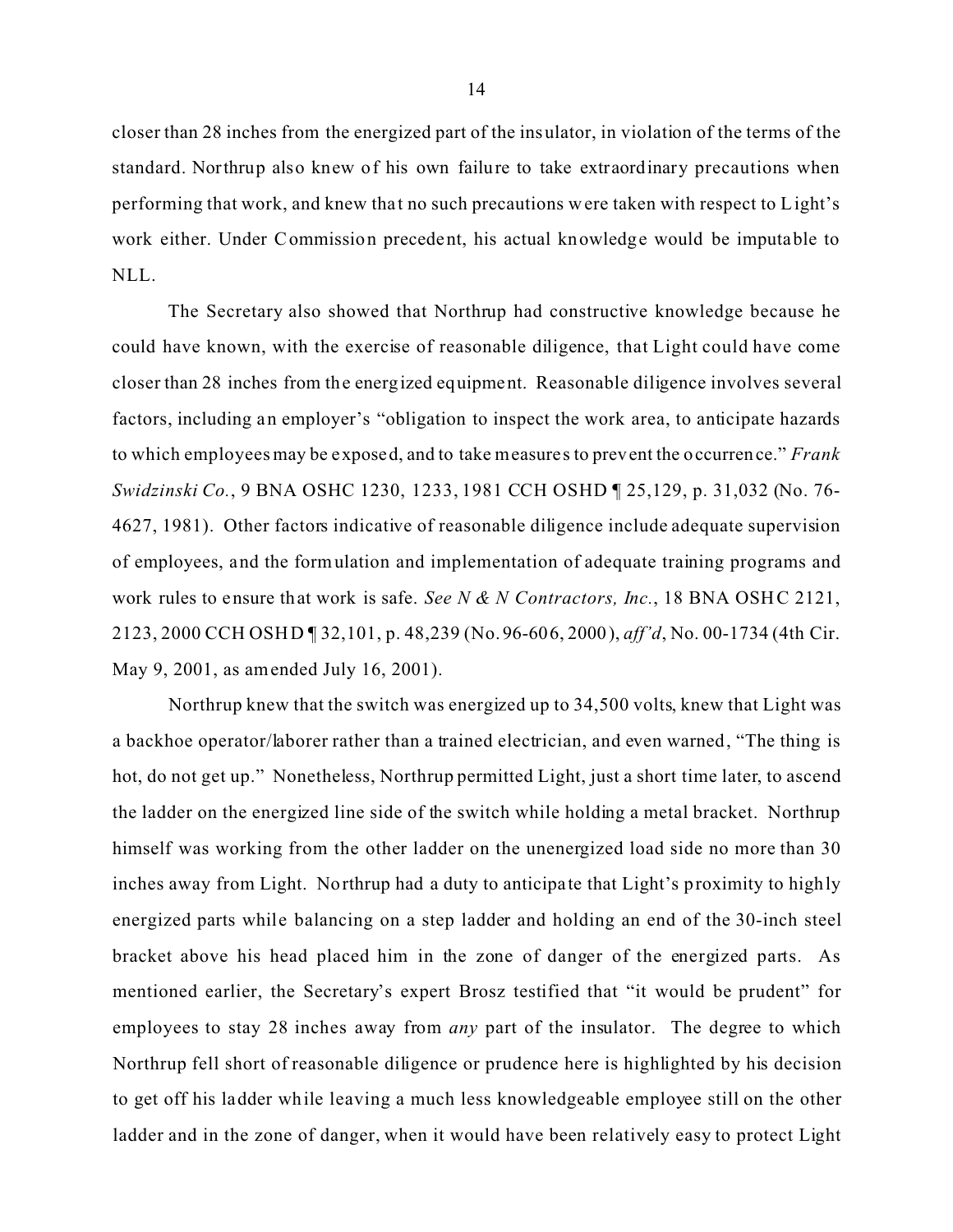by one of the methods discuss ed above.

We therefore conclude that the Secretary has established that a reasonably diligent employer whose employee was working in such close proximity to high-voltage energized parts would have identified the hazard and taken adequa te steps to address it. We find that, in failing to take such action, Northrup failed to exercise reasonable diligence.

## B. *Did the Judge Properly Impute Superintendent Northrup's Knowledge to NLL?*

Under applicable Fourth Circuit precedent,<sup>8</sup> the Secretary has the burden of showing that Superintendent Northrup's conduct in violation of the standard was reasonably foreseeable and preventable in order to impute his knowledge of the violative conditions to NLL. *N & N Contractors, Inc. v. OSHRC*, No. 00-1734 (4th Cir. May 9, 2001, as amended July 16, 2001); *L.R. Willson and Sons, Inc. v. OSHRC*, 134 F.3d 1235, 1240 (4th Cir. 1998), *cert. denied*, 525 U.S. 962 (1998); *Ocean Electric Corp. v. Secretary of Labor*, 594 F.2d 396 (4th Cir. 1979). *See L.R. Willson and Sons, Inc*., 18 BNA OSHC 1698, 1699, 1999 CCH OSHD ¶ 31,796, p. 46,621 (No. 94-1546, 1999) (on remand). *See also Kerns Brothers Tree Service*, 18 BNA OSHC 2064, 2069, 2000 CCH OSHD ¶ 32,053, p. 48,005 (No. 96-1719, 2000) (applying similar requirement of Third Circuit).<sup>9</sup> To establish "reasonable"

 ${}^8$ Either party can appeal this case to the Fourth Circuit because the violative condition and the employer's principal office are in Virginia. See section  $11(a) \& (b)$  of the Occupational Safety and Health Act of 1970 ("the Act"), 29 U.S.C.  $\S 660(a) \& (b)$ . NLL may also appeal to the D.C. Circuit. See section 11(a) of the Act, 29 U.S.C.  $\S$  660(a). Where it is highly probable that a Commission de cision would be appealed to a particular circuit, the Commission has generally applied that circuit's precedent in deciding a case, even though it may differ from the Commission's precedent. *E.g., Kerns Brothers*, 18 BNA OSHC at 2067, 2000 CCH OSHD at p. 48,003. We therefore apply Fourth Circuit precedent here.

<sup>9</sup> NLL claims that its superintendent's actions, like those of the foreman in *Ocean Electric,*  were so idiosyncratic and unforeseeable as to be unpreventable. But as NLL itself recognizes, the foreman in *Ocean Electric* "accidentally left the door open on a switch gear unit, in violation of company policy." By contrast, NLL's superintendent made a series of conscious decisions: not deenergizing the switch; failing to provide his crew with, and require the use of, appropriate personal protective equipment; failing to give them adequate instruction with respect to the danger of high-voltage energized parts or the need to maintain a minimum safe distance; assigning the least qualified employee to perform the most (continued...)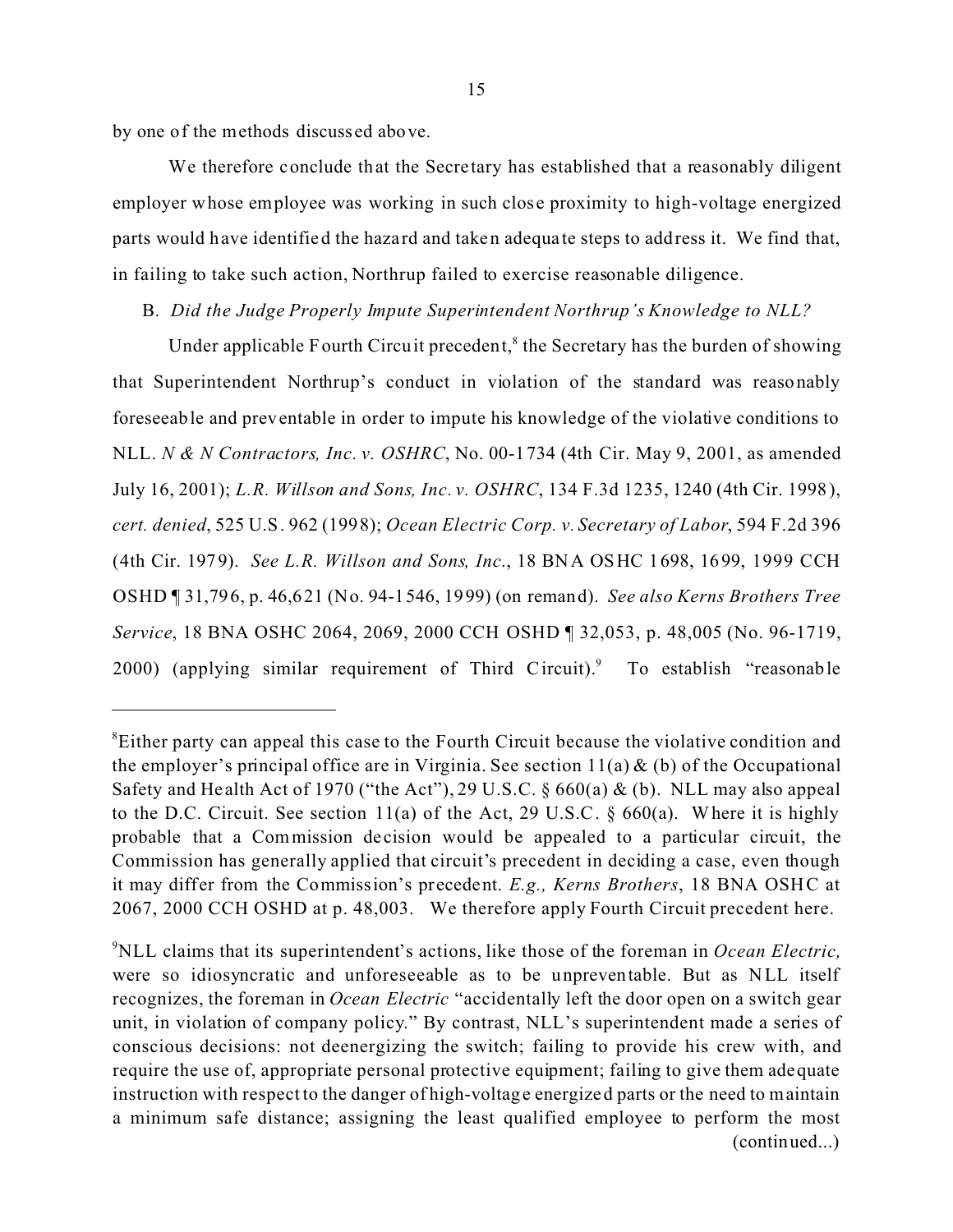foreseeability," the Secretary must show that there were inadequacies in the employer's safety program, training or supervision, based on whether the employer "'has established workrules designed to prevent the violation, has adequately communicated these rules to its employees, has taken steps to discover violations, and has effectively enforced the rules when violations have been discovered.'" *Pennsylvania Power and Light Co.*, 737 F.2d 350, 358 (3d Cir. 1984) (emphasis omitted)(citation omitted), *cited with approval in L.R. Willson and Sons, Inc. v. OSHRC*, 134 F.3d 1235, 1240 (4th Cir. 1998), *cert. denied*, 525 U.S. 962 (1998).

In this case, the Secretary asserts that she sought evidence of NLL's safety training and enforc ement in her interrogatories during discovery, but NLL provided only "scant" information in response , in the form of a letter to the Navy's ROICC, NFEC, describing the safety program that NLL would implement for the contract, which the Secretary introduced into evidence. We agree with the Secretary's argument that any deficiencies in NLL's response should be taken as establishing that there was no such evidence, not that the Secretary failed to carry her burden. *See Ocean Electric Corp.,* 594 F.2d at 403 n. 4 (recognizing the Secretary's dilemma, stating, "There is no reason, of course, that, when a question concerning the adequacy of a training program is under consideration by the Secretary, he may not require the employer to produce all relevant information as in any other civil case").

NLL has a rule in the safety program noted above, stating that it will "[e]stablish a safe zone area between the work area and the energized parts of the substation so that all live circuits and parts clear the designated work area *by at least 5 feet*." (Emphasis added). However, NLL's president Ronald Neighbors told the compliance officer that this clearance rule was "meant to keep other people out of the substation" and was applicable to "outside people ," *not* NLL employees. In other unrebutted statements to the compliance officer, contained in the compliance officer's interview notes introduced into evidence by NLL,

 $\degree$ (...continued)

dangerous work; and violating the minimum safe distance himself. His actions were not "an isolated incident of unforeseeable or idiosyncratic behavior."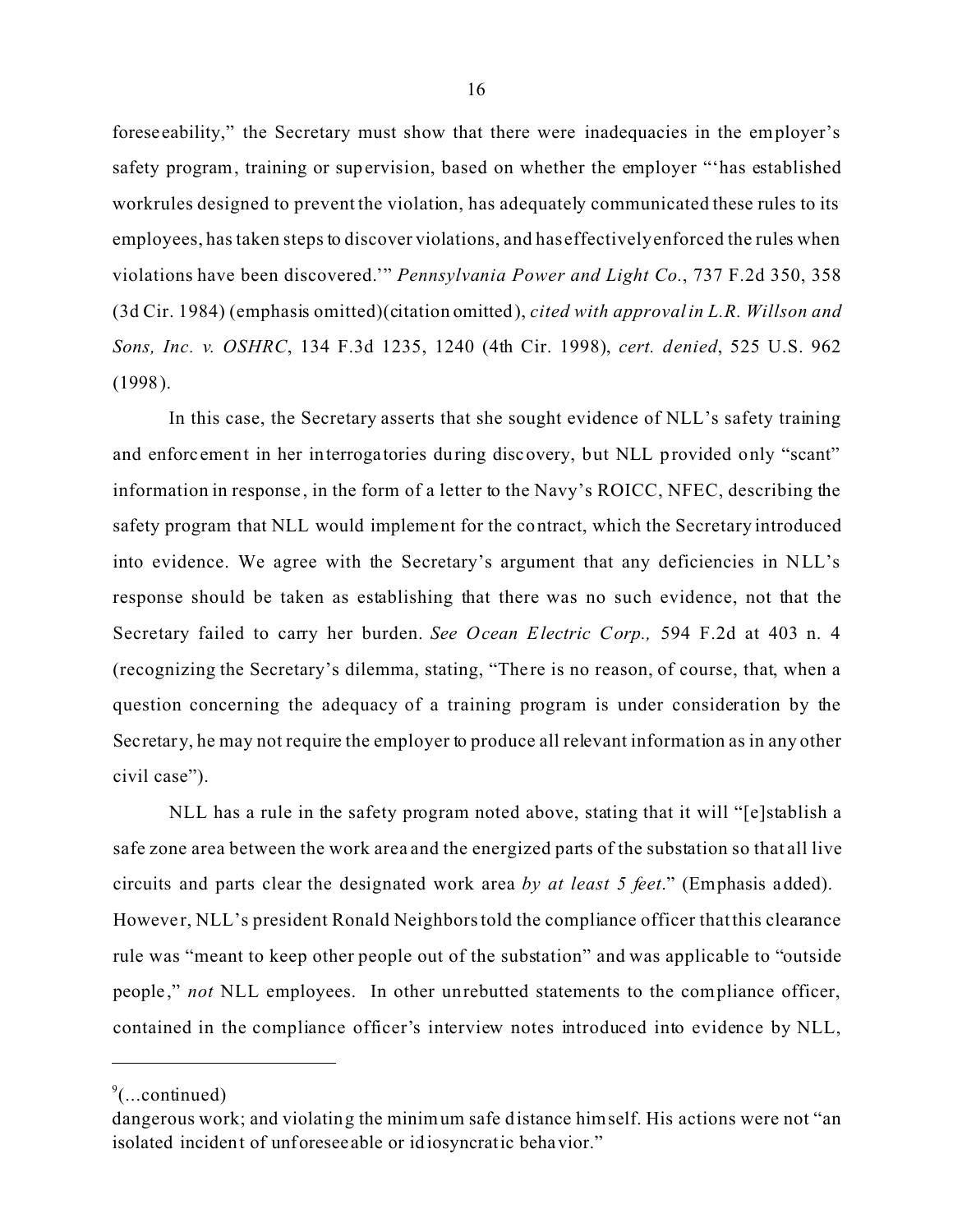Neighbors acknowledged that there is "[n]o company policy established for minimum distances to maintain from energized lines," rather "it's up to the supervisor to determine [the] safe distance needed . . . ." The compliance officer testified that, consistent with his notes, Neighbors told him that Light had received no training in high voltage other than at weekly toolbox safety meetings.

Because the only specific distance rule that NLL provided in meeting its discovery obligations was the five-foot rule, and NLL did not rebut the statements from Neighbors, we find that the Secretary established that NLL had not given any instructions to Northrup as to minimum clearance distances for employees to keep from high-voltage energized parts. *Compare L.R. Willson*, 18 BNA OSHC at 1698-1699, 1999 CCH OSHD at p. 46,621 (specific instructions to supervisor earlier in day from top manager at site). We therefore find that the Secretary has shown that Northrup's failure to maintain the minimum distance himself or to ensure that his crew members did was reasonably predictable and preventable.

We also find that Northrup's failure to take ordinary precautions, much less extraordinary ones, when working in the vicinity of energized parts was reasonably predictable in light of the lack of clear guidance in NLL's safety program. NLL stated in a letter to the Navy that its general safety policy under the contract was to comply with the provisions of the "occupational safety and health act" and enforce "Federal standards for safe practice s." Yet most of NLL's specific work rules are apparently geared toward electrical employees working *on* electrical equipment. One rule provides that "all equipment as well as circuits to be worked on" shall be deenergized and personnel protected by clearance procedures and grounding. Another rule lists the various forms of insulating equipment to be provided "as necessary" to "[p]ersons working on electrical distribution systems."

Although these rules may satisfy some elements of an adequate safety program, the record does not show whether they even applied to the bracket installation work at issue here.<sup>10</sup> Even assuming the rules would apply, they fail to provide any guidance relating to

<sup>&</sup>lt;sup>10</sup>In vacating Citation 1, Item 2, alleging a willful violation of 29 C.F.R. § 1926.416(a)(4), which is not on review, the judge found that Light, in performing his work in holding up the (continued...)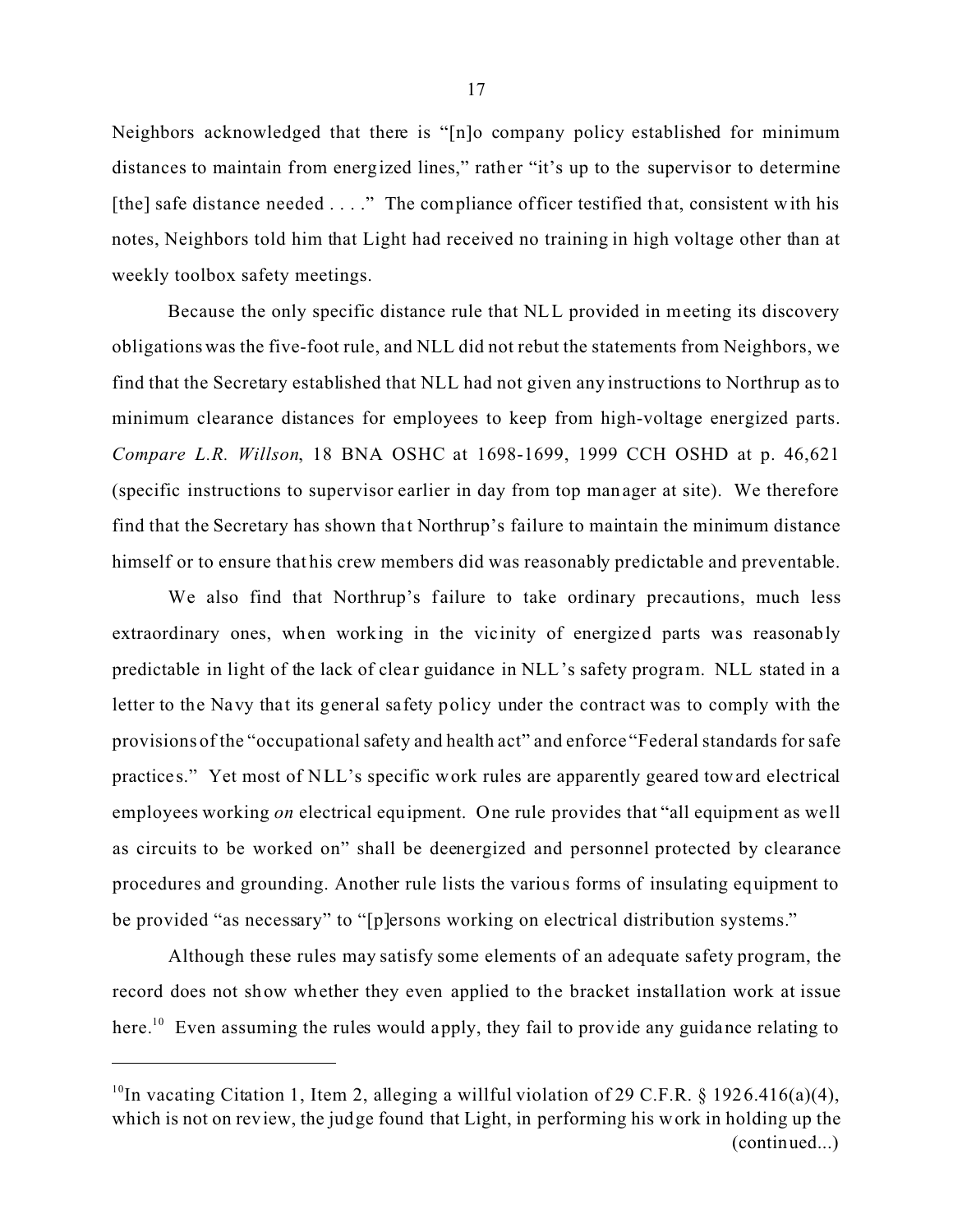the circumstances under which these precautions must be taken. In fact, NLL president Neighbors implied that use of available insulating blankets was left completely to a supervisor's discretion. Nor is there any evidence that the "safety policy" and rules were effectively communicated to Northrup or other employees, that NLL monitored Northrup or other employees for compliance with them, or that any type of enforcement ever occurred. Moreover, evidence of NLL's safety program and rules, including their communication and enforcement, is within NLL's own control, and the Secretary properly requested its production. Responsibility for any evidentiary deficiencies on these points, therefore, rests with NLL. *See CF&T Available Concrete Pumping*, 15 BNA OSHC 2195, 2197 n. 6, 1991-93 CCH OSHD ¶ 29,945, p. 40,937 (no text of footnote 6) (No. 90-329, 1993). In these circumstances, we find that the Secretary has established that NLL did not implement adequate measures to protect its employees from the hazards associated with working in the vicinity of high voltage electrical equipment.<sup>11</sup> Accordingly, we conclude that the Secretary has shown that superintendent Northrup had actual and constructive knowledge of the violation, that his conduct was foreseeable and preventable, and that his knowledge is therefore properly imputed under applic able Fourth Circuit precedent.

# IV. *Was Light's Conduct Unpreventable?*

We next turn to NLL's argument that backhoe operator/laborer Light's conduct was

 $10$ (...continued)

bracket, was not working *on* equipment that had a source of electric potential.

 $11$ NLL argues that OSHA had found its safety program adequate. This claim apparently refers to the compliance officer's note referring to the written program, which appeared to have a five-foot rule. As explained by NLL management, however, the rule was not for employees. NLL has not introduced evidence that it had instructed Northrup prior to the accident to take any measures, such as reque sting the 45-minute switch isolation or using insulated blankets, to protect the employees working in the vicinity of energized parts. Even assuming its safety rules concerning work on elec trical systems could be construed as applicable here, NLL did not e stablish that the rules were adequately communicated or enforced. None of what NLL relies on rebuts the Secretary's showing. *Compare Kerns Brothers Tree Service*, 18 BNA OSHC at 2069-72, 2000 CCH OSHD at pp. 48,005-07 (evidence of employer's training and enforcement show noncompliance was not reasonably foreseeable, applying Third C ircuit test).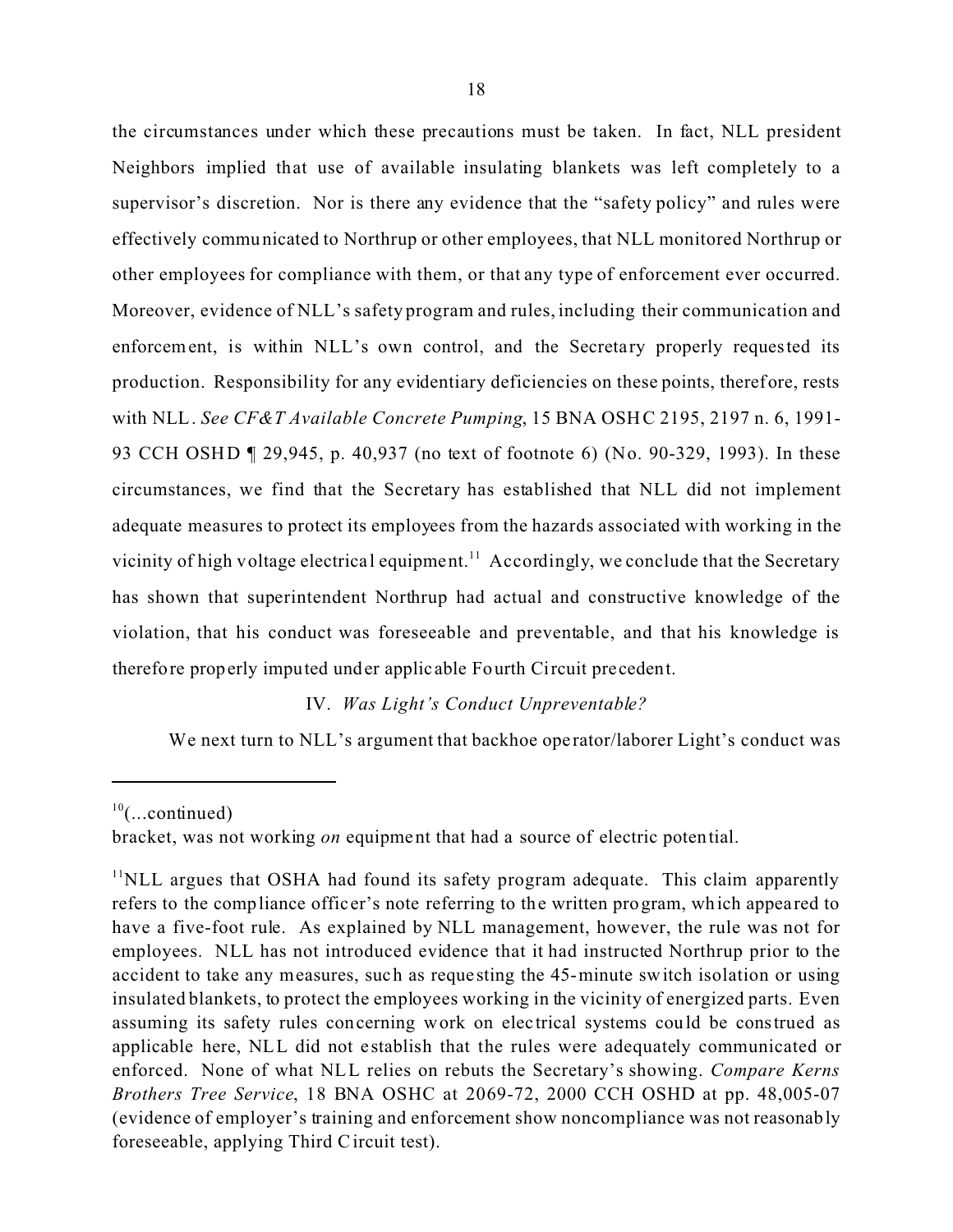unpreventable. To establish the defense of unpreventable employee misconduct, the evidence must show that the employer (1) had a work rule designed to prevent the violative condition, (2) adequately communicated that work rule, (3) took reasonable steps to discover violations of the rule, and (4) effectively enforced the rule when it was violated. *E.g., Capform, Inc.*, 16 BNA OSHC at 2043, 1993-95 CCH OSHD at p. 42,357; *see Forging Industry Association v. Secretary*, 773 F.2d 1436, 1450 (4th Cir. 1985) (en banc), *citing Ocean Electric*, 594 F.2d at 398. Even if the defense had been timely raised,<sup>12</sup> we agree with the judge that the evidence does not establish that laborer/backhoe operator Light's conduct was unpreventable. Even the first element of the defense is not established because, as discussed above, NLL did not have a clearance work rule that, as interpreted and enforced by NLL management, was designed to prevent the violative condition. Even assuming that it had an adequate work rule, there was no evidence that it was specifically communicated or effe ctively enforced, nor that NLL took reasonable steps to detect violations of it.

With no specific work rule, the matter was left to the supervisor's discretion. He gave no instructions as to specific distances to keep from energized parts. Northrup admitted to the compliance officer that he had not discussed safe clearance distances with the crew. Instead, Northrup told Light only that: "The thing is hot, do not get up." We find that those words were not specific enough to address the condition at issue. *See, e.g., Union Electric Co., Geraldine District*, 11 BNA OSHC 1280, 1281, 1983-84 CCH OSHD ¶ 26,487, p. 33,682 (No. 77-3049, 1983) (instructions with no specific clearance distances from energized parts found inadequate where section 1926.950(c) cited); *The Kansas Power & Light Co.*, 5 BNA OSHC 1202, 1205-06, 1977-78 CCH OSHD ¶ 21,696, p. 26,059 (No. 11015, 1977) (same); *Enfield's Tree Service, Inc.*, 5 BNA OSHC 1142, 1144, 1977-78 CCH OSHD  $\P$  21,607, p. 25,935 (No. 9118, 1977) (warnings to "stay clear" or not to work "too close" to the energized area were inadequate where minimum clearance of ten feet specified in standard). Moreover, Northrup's general warning was eclipsed by the fact that a short time

 $12$ The Secretary argues that NLL waived the unpreventable employee misconduct defense as to Light because it did not plead it in its Answer, nor did it amend its Answer when it referred to the defense in its prehearing submission.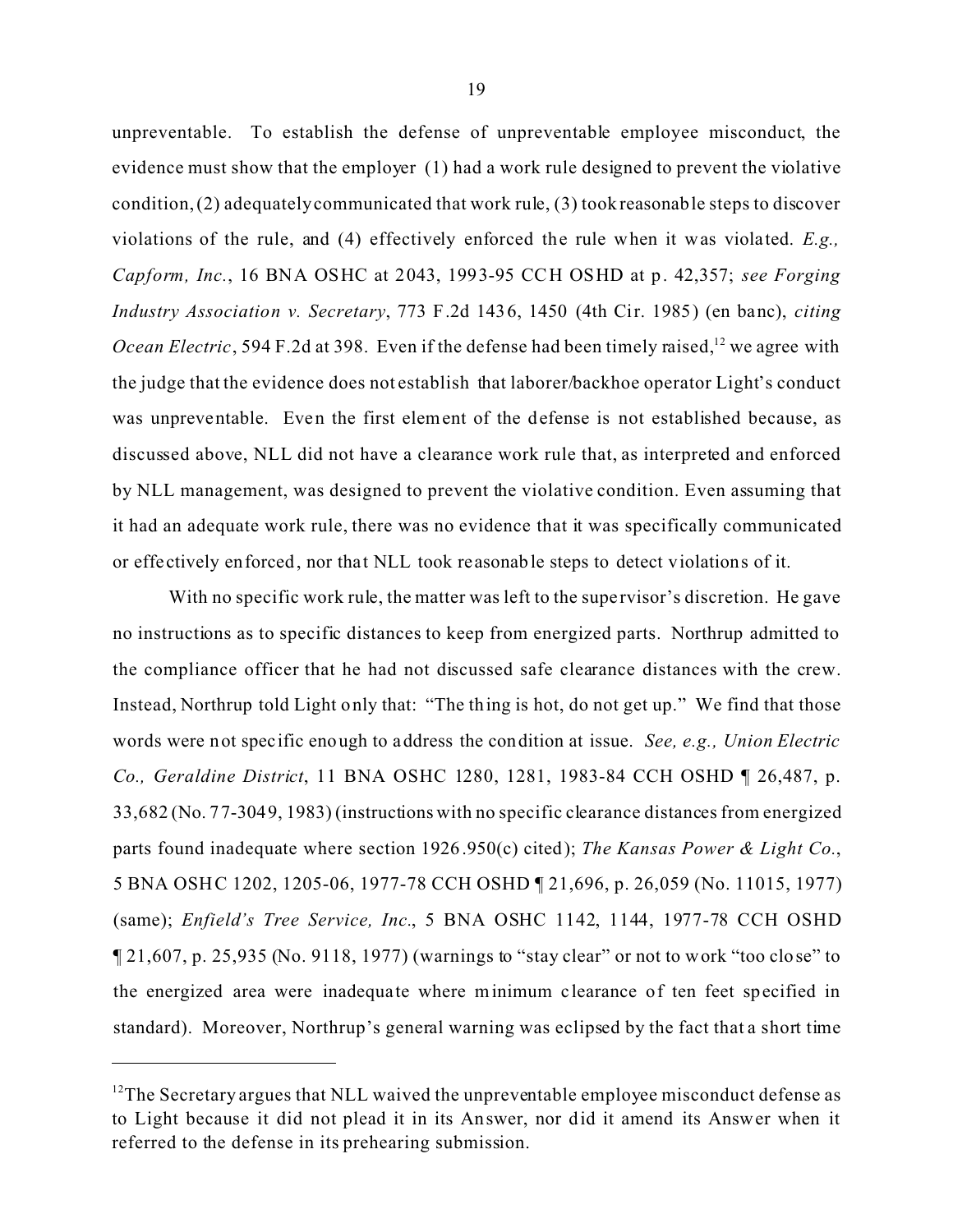later he enlisted Light's assistance in a manner that required Light to "get up" near the energiz ed part without further warnings or insulating equipment.

The facts in this case resemble those in *REA Express, Inc. v. Brennan*, 495 F.2d 822 (2d Cir. 1974), cited approvingly by the court in *Ocean Electric*, 594 F.2d at 400. In *REA Express*, supervisory personnel permitted untrained employees to conduct electrical repairs without protective equipment such as rubber gloves or mats. "[T]he repairs were attempted with the full knowledge of REA supervisory personnel in a setting which presented maximum peril and was devoid of rudimentary safety equipment." 495 F.2d at 826. According to the Second Circuit, "This was not a case of idiosyncratic or unexpected employee behavior." *Id*. As with the decedent in the case before us, Light, there was no evidence that the employees in *REA Express* had ever been instructed to handle equipment "which had such a potential for mortal injury." We therefore conclude that NLL has failed to establish the affirmative defense that Light's conduct was unpreventable.

Having rejected the unpreventable employee misconduct defense, we conclude that the Secretary proved a violation of section  $1926.957(a)(3)$  by a preponderance of the evidence.

### V. *Was the Violation Willful?*

A violation is willful if it is committed with (1) intentional, know ing, or voluntary disregard for the Occupational Safety and Health Act of 1970, 29 U.S.C. §§ 651-678 ("the Act"), or (2) plain indifference to employee safety. *E.g., George Campbell Painting Corp.*, 18 BNA OSHC 1929, 1934, 1999 CCH OSHD ¶ 31,935, p. 47,390 (No. 94-3121, 1999); *Williams Enterprises, Inc.*, 13 BNA OSHC 1249, 1256, 1986-87 CCH OSHD ¶ 27,893, p.  $36,589$  (No. 85-355, 1987).<sup>13</sup> "A willful violation is differentiated from a nonwillful one by

 $13$ The Commission's criteria for willfulness would not yield a different result here than the slightly different formulation used by the Fourth Circuit in *Intercounty Construction Co. v. OSHRC*, 522 F.2d 777, 780 (4th Cir. 1975), *cert. denied*, 423 U.S. 1072 (1976)(employer willfully violates the Act when it "intentionally disregards the statute or is plainly indifferent to its requirements").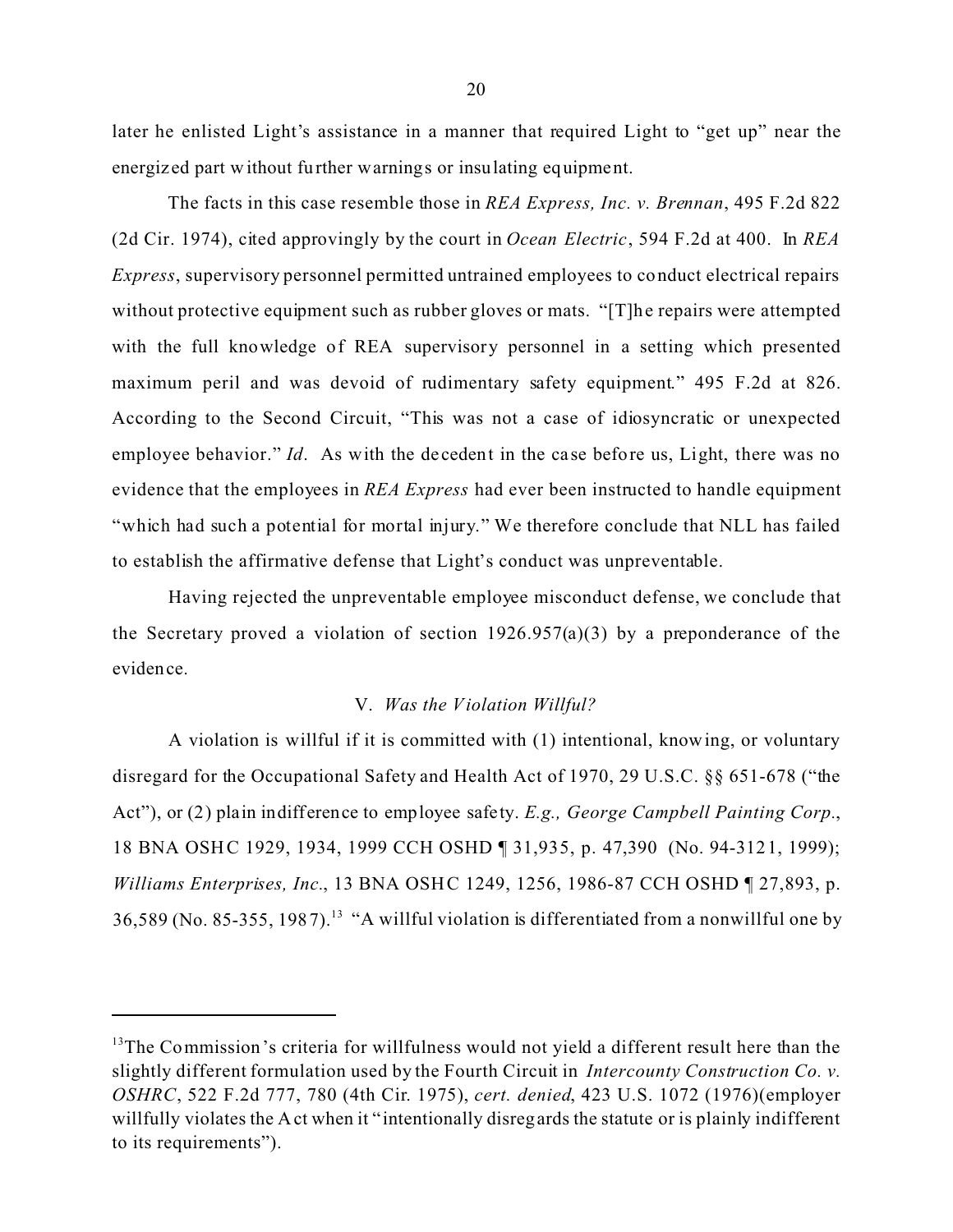a heightened awareness, a conscious disregard or plain indifference to employee safety." *Valdak Corp.*, 17 BNA OSHC 1135, 1136, 1993-95 CCH OSHD ¶ 30,759, p. 42,740 (No. 93-239, 1995), *aff'd*, 73 F.3d 1466 (8th C ir. 1996). A violation is not willful if the employer had a good faith opinion that the violative condition conformed to the requirements of the Act. *E.g., Morrison-Knudsen Co./Yonkers Contracting Co.*, 16 BNA OSHC 1105, 1124, 1993-95 CCH OSHD ¶ 30,048, p. 41,281 (No. 88-572, 1993). The test of good faith is an objective one--"whether the employer's belief concerning the factual matters in question was reasonable under all of the circumstances" and therefore "nonfrivolous." *Id*. Where that state of mind is shown by the actions of a supervisory employee, it is imputed to the employer, like employer knowledge. *E.g., Access Equipment*, 18 BNA OSHC at 1727, 1999 CCH OSHD at p. 31,821.

We agree with the judge that the violation is properly characterized as willful. The evidence of heightened awareness here is strong. NLL knew that the bracket installation work would require its employees to work in close proximity to high-voltage electrical equipment. It also knew of the need for safe clearance distances, as evidenced by its five-foot rule for "outside people." The record also shows that OSHA had previously cited NLL for a violation having to do with rubber gloves and mats. On top of this, Northrup had been warned a week earlier by a Navy construction representative not to install the bracket here until the switch could be isolated, a procedure the Navy representative stated could be done in 45 minutes. If this procedure had been done the switch would have been completely deenergiz ed and the hazard removed.

Despite this level of awareness, superintendent Northrup, a trained electrician, who knew the switch was hot and that it carried 34,500 volts of electricity, required Light, "a laborer with no electrical work experience,"<sup>14</sup> to work on the live side of the switch, with no protective equipment, while Northrup worked on the dead side. Assigning Light the most dangerous part of the task is particularly troubling when we consider that he had the least training and expe rience in elec trical hazards, and was not wearing appropriate protective

<sup>&</sup>lt;sup>14</sup>NLL's president Neighbors thus described Light in his unrebutted statement to the compliance officer, re corded in the interview notes.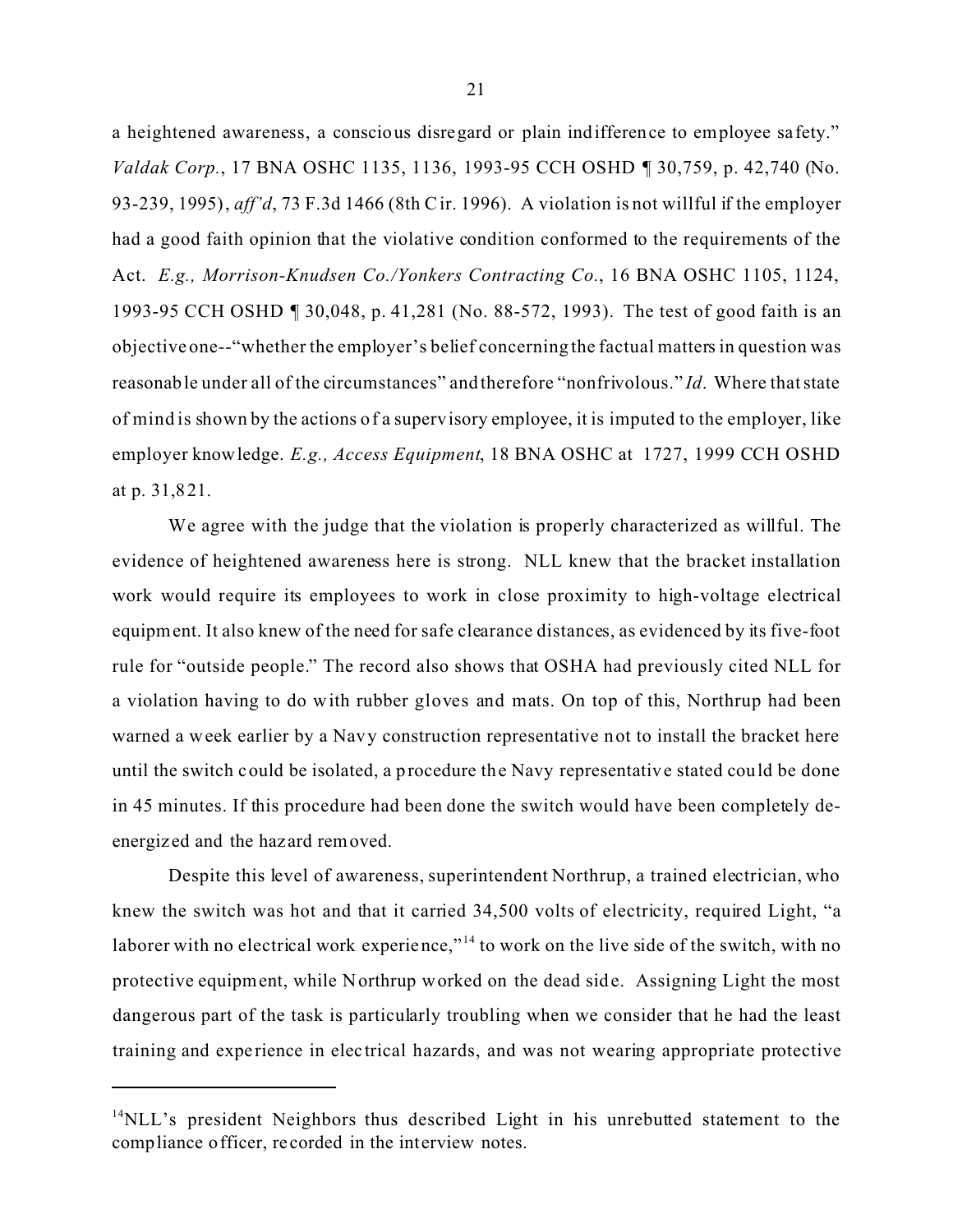equipment. Nor was he protected by any other measure. This failure by NLL to take even the most basic measure s to protect its employee while placing him in grave danger compels a finding of plain indifference. *See Anderson Excavating and Wrecking Co.*, 17 BNA OSHC 1890, 1892 (No. 92-3684, 1997), 1995-97 CCH OSHD ¶ 31,228, p. 43,789, *aff'd*, 131 F.3d 1254 (8th Cir. 1997) (per curiam). This indifference is underscored by the testimony of Neighbors, NLL's president, that he did not consider incidents involving electric shock to be serious unless they were fatal.

It is also clear that NLL failed to make out the good faith defense to willfulness. NLL had the burden of proving that Northrup had an objectively re asonable good faith belief that the violative conduct conformed to the requirements of the Act. *See, e.g., Morrison-Knudsen*, 16 BNA OSHC at 1124, 1127, 1993-95 CCH OSHD at p. 41,281. We agree with the judge that the defense was not established. As we have discussed above, NLL provided no guidance or training to Northrup or other employees regarding minimum safe distances, and had an inadequate safety program regarding the use of protective equipment. The arguments it makes on review mainly concern the employer knowledge and unpreventable employee misconduct defense issues, all of which have already been resolved against it.

## VI. *Penalty*

The judge asse ssed a penalty of \$49,000 for this willful violation, based on the penalty factors set forth in section 17(j) of the Act, 29 U.S.C. § 666(j). The gravity of the violation was, of course, extremely high. The judge gave reductions for size because NLL had 47 employees at the time of the violation, and for history because of no citations within the three prior years. She gave no credit for good faith. NLL does not specifically take issue on review with this penalty assessment. We consider \$49,000 to be an appropriate penalty under the section 17(j) factors, and we assess that amount for the willful violation of section 1926.957(a)(3).

### *Order*

We find a willful violation of section  $1926.957(a)(3)$  and thus affirm Citation 1, Item 1. We assess a penalty of \$49,000 therefor.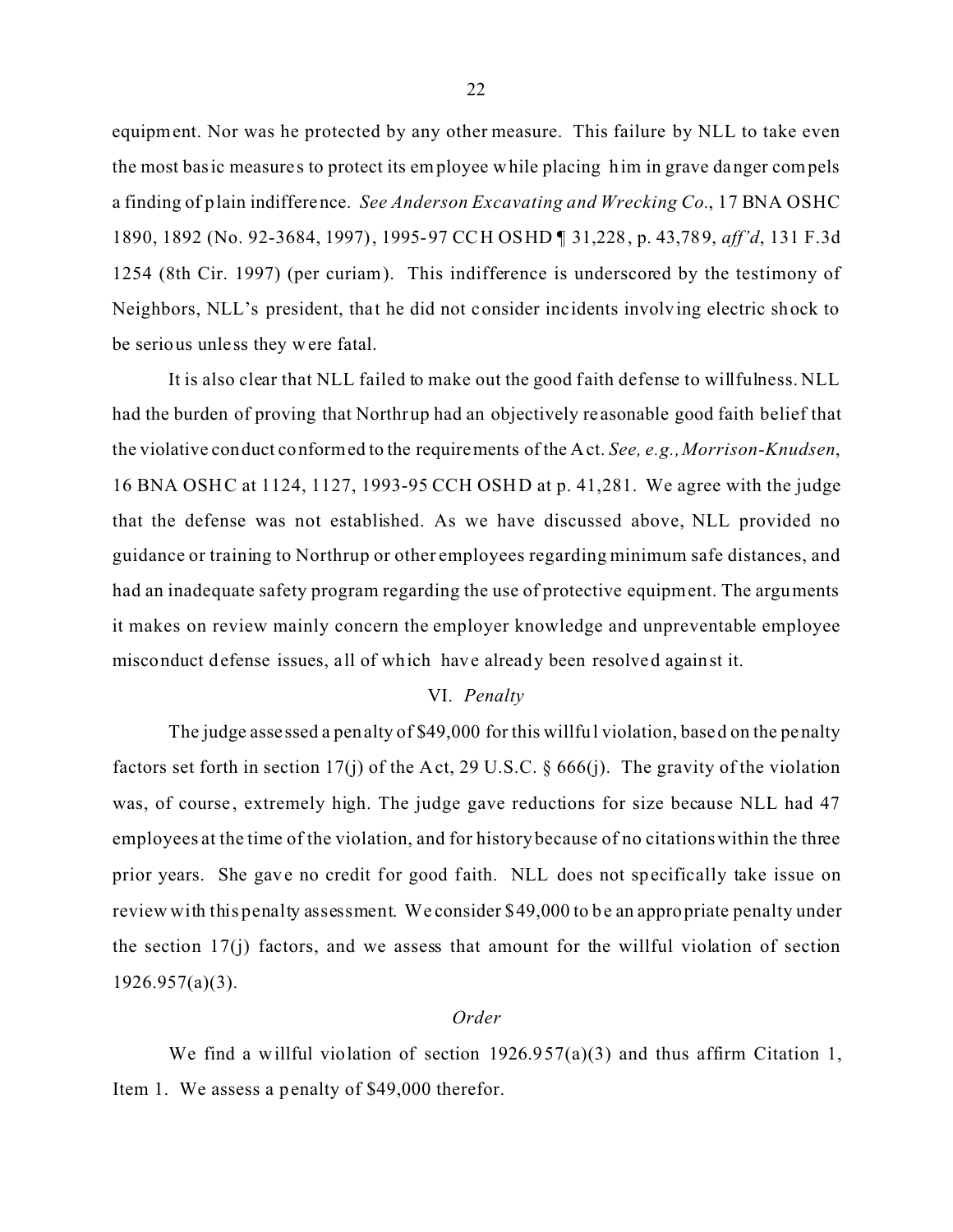/s/ Thomasina V . Rogers Chairman

/s/ Ross Eisenbrey Commissioner

Dated: July 20, 2001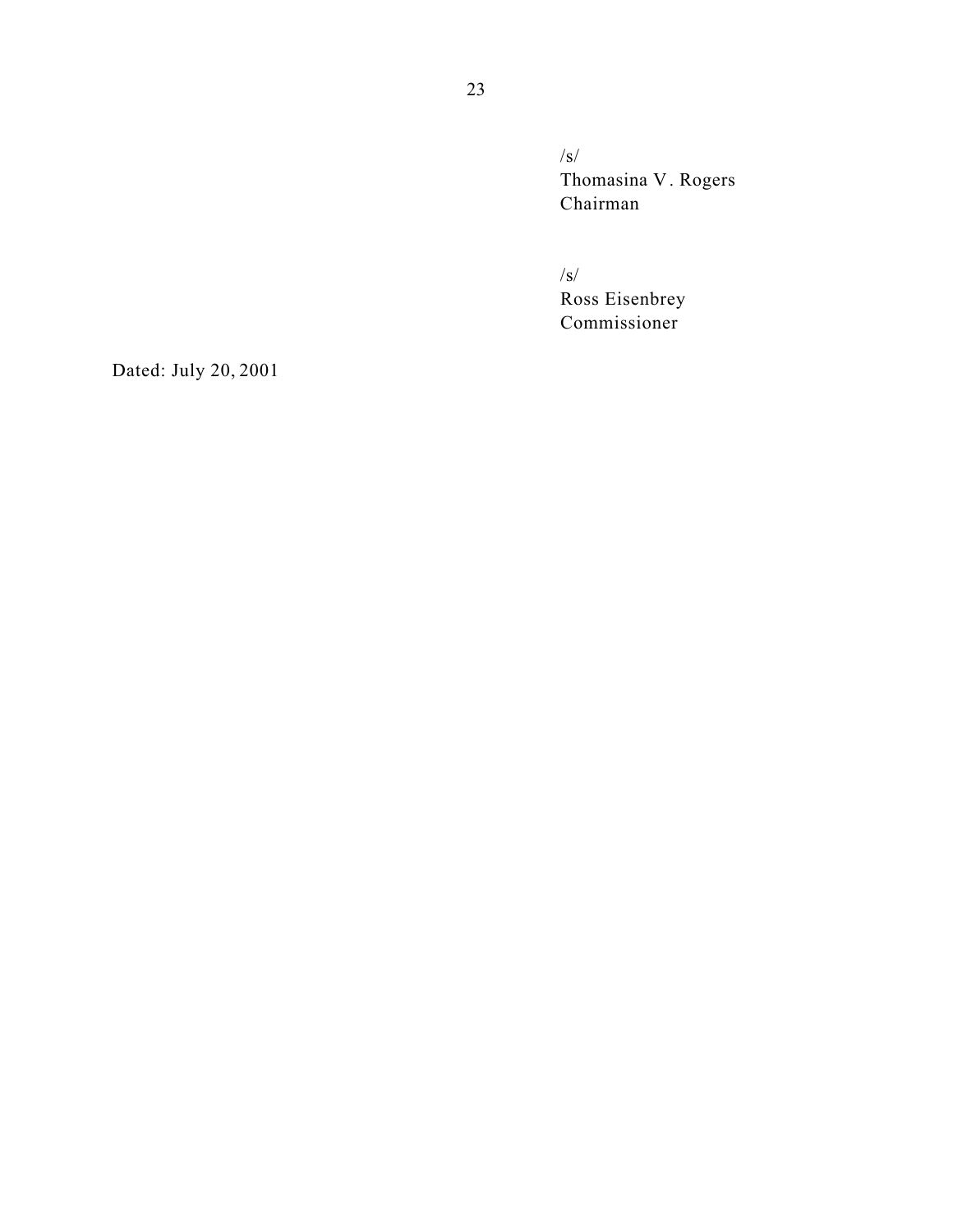# SECRETARY OF LABOR,

Comp lainant,

v.

OSHRC DOCKET NO. 96-0721

NORTH LANDING LINE CONSTRUCTION CO.,

Respon dent.

Appearances: For Complainant: John M. Strawn, Esq., and Howard K. Agran, Office of the Solicitor, U. S. Department of Labor, Philadelphia, PA.; For Respondent: Guilford D. Ware, Esq. and Martha M. Poindexter, Esq., Crenshaw, Ware & Martin, P.L.C., Norfolk, VA.

Before: Administrative Law Judge Covette Rooney

# *DECISION AND ORDER*

This proceeding is before the Occupational Safety and Health Review Commission pursuant to Section 10(c) the Occupational Safety and Health Act of 1979 (29 U.S.C. §651, *et seq.*)("the Act"). Respondent, North Landing Line Construction Co., at all times relevant to this action maintained at a workplace at Substation T-45, Naval Air Station Norfolk, VA., where it was engaged in construction activities. Respondent admits that it is an employer engaged in a business affecting commerce and is subject to the requirements of the Act.

### **BACKGROUND**

The record reveals that on December 20, 1995, Respondent was in the process of completing the last phase of a contract to replace and upgrade 14 switches at the electrical substation at the Naval Air Station (NAS). An electrical substation is a power distribution center, and the 09 switch was a link to distribute power to portions of the NAS. The voltage for the 09 switch was 34,500 volts (34.5 kV) from phase to phase. The voltage from phase to ground was 19.9 kV. There were three phases ("A", "B", and "C") spaced 36" apart on this vertical break three pole switch. On the morning of December 20 the work to be performed included modification of the 09 switch support, with the bolting of a bracket below the cross arm (See Exh<sup>15</sup>. G-1). The 09 switch was being modified in order to accommodate two runs of 34.5 kV cables with terminations. On December 20 the switch was open, and thus the circuit was energized up to the top of the insulator including the switch blades (live side). The load side cables and terminations were not energized - the jaw side.<sup>16</sup> (Tr. 68-70, 363; Exh G-1). A crew of four had been assigned to perform this modification work. The crew consisted of Darrell Northrop - the foreman and a master electrician, Ronald Marks - a fourth

 $15$  The term "Exh." refers to the trial exhibits.

 $16$  The transmission of power is interrupted when the switch is open, accordingly the blades would be raised to the elevated point as shown in Exhs. G-5, 6, & 37. To close the switch and thereby allow the transmission of power, the blades would be lowered into the jaws (Tr, 325-327).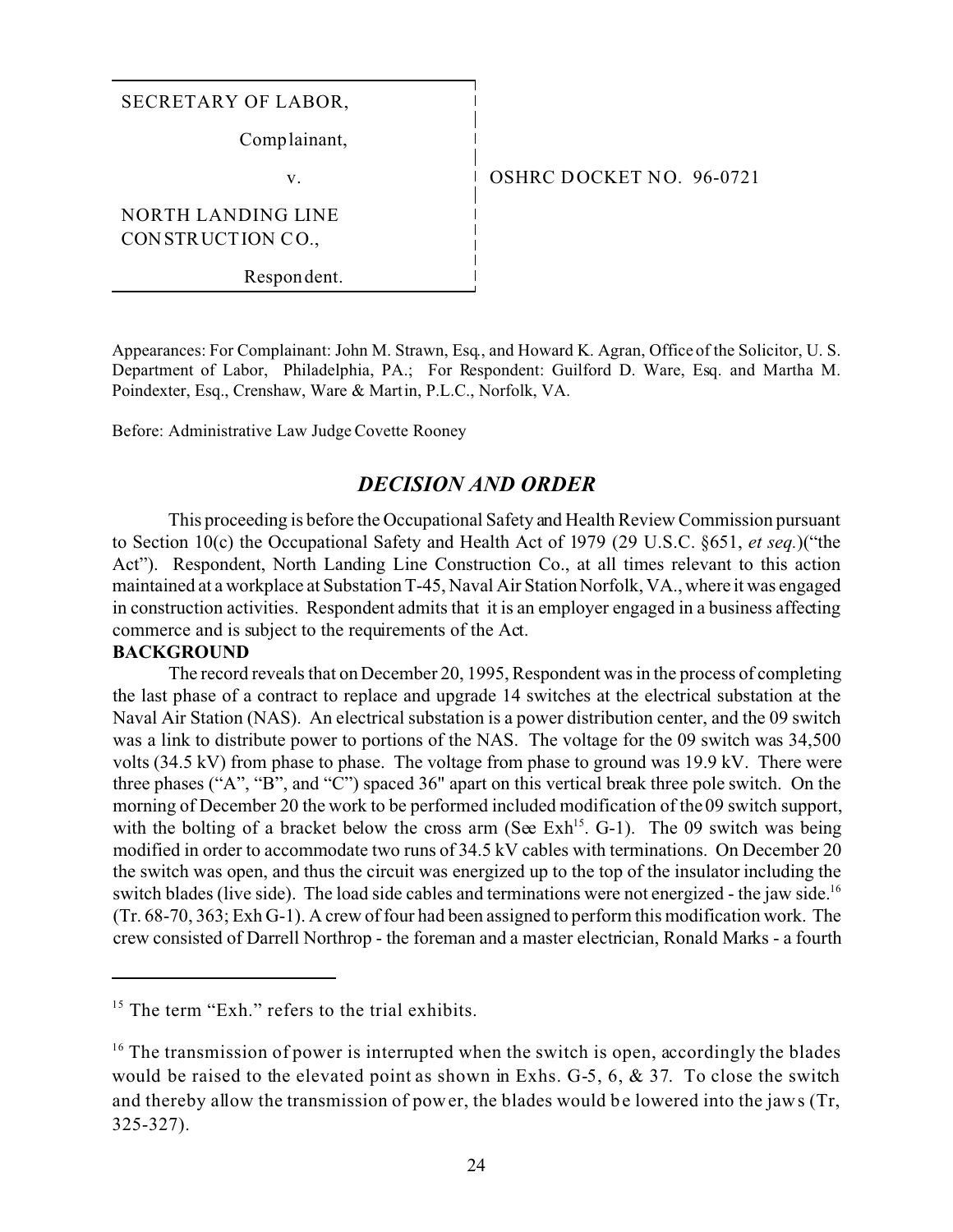year apprentice, Brad Seiberlich - a first year apprentice, and Tommy Light - a backhoe operator/laborer. Mr. Light under the direction of Darrell Northrop climbed a 12- foot fiberglass ladder in order to assist Mr. Northrop in the installation of the bracket beneath the cross arm of the 09 switch. While on the ladder Mr. Light suffered fatal electrical burns to his upper extremities as a result of having come in contact with high voltage.

From December 21, 1995 to January 31, 1996, Compliance Safety and Health Officer ("CO") Thomas Edwards conducted a fatality inspection of the aforementioned worksite. As a result of this investigation, on May 14, 1996, Respondent was issued a citation alleging two willful violations with a proposed total penalty in the amount of \$112,000.00. By timely Notice of Contest, Respondent brought this proceeding before the Review Commission. A hearing was held in Norfolk, Va. before the undersigned on June 12 - 13, and September 3-4, 1997. The parties have submitted Post-Hearing Briefs and Reply Briefs, and this matter is ready for disposition.

# **SECRETARY'S BURDEN OF PROOF**

The Secretary has the burden of proving his case by a preponderance of the evidence. In order to establish a violation of an occupational safety or health standard, the Secretary has the burden of proving: (a) the applicability of the cited standard, (b) the employer's noncompliance with the standard's terms, (c) employee access to the violative conditions, and (d) the employer's actual or constructive knowledge of the violation (the employer either knew or with the exercise of reasonable diligence could have known, of the violative conditions).

*Atlantic Battery Co.,* 16 BNA OSHC 2131, 2138 (No. 90-1747, 1994).

# **THE EVIDENCE**

The record discloses that the switch was mounted approximately 10 feet above the ground on a single box structural steel column, mounted on a concrete base. The cross arm is a fixed beam perpendicular to the main support beam. The main support beam and cross arm were grounded  $(Tr)^{17}$ 110-111, 148). There had been a change order in the NAS contract which required that Respondent install the cable support steel/bracket on 09 Switch, and the cables that were to land on that cable support (Tr. 522, 535). At the time of the accident, Mr. Light was assisting Mr. Northrop to install the steel bracket to the underside of the cross arm of 09 switch pedestal. The cross arm was approximately 24 inches or less from the top of the energized B phase insulator  $(Tr, 316)^{18}$ . The bracket being installed was approximately 5"-6" in height, which would mean the top of the bracket was approximately 28 inches from the top of the insulator.<sup>19</sup> The bracket was being secured to a plate which was welded underneath the cross arm by two nuts and bolts (Tr. 612, 617, 178). The plate was 5/8" with a 5/8" plate above it (Exh. G-39) The bottom of the bracket was approximately

<sup>&</sup>lt;sup>17</sup> The term "Tr." refers to trial transcript.

 $18$  The three insulators were made of ten porcelain skirts or rings. They conduct electricity and were energized down to the tenth skirt. From the top, each skirt lowered the voltage approximately 2,000 volts. Thus, the top of the insulator was 20,000 kV and the voltage at the bottom skirt was 1,000 to 2,00 volts (Tr. 295-318 and 320).

 $19$  Mr. Northrop testified that his measurements of the top of the bracket to the closest energized part was 33 inches to the bottom and " like twenty- eight to the top"(TR. 552). See also Exh. R- 5, p. 24 of 30. CO Edwards' notes indicate that the channel was 5" in height and 6" inches in height. (Exh. R-5, pp. 4, 10 and 24). Mr. Brosz refers to the bracket's height as 6"(Tr. 699).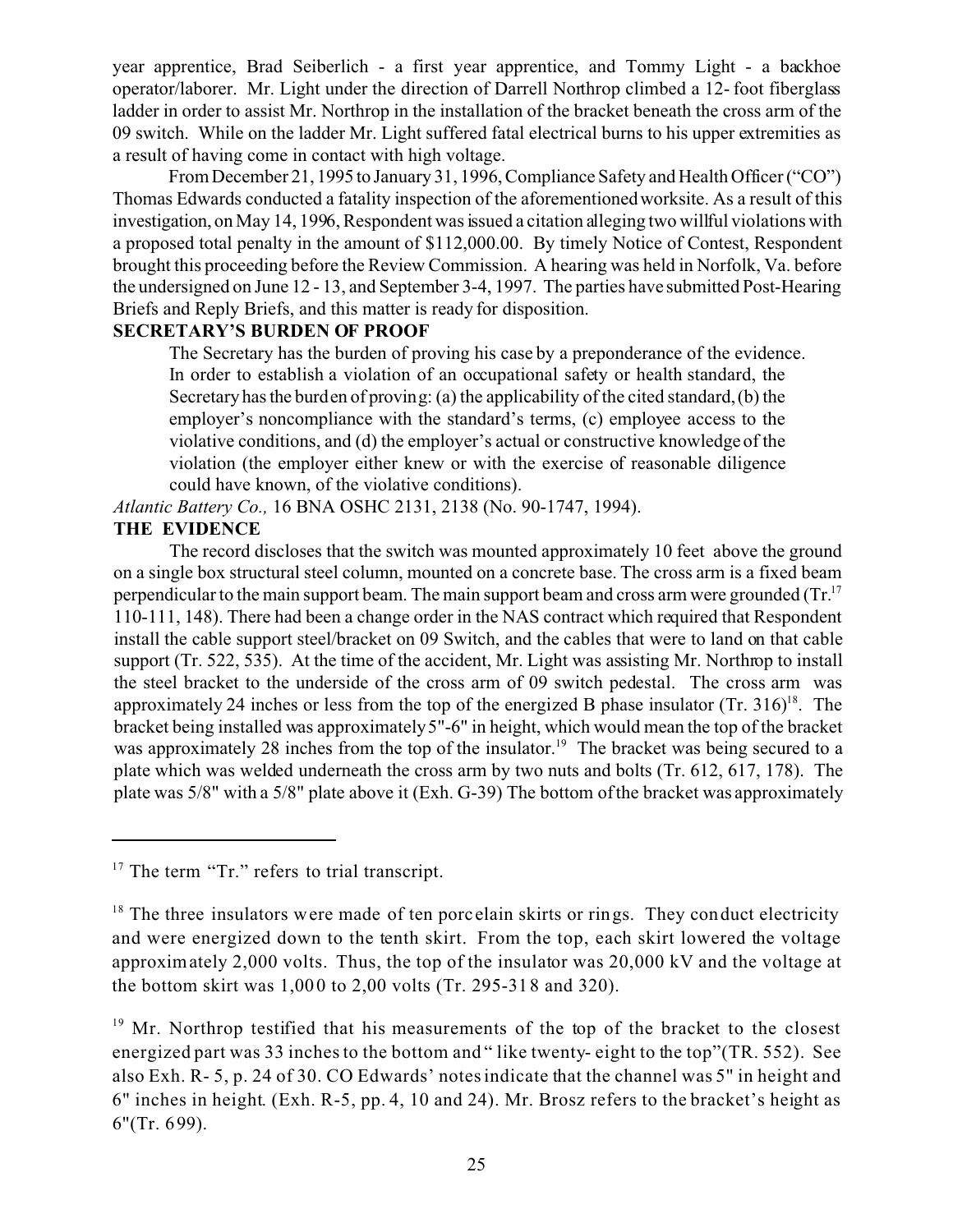33 inches from the top of said insulator (Tr. 317, 552, &614; Exh. R-5, pp. 4 & 5 of 30). A wrench found on top of a plate which was under the cross arm was approximately to 25.5" from the top of the insulator (Tr. 749-750; Exh. R-5, pp. 25 & 26 of 30)<sup>20</sup>. Also present was a nut and washer on the top surface of the switch support plate was between 26-27 inches from the top of the insulator (Tr. 309, 317-318; Exh 14, 18, 36).

On day of accident, Thomas Eason, Resident in Charge of Construction for the Naval Facilities Engineering Command was one of the firstpersons to investigate the accident scene. Upon his arrival, he first made sure the power was off and then proceeded to learn from the witnesses where the ladders had been placed. He had the ladders set up and climbed one, and at that time observed a crescent wrench lying on top of the beam of the switch which he photographed (Tr. 67, 72, 87; Exhs. G-1 at "G" and "H"; 13 and 16).

CO Edwards' investigation consisted of site observations and employee interviews, and participation in the site visit by Herman Brosz, a consultant hired by the Navy to investigate what may have caused the accident. His investigative notes reveal that during his interview with Mr. Northrop on December 22, 1995, Mr. Northrop told him that he had used the crescent wrench. Mr. Northrop also indicated to him during this interview that he felt that the work was being done safely for two reasons because any fault that occurred near them would be taken to ground, and this in conjunction with the clearance distance would provide a safe work area (Exh R-5, p. 10 of 30). During the course of a second interview with CO Edwards on January 16, 1996, Mr. Northrop stated that he knew that he crescent wrench was on top of the main support cross arm, but he did not remember who put it up there. (Exh, R-5, p. 12 of 13). CO Edwards' notes of an interview with Mr. Marks on December 22, 1995, reveal that Mr. Marks indicated that Messrs. Light and Northrop were doing the bolting, and that Mr. Light had tried to use the crescent wrench but it was not doing any good so he set it on the main switch support. He stated that the crescent wrench was placed on the support approximately 5 seconds prior to the accident (Exh R-5, p. 17 of 30). He also informed CO Edwards that he did not hear anything about the energized line or distance to keep away. However, during a subsequent interview on January 16, 1996, Mr. Marks stated that he did not remember who had installed the bolts in the bracket. He again stated that Mr. Light had set the crescent wrench up on the cross arm of the main support, and that he had seen Mr. Light trying to use the crescent wrench to tighten the bolts (Exh R-5, p. 18 of 30).

CO Edwards acknowledged during his testimony that Mr. Brosz's theory as to the events which occurred immediately prior to the accident differed from the account which employees at the scene of the accident provided him. He testified that the witnesses' statements would lead one to believe that Mr. Light did not have to work above the bracket. This theory differed from the findings of Mr. Helmut Brosz, who had been retained by the Navy to investigate the accident. Mr. Brosz concluded that Mr. Light performed work above the bracket. In recommending the instant citations, CO Edwards accepted the Brosz theory (Tr. 234)

## **Evaluation of the Expert Testimony**

The parties in this matter each presented an expert witness in support of their positions. Complainant presented the testimony of Helmut Brosz, a registered forensic engineer and a Director of Institute of Forensic Electropathology - an institute which has a very large data base of electrical accidents involving failures of electrical equipment such as insulator failures, electrocutions, and

 $20$  The undersigned notes that Mr. Brosz initially testified that the wrench was 22" from the top of the insulator (Tr. 317). He reviewed his notes and corrected his testimony to reflect a measurement of 25.5" (Tr. 740-750). CO Edwards testified that the wrench was approximately 25 inches (24 3/4") from the top of the insulator (Tr. 196).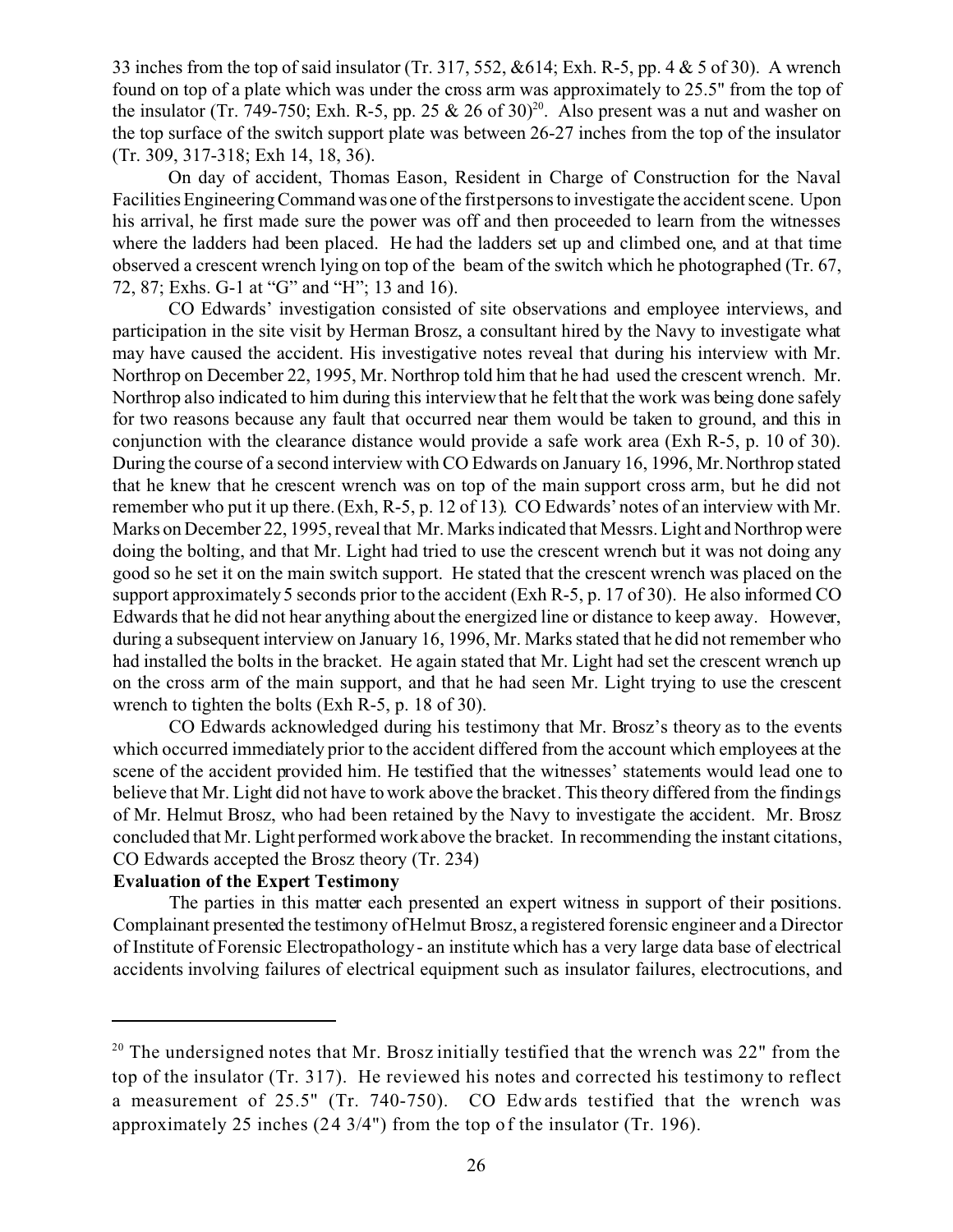electrical fires. His consulting firm does, inter alia, investigations of electrical equipment failure and forensic Electropathology - i.e., injuries and death to animals and humans<sup>21</sup> (Tr. 260-264). The Respondent provided the expert testimony of Webster Chandler, a certified professional engineer and a consultant whose firm is involved in the design of electrical systems (Tr. 592). He is familiar with the electrical system in the substations at various naval installations in Norfolk.<sup>22</sup> He also has investigated accidents concerning persons having contact with high voltage power lines via direct contact or through cranes or other apparatus (Tr. 596). Additionally, he is currently an associate member of the National Academy of Forensic Engineers (Tr. 597).

The record reveals that underlying facts which each expert based his opinion differed in one significant aspect. The eye witnesses assert that Mr. Light never rose above the bracket. Mr. Brosz did not believe the statements of the employee witnesses, whereas Mr. Webster Chandler, the Respondent's expert, based his opinion upon the statements and personal interviews with said employees (Tr. 731-732, 602).

It was Mr. Brosz's opinion that had Mr. Light not come close enough to cause a fault or short circuit with the insulator, nothing would have happened, and he was also of the opinion that there was evidence at the scene which lead him to conclude that he had in fact come in contact with the insulator (Tr. 345). It was his opinion that Mr. Light was on the 12 foot ladder, and at some point in time he climbed up on the ladder to three or four rung from the top and with a pencil in his hand, put his left hand on the operating bar and tried to hold onto the insulator. As he touched it current flowed and a short circuit was drawn through his body. His right hand was on the B phase insulator and at that time he drew an arc to his right hand. The current flowed through his hand, chest and tissue of the left arm and as the current went to ground he was throw him from the ladder and the pencil fell (Tr. 334- 335, 338). The phase to ground fault was caused by Mr. Light's body creating the short circuit by which he was electrocuted (Tr. 338-339). An arc blast was caused by Mr. Light touching the "B" phase insulator which created a super heated ball of conductive gas approximately 4 feet in diameter and expanding under thecross arm. This sphere of hot conducting gases enveloped phases A and B and caused numerous faults between the insulators of the three phases and from the tops of the three insulators to the grounded support mast. The conductive gas cooled as it expanded and became nonconductive within a fraction of a second (Tr. 293-294, 311, 331). The medical examination noted that Mr. Light was both electrocuted by high voltage and suffered external burns (Tr. 341-341; Exh. G-26). The examination also showed that Mr. Light had electrical burns and thermal burns (Tr.686-689; Exh. G-26). Mr. Brosz explained that electrical burns are caused by current passing through the body, and thermal burns are caused by external heat such as that produced in an arc blast (Tr. 341-342, 714-717).

During the course of his testimony, Mr. Brosz acknowledged that he heard at the hearing that Mr. Northrop had on a hard hat, however, his review of the interview statements disclosed that Mr.

<sup>&</sup>lt;sup>21</sup> Mr. Brosz testified that the study in the field of forensic Electropathology consisted of studying the phenomena of electric current passing through the human body, the affects of electrical accidents on the human body and on electrical equipment and the failure or breakdown or involvement of electrical apparatus (Tr. 262-263).

 $22$  Mr. Webster testified that his firm did not do any of the design at the subject substation, but did design in peripheral areas that were served from circuit breakers from said substation (Tr. 595).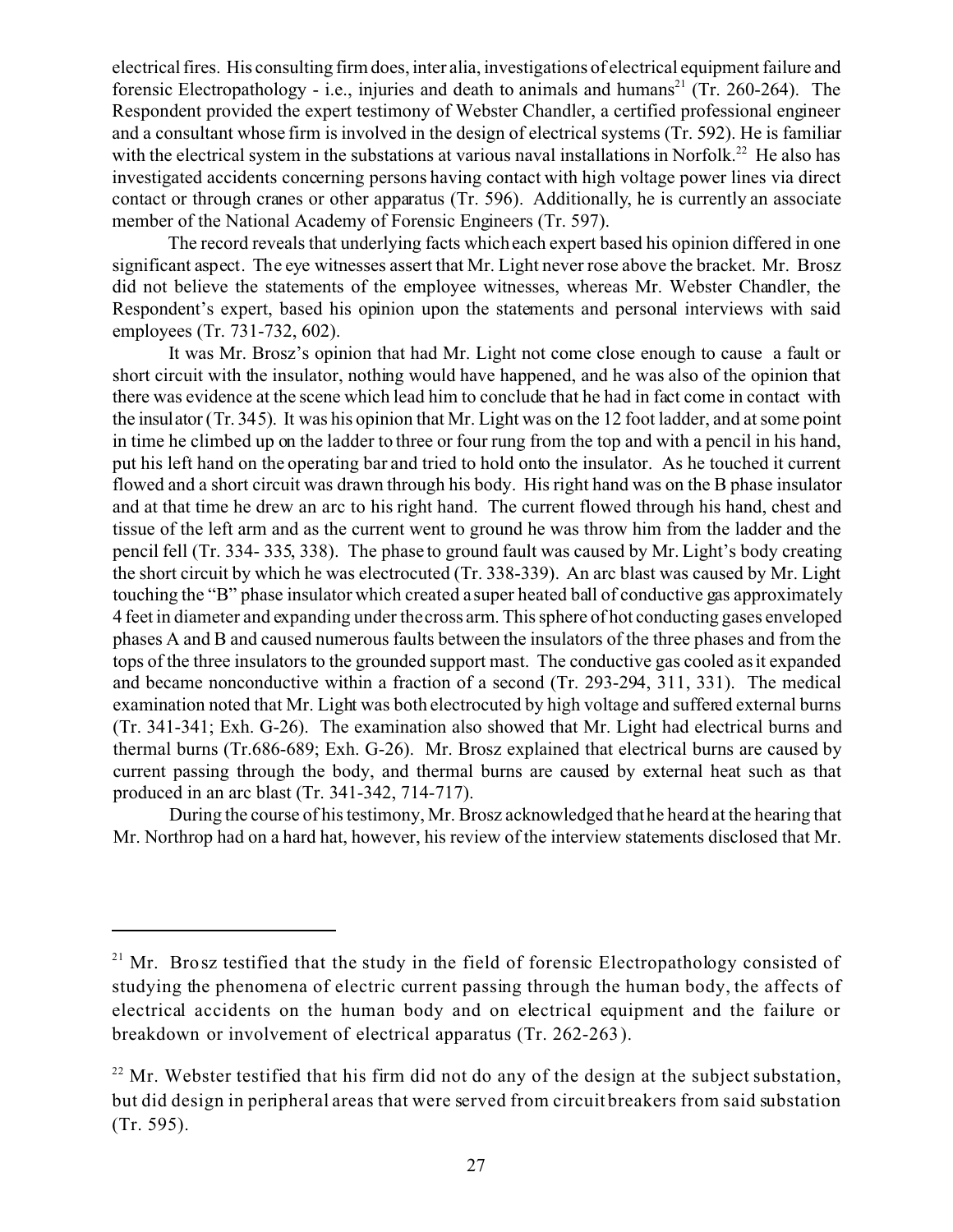Northrop did not have on a hard hat.<sup>23</sup> He testified that if he had been bolting this bracket or if he had been holding up the bracket, his hands would have been burned and or his hair singed because he would have been within the sphere of arcing (Tr. 335-336). The flash would have blinded him if he had been looking at Light as the testimony suggest (Tr. 336). He believes Northrop was quite a ways down on the ladder, or not in the position he suggests. It was his opinion that the evidence showed that \*Mr. Northrop and Mr. Northrop did more than work under the insulator, and hands frequently went above the bracket/channel because the two bolts that were tightened required that the hand be within 28 inches of the top of the energized insulator. He believed that Mr. Light was doing a lot more than just holding up the channel - he was working the wrench and marking the holes because he had the pencil (Tr. 337). The arc marks on wrench helped him place it. He testified that there is a lot of current where an arc enters and it melts some of the material of the object, in this instance the wrench, leaving an indelible significant mark  $(Tr, 279-280)^{24}$  He also observed several other significant marks. He saw a left hand print on the bar shown in Exh G-12 and 14, in his opinion, it is the victim's left hand (Tr. 280). The shadow was produced by holding onto the round 2-inch bar with his gloved left hand (Tr. 280-281, 286-287)<sup>25</sup> He also observed evidence of what he believed was the right hand making contact with the "B" phase insulator (Tr. 295; See Exh G-17 and 19 $1^{26}$ 

The other evidence that he found was a pencil at the base of the switch which he testified was clearly exposed to an arc blast and had been held by a human (Tr. 303). It is his opinion Mr. Light held this pencil in his hand because of the charring present. He testified that whoever had held it had significant charring on the right hand, and no one else at the scene was injured or burned, therefore, Mr. Light must have held the pencil at the time of the accident (Tr. 303-304). It was his theory that at the time Mr. Light was holding the pencil and at the same time he had his hand on the insulator (Tr. 306-307). He believed that he was preparing to mark a hole or something for drilling because the bracket was being held by only two bolts, and he believed that it was the intention to have additional holes (Tr. 340, 734-738).<sup>27</sup> He explained that the pencil had been exposed to the arc blast and the shadows and damage on it were consistent with exposure to and arc blast and it having been held in the hand (Tr. 437). Thus, at the time of the accident, Mr. Light was holding the pencil in his right hand and the left was on the operator rod or cross bar and the right hand was on

<sup>&</sup>lt;sup>23</sup> Mr. Northrop testified that he wore a hard hat while on the ladder (Tr. 57).

<sup>&</sup>lt;sup>24</sup> Mr. Eason also testified that there was a dark mark on the wrench which revealed to him that the wrench had been in contact with an arc or spark (Tr. 98).

<sup>&</sup>lt;sup>25</sup> Exh. G-27 arc marks on the operating bar (Tr. 286). Exh. G-28 shows left glove hand placed over the arm. It also shows left elbow and arm in close proximity to phase A at time of accident (Tr. 287).

 $26$  The undersigned's review of the record reveals that CO Edwards' notes of January 4, 1996 contain similar findings with respect to information obtained from John Eason, ROICC. Mr. Eason informed him that his review after the accident revealed that Mr. Light and not Mr. Northrop was installing the bolts and Mr. Northrop was just holding the bracket in place. It was his opinion the "Mr. Light was high enough... to get close enough to the energized bus and cause an arc - that Light was touching the switch arm rod at the time & this caused the burn marks"(Exh. R-5, p. 20 of 30).

 $27$  Mr. Chandler corroborated the fact that two additional bolts were to be installed at a later time (Tr. 626-627).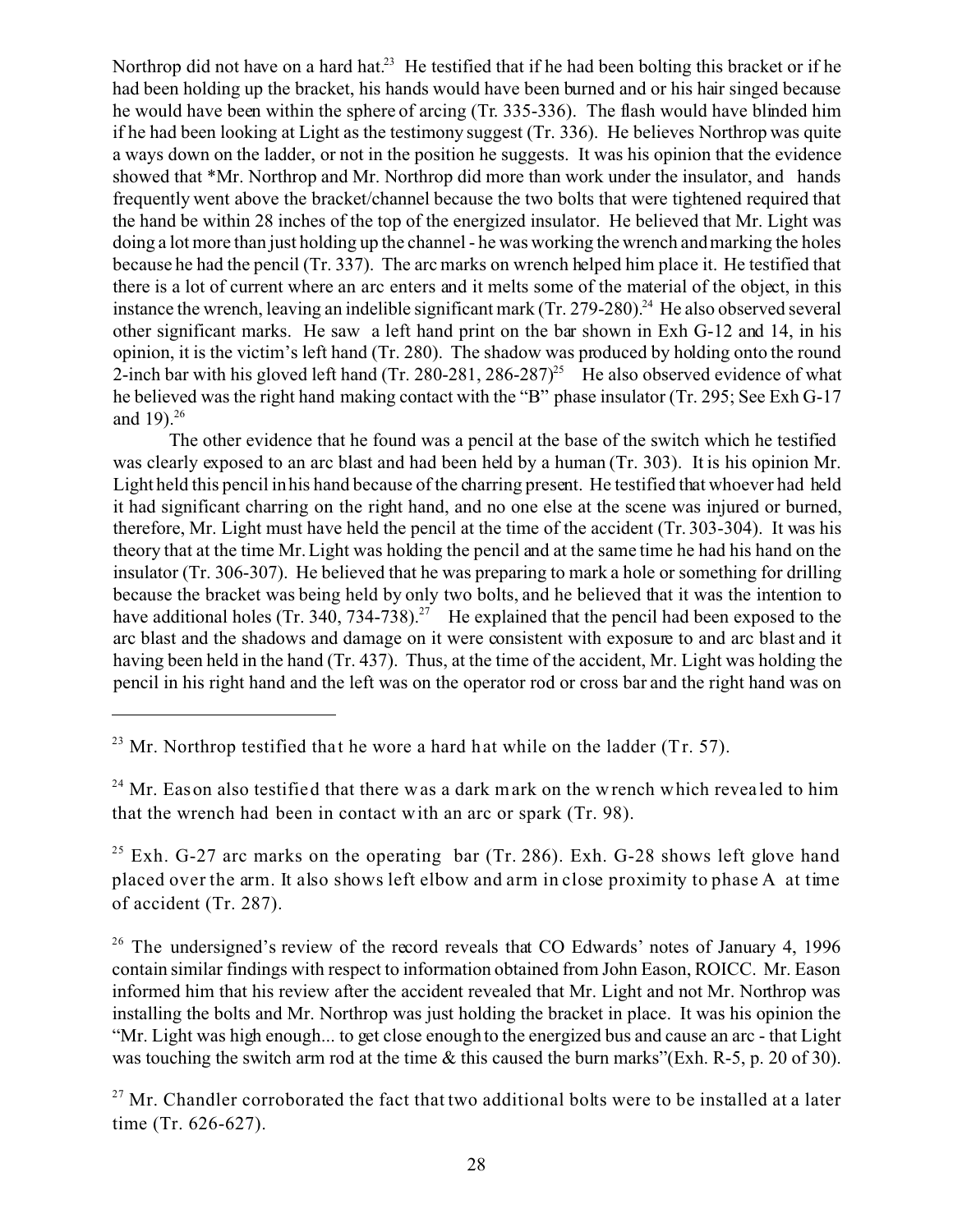the insulator and the wrist was touching the fourth skirt from the bottom at the time of the accident (Tr. 307, 309). There was also one washer and one nut on the top surface of the switch support. Arc marks showed the exact location of the nut and washer at the time of the accident ( Exh G-14 , 18, 30 & 38; Tr. 309-310).

He was certain that the accident occurred the way he described (Tr. 334). The fact that he was not able to test insulator B does not affect his opinion because he saw nothing wrong with it other than the damage sustained during the  $\arcsin 2^{28}$ .

Webster Chandler, a certified professional engineer based his opinion upon what the eyewitnesses told him, and he testified that there was no reason for Light to go into the unsafe zone (Tr. 609). Based upon the statement of the witnesses that Mr. Light's feet or lower part of the legs were at their eye level, he opined that, in that position there was no way Mr. Light could have put himself in an unsafe condition (Tr. 609). Furthermore, he testified that there was no evidence that Mr. Light had ever held the crescent wrench. Although, he acknowledged that the Navy measurements were 33 inches to the bottom of the steel channel being installed and concluded that this put the top of that something greater than 28 inches, he was sure that the crescent wrench really was in the safe zone on top of the mounting plate to which the bracket being bolted (Tr. 609, 614). Mr. Chandler testified that the work being done on December 20 was the first part of a process in which new supports were being installed to support new cables. The preliminary work was to be done on that date, and later the bracket would be secured firmly by the application of two additional bolts. It was Mr. Chandler's opinion that there was nothing that had to be marked on December 20. He pointed out that the crew had bored holes in the top of the bracket to match the four The new switch only required two bolts at the left hand end, the "A" phase end and two bolts at the "C" phase end. The bolts holes for the new switch lined up with two pairs of bolt holes already in that plate (Tr. 613). Thus, in his investigation he found that there would have been nothing to mark with a pencil from above. No marking was necessary to perform the tasks that were going to be performed at a later date (Tr. 615-618, 626-627; Exh G-30 and 39 at #6 and #7). It was his position that there was no reason to mark positions from the top because you had a guide hole from below and you couldn't drill a  $3/4$  hole from the top. (Tr. 627).<sup>29</sup> He also testified that he had placed himself in the

<sup>&</sup>lt;sup>28</sup> Mr. Brosz explained that a broken arm defective insulator has broken skirts, large cracks and a significant amount of contamination on the insulator. This was a new switch and none of that was present (Tr. 346). He testified that Exhs. G- 3, 7, 9 and 10, a ll photographed on December 21, show no evidence of contamination on the insulators (Tr. 347). Furthermore, if the insulator had been contaminated and a fault had occurred without Mr. Light touching or causing a f ault, and if he had been in the proximity of within four feet of the insulator, he would have suffered arc burns but not the tissue necrosis and tissue damage the medical records showed (Tr. 347-348).

<sup>&</sup>lt;sup>29</sup> During rebuttal Mr. Brosz testified that Exh G-8 shows four holes, and although no one agrees where, we all agree two more had to be drilled. However, he believed that it would be difficult to drill from underneath be cause first you need pilot holes and a 3/4 inch drill is heavy making it an awful job. He testified that to make it easy, one would drill from the top, so you have an advantage of the weight of the drill and all pilot holes that you need to drill prior to that. Additionally, he opined that to drill the hole in line with the two unused holes of Exh G-8, channel "B" would be difficult. He agreed with Mr. Chandler that drilling the hole on the edge of a piece of metal would be extremely difficult. The option suggested by (continued...)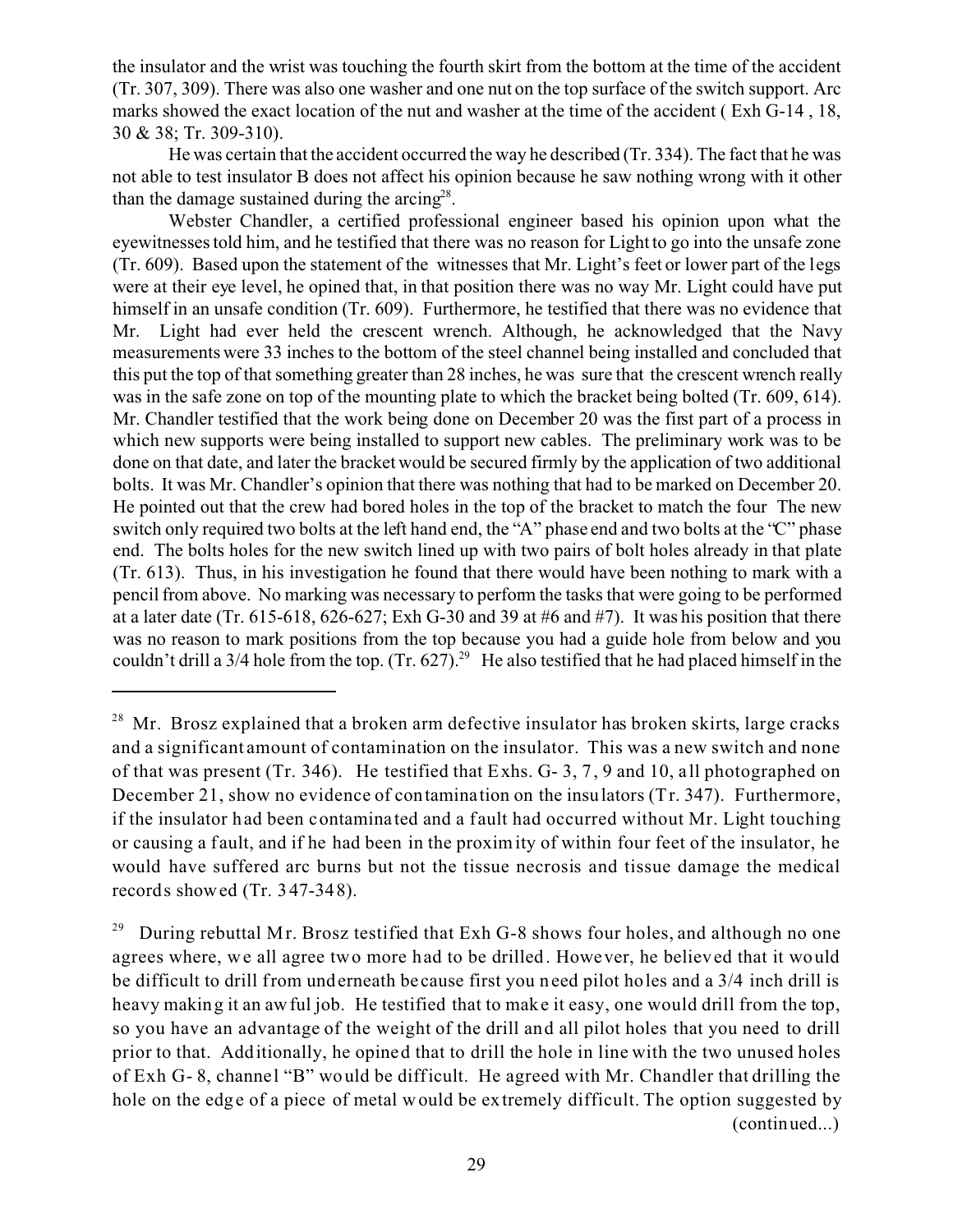position which Mr. Brosz believed that Mr. Light had been, and found it an extremely awkward position  $(Tr, 629)^{30}$ . His observations and inspection led him to believe that there was no reason for Mr Light to have gone into the position which Mr. Brosz had positioned him in at the time of the accident.

He believed that there was a phase to phase fault , i.e., a short circuit of some type on that switch that involved all three phases. He testified that it began as phase to phase fault and the ground became involved as shown by the burns on the grounded part (Tr. 646). Along the corrugated part of the insulator on all six insulators there were marks of the type in Exh R-3(d). He found the marks on Insulator "B"- where Brosz found glove marks - were no different than those on the other insulators (Tr.  $648$ ).<sup>31</sup>

Mr. Chandler also testified that the Brosz Report was inconsistent with the medical report (Tr. 653). Medical report says there was evidence of an entry wound on the left palm and there was no evidence in report of an exit wound. If it had happened as Brosz said, the wound on the left hand would have been an exit wound and there would have been some evidence of an entry wound on the right hand. 32 Additionally, in his experience if Mr. Light had current of 19,900 or 15, 000 volts pass

 $30$  CO Edwards testified that he had no problem positioning himself into this position (Tr. 222).

<sup>31</sup> Mr. Webster also testified that the SCADA (supervisory control and data acquisition) Report would have provided information and have shown the trouble sensed by the relays and indicate if there was a phase to phase condition or phase to ground condition (Tr. 658). This report shows the operation and tripping times of devices- circuit breakers, and depending upon what relays operate it could show whether a phase to phase or phase to ground occurred. Therecord however reveals that he did not review such reports. Mr. Brosz testified this information would not have made any difference to him because there was not enough current flowing through the phase to ground fault through Mr. Light to have caused a relay to operate. He also stated that this information did not make any difference for purposes of investigating the cause and origin of the accident. (Tr. 441-444). In view of Mr Webster's lack of review and Mr. Brosz's position with respect to these reports, the undersigned accords the testimony concerning the SCADA Report very little weight.

 $32$  During rebuttal, Mr. Brosz explained that the injury in Mr. Light's left hand could be deemed and entry or an exit wound because of the speed the current enters and exits - 60 times a second (Tr. 679). He explained that both hands had electrical burns and injuries, and the reason the so-called entry wound on the left had was so pronounced was because the left hand was firmly grasping the round operating bar - a grounded conducting operating metal rod, whereas the right hand was not holding onto a metallic object but the side of the outer edge of the right hand was in contact with the ceramic insulator, so on that hand while they are electrical burns they are of a different type - smaller pin holes

(continued...)

 $29$ (...continued)

Messrs.. Chandler and Northrop of drilling through these two existing holes from underneath was an option but a difficult one. He testified that the best choice would be to make two fresh holes, and that is what Mr. Light was going to do in his opinion -that's why he had the pencil in his hand and from up top he would have a good "bird's eye view" to make sure the was going to mark the spot where he would drill holes (Tr. 734-38).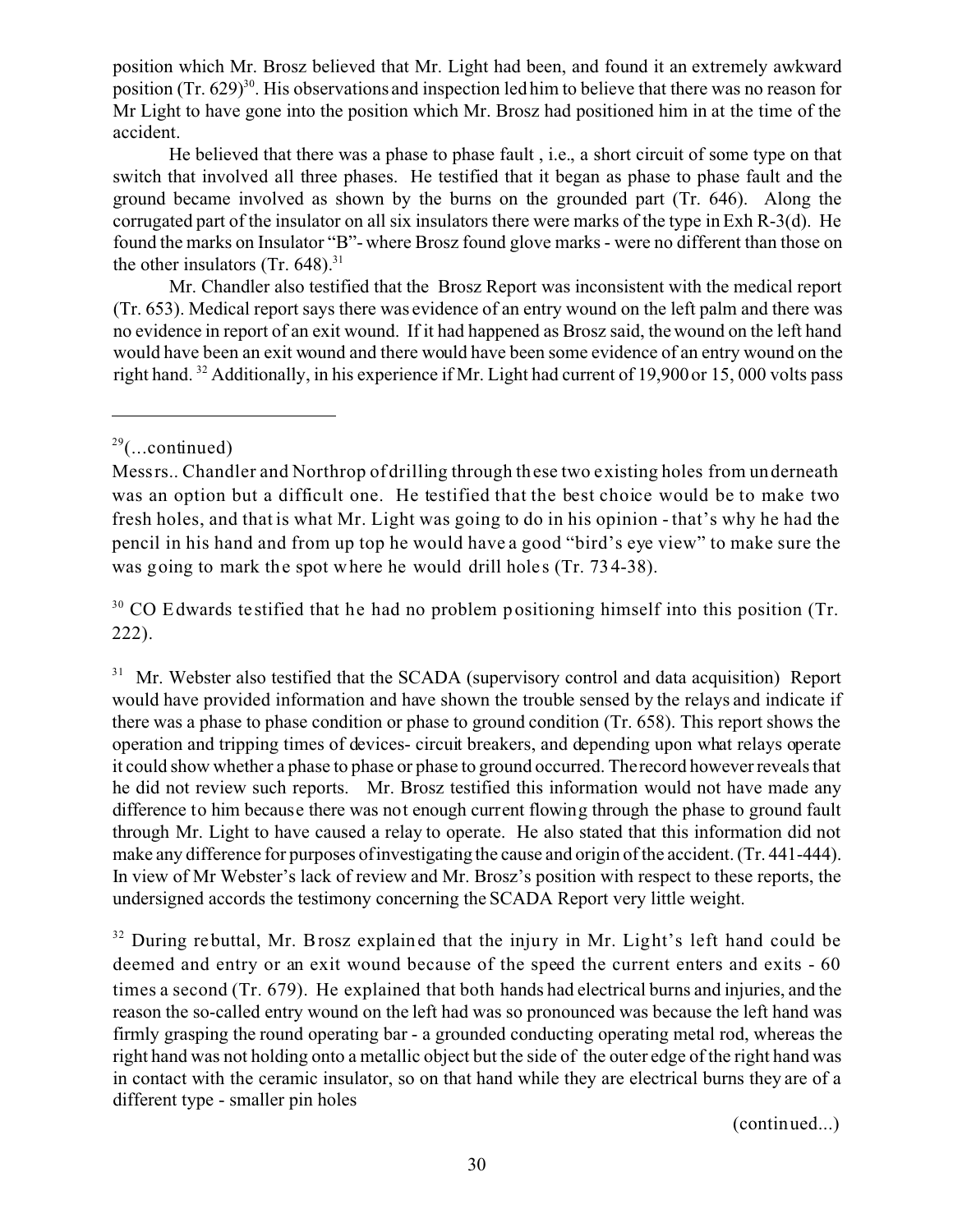through him, he would have expected him to have been killed instantly  $(Tr, 653)$ . <sup>33</sup> He believes when the phase to phase surge occurred a high voltage between phase A and B on this switch ionized the air and caused an arc-over between the phases A and B, and B and C, thus entire switch became a part of a ball of fire. Thus, this arc enveloped the entire switch and the area around it (Tr. 659). A person in this arc would receive thermal burns, heat burns and be involved in current flow through their body (Tr. 659). When asked how such a ball of fire would emanate, he responded that it could have been caused by a number of things - lightening, switching surges when circuit breakers are operated (Tr. 658 ).

The bases for conflicting opinions of the experts revolves around the eye witness that Mr. Light never rose above the bracket. Mr. Brosz finds that in spite of these statements the physical evidence indicates that Mr. Light had to have gone beyond the bracket which was being installed. While Mr. Chandler makes his findings based upon the fact that Mr. Light had no reason to do anything beyond holding up the bracket from below said bracket. In weighing the conflicting opinions of the experts, the undersigned finds that it is necessary to evaluate the credibility of the statements of the eyewitnesses.

## **Eyewitness Testimony**

Darrell Northrop provided a detailed account of the events leading up to the accident. He testified that upon arrival at the job trailer on December 20, he sent Messrs. Marks and Light to Respondent's Chesapeake office to pick up steel for the 09 switch. He then met a representative from Public Works at the substation so that they could open it. Once inside the substation he and Mr. Seiberlich retrieved a 12-foot fiberglass step ladder and went out to 09 switch to begin taking measurements for the steel the others had gone to pick up. He testified that he stood on the ladder and took the measurements from below the cross arm. He testified that the measurements could not have been taken from the top. He explained that if he had taken the measurements from the top he would have been just guessing on where to drill the holes, because the holes would have been down approximately 4 inches which was the cross arm, and approximately another three-eighths to a halfinch, which is the steel strapping was underneath the cross arm (Tr. 538). Thus, the measurements had to have been taken from below. As he took the measurements, Brad Seiberlich stood at the bottom of his ladder. He explained that he removed the existing bolts that were in the switch and installed longer ones. He stated that he had used a crescent wrench to remove the existing bolts (TR. 539). After he took the measurements and removed the bolts, he and Brad went into the substation to warm up and wait for the steel to arrive (Tr. 539). Once the Messrs.. Marks and Light arrive with the steel, he then measured the steel, marked where the holes were to be, and started drilling. When the first couple of pieces had been drilled, he went outside to look at the steel and see how he was going to put up the new piece of steel. Mr. Seiberlich came out with him and was sent to get an 8 foot wooden step ladder (Tr. 540). Mr. Light ("Tommy") came out and asked what they were doing. He testified that he explained to Tommy that they were going to mount the piece of steel on the

 $32$ (...continued)

<sup>(</sup>Tr. 679-683).

 $33$  During rebuttal, Mr. Brosz explained that low voltage electrocutions potentially can kill faster because they can put an individual's heart into fibrillation. High voltage electrocutions do not put the heart into fibrillation because the high voltage seizes the chest muscles and prevents the heart from fibrillating - once the current stops the chest contracts and the he art in many instances starts to beat again (Tr. 684-685). He went on to explain that Mr. Light died when his body could no longer deal with the dead tissue.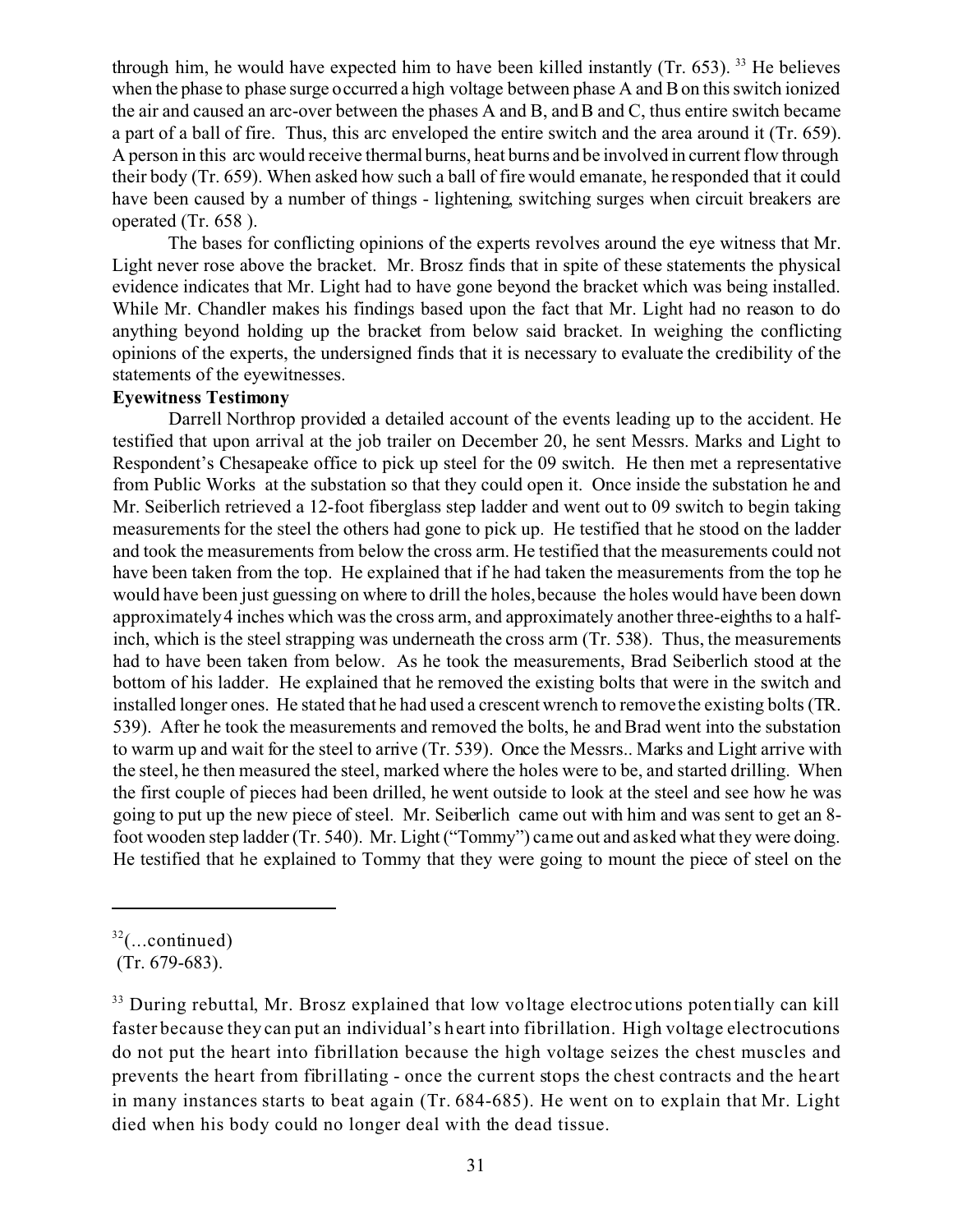bottom of the cross arm and the support, and added that "the thing is hot, do not get up". He also testified that he gave this same instruction to Brad and Ron (Tr. 541). Mr. Light left and Mr. Seiberlich then arrived with the 8-foot step ladder (Tr. 541). He told him that he wanted the ladder right underneath the new piece of channel. Once the ladder was set up, Tommy returned with the piece of steel. Tommy handed him one end of the steel and he took the other, and as Tommy walked up the fiberglass ladder, he walked up the wooden step ladder (Tr. 542). He explained that Tommy was on the fiberglass ladder because it was closest to him. The steel was approximately 30 inches in length, and thus, they could not have been more than 30 inches apart (Tr. 543). They held the steel in their hands above their heads up and lined it up over the bolts that were already sticking down through the switch support. Tommy held it in place while position himself to where he could rest the steel on the top of my head. He then installed the lock nut, lock washer and nut on both bolts finger tight (Tr. 544). Once they were on finger tight, he asked Mr. Seiberlich to go to his truck and get a socket and a ratchet and an extension that could fit up into the 6-inch channel to tighten the bolts. He testified that Tommy never tightened the bolts and he never saw him use the crescent wrench (Tr. 544). He testified that because the top of his head was against the bottom of the steel, Tommy's head was below his and Tommy's hands were above his head holding the channel. He explained that once he had finger tightened the bolts, he stepped down off the ladder because his head was right against the steel. (Tr. 545). He was turned around on the 8-foot step ladder with his back to the step ladder and he was facing away towards the ground in the opposite direction when the accident occurred. He heard the arcing and jumped from the ladder. He testified that he never saw Tommy go above the cross arm or channel, and furthermore, it was not necessary for him to go above the cross arm. He testified that if Tommy had gone above the cross arm he would have known it because he was right beside him (Tr.546-548)

Brad Seiberlich's testimony corroborated the sequence of events as set forth by Mr. Northrop (Tr. 496-501). He also testified that he never saw Mr. Light doing any bolting or use the crescent wrench. Mr. Northrop did the bolting (Tr. 500). While he was holding the ladder, Mr. Northrop was hand tightening the bolts in the piece of steel and when Mr. Northrop could not get the wrench into the channel he sent him to get a socket from his truck. By this time Ron Marks came out, and Ron continued to hold Mr. Light's ladder while he went to get a socket. He testified that while he held the ladder for Mr. Light, his eyes remained in the area of Mr. Light's caves and ankles, and Mr. Light's feet never went above his eye level. Mr. Light's head remained below the steel they were hanging (Tr. 502). He never saw any part of Tommy's body rise above the cross arm (Tr. 503). As he was at the truck looking for sockets he heard a big arc, big bang and saw Tommy fall off the ladder (Tr. 503). He also testified that prior to working on the switch, Mr. Northrop told him on numerous occasions that the switch hot and to be careful. (Tr. 506). He also acknowledged that there were no mats to insulate the portion of the switch which was live, and no one was using gloves rated for high voltage because they believed they were in a safe distance (Tr. 49).

Ron Marks' testimony also corroborated the testimony of Mr. Northrop concerning the events which led to the accident (Tr. 509-510). He testified that when he arrived to hold the ladder, Mr. Light was not doing anything - he was just there waiting for the socket (Tr. 517). He had already lowered his hands from the bracket. When he first came out of the substation, Mr. Light was holding the bracket above his head with his head below the bracket. He also testified that at the time he was holding the ladder, Tommy's feet were at his eye level(Tr. 511, 517-518). He never saw Tommy rise above the metal bracket being installed and there was no reason for him to rise above that level (Tr. 512). When the accident occurred, he was looking straight up at Tommy. He saw a bright flash of fire light which caused him to see spots and he had to turn away( Tr. 511-512, 517). **Credibility and Evaluation of Expert Testimony** 

A determination as to whether Mr. Light rose above the bracket bing installed can only be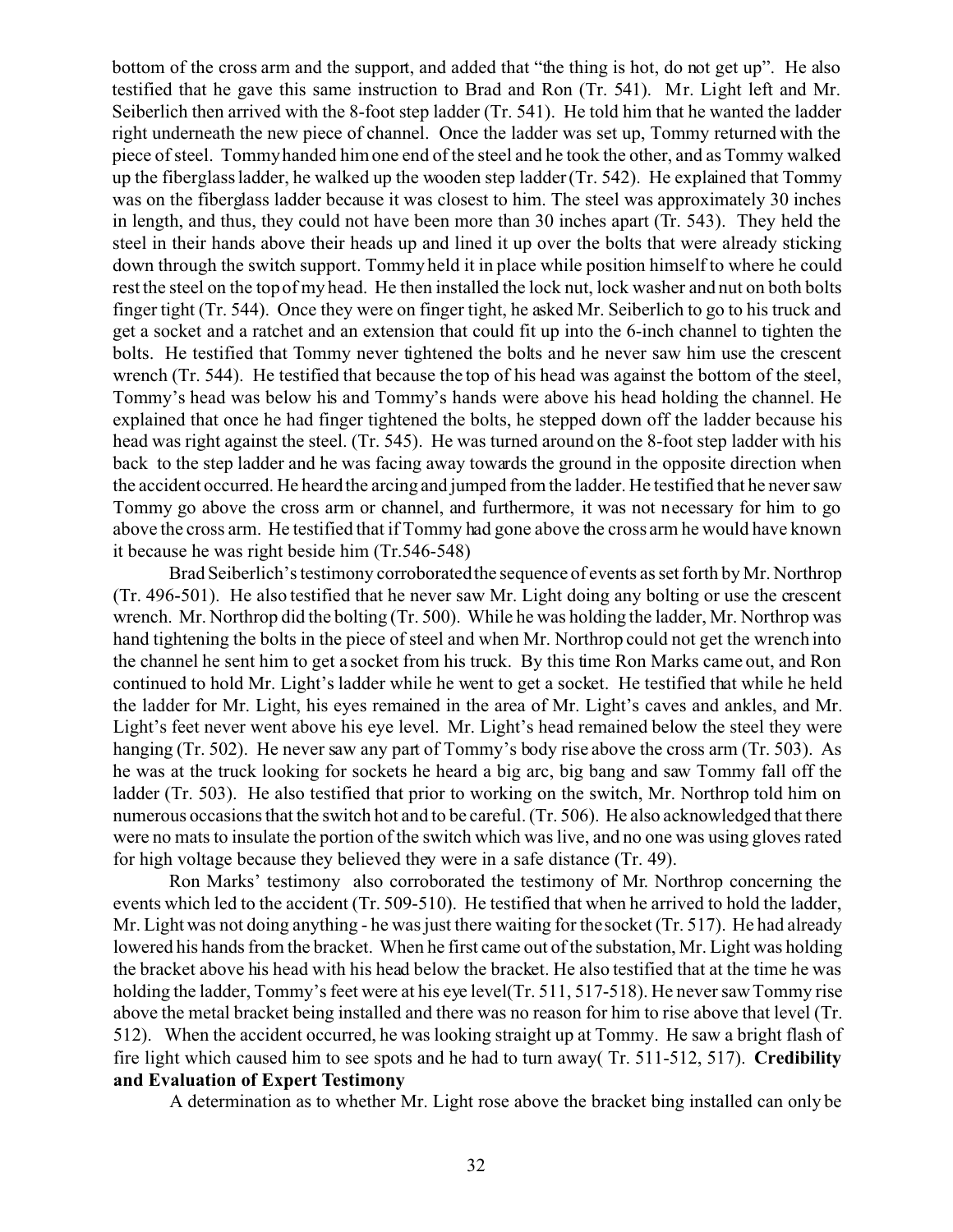made after evaluating the credibilityof the employee eye witnesses. Once this determination is made the undersigned must find if there is any persuasive circumstantial evidence. The undersigned having observed the demeanor of the eyewitnesses, finds that the relationship which the three eyewitnesses presently have with the respondent had a significant influence with regard to their testimony. Each witness has a significant employment history with the Respondent, and furthermore, Mr. Northrop was and still is the supervisor of Messrs. Seiberlich and Marks.<sup>34</sup> The undersigned also notes that Mr.Seiberlich presently resides with his father, who is the Vice President of Respondent (Tr. 42). Each of these witnesses maintain that Mr. Light never went beyond the bracket which was being installed. The undersigned has evaluated these facts in conjunction with the physical evidence which Mr. Brosz described was present at the scene of the accident, and finds that Mr. Light would have never been fatally injured but for his presence above the bracket. The undersigned finds that their version of the facts support a finding of bias on the part of the witnesses in the interest of their employer, the Respondent. The undersigned also finds that Mr. Northrop's testimony certainly was motivated by a need of self-preservation. For example, CO Edwards testified that at the time of his investigation Mr. Northrop was very concerned about being sued (Tr. 215).

The undersigned has also evaluated the inconsistencies which the record contains with respect to statements these employees have made concerning the accident. Mr. Eason testified that during the Navy's investigation, these witnesses informed him that Mr. Light had been doing the bolting. Mr. Northrop told him that he had been holding up the bracket (Tr. 103). Mr. Eason's investigation took place immediately following the accident, and he testified that he obtained these statements within 30 minutes of the accident (Tr. 103, 117; Exh. R-5, p. 20 of 30). Additionally, CO Edwards' notes reveal that Mr. Marks initially told him that Mr. Light and Northrop were doing bolting. During his second interview Mr. Marks stated that Mr. Light set the crescent wrench up on the cross arm of the main support, and he stated that he had seen Mr. Light trying to use the crescent wrench to tightened the bolts. Mr. Marks also stated during the course of that time that Mr. Northrop had not said anything to him about the switch being hot, although he knew it was hot (Exh. R-5, pp. 17 & 18 of 30). The undersigned accords significant weight to the contents of these statements because they were made nearer in time to the accident .

It is well settled Commission precedent provides that reasonable inferences can be drawn from circumstantial evidence. *Oakland Construction Company*, 3 BNA OSHC 2023 (No. 3395). The record supports a finding that the crescent wrench and nut and bolt were found in areas above the bracket being installed. The record reveals that the crescent wrench and nuts and bolts were on a plate below the cross arm. The undersigned finds that this would place these items less than 28 inches from the top of the energized insulator. The undersigned finds that in light of the work that was being done and the location of the wrench, which was on the side Mr. Light was working, the preponderance of the evidence reveals that Mr. Light placed the wrench in said location<sup>35</sup>. The

 $34$  Brad Seiberlich is presently a third year apprentice with a 3 1/2 year employment history (Tr. 496-497); Ronald Marks is presently an electrician with a 8 1/2 to 9 year employment history (Tr. 507-508); Darrell Northrop is presently a job foreman who has worked with Respondent on and off approximately 14 years (Tr. 520-521).

 $35$  The undersigned also notes that Mr. Eason testified that from Mr. Northrop's location he could not have pushed it under the cross bar or reached around to put it in that position (Tr. 101). CO Edwards a lso testified that it would not have been possible to slide the wrench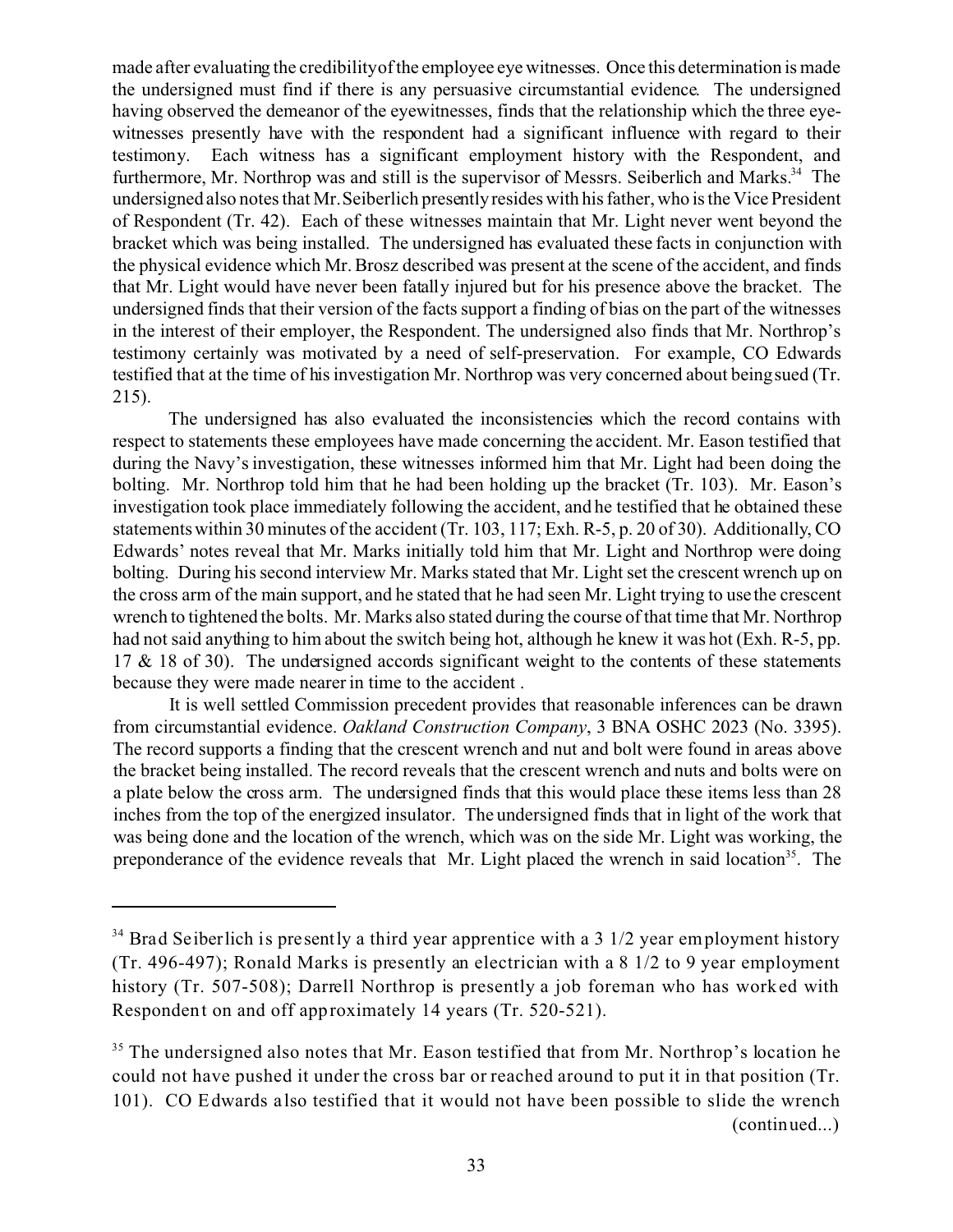Respondent provided no evidence which would have rebutted the Complainant's findings concerning the location of the wrench. The undersigned also notes that CO Edwards' notes of his interview with Mr. Northrop, indicates that Mr. Northrop informed him that he knew that the crescent wrench was put on the main support switch arm but he did not remember who put it up there (Exh. R-5, p.12 of 30). Mr. Northrop should have known if he himself had placed it there. The undersigned also recognizes that Mr. Brosz's explanation that Mr. Light had a pencil in his hand was a factor which he concluded based upon the presence of the charred pencil at the base of the switch (Tr. 435-436). Mr. Brosz acknowledged that no one had mentioned the pencil to him and that it was he who first discovered it during his visit (Tr. 436). The undersigned finds that his explanation for the presence of the charred pencil was consistent with his observations and the work which was being performed the morning of the accident.<sup>36</sup> The record reveals that additional drilling was to be done later, and all of the holes in the steel were not free of interference. This circumstantial evidence supports a finding that the pencil was being utilized during this task. The undersigned further finds that having reviewed all of the physical evidence presented by both parties, that the testimony of the Respondent's witnesses with respect to Mr. Light's location at the time of the accident is not credible.

Accordingly, in light of the fact that Mr. Chandler based his opinion upon the facts as presented by the eye witnesses, his opinion is not well helpful to the undersigned. Mr. Brosz testified Mr. Brosz testified that after hearing the eye witnesses testify at the hearing, he still would not change his findings(Tr. 731-732). He based his opinion upon his review of CO Edwards' notes of the accident, and Edwards showed him where the ladders were located and where various people were located, and after he saw the evidence on the switch he was able to reenact what happened (Tr. 401-405). The undersigned finds that due to his specialized experience and his qualifications as a forensic engineer and the Director of the Institute of Forensic Electropathology established his expert opinion is found to be credible and worthy of conclusive weight. The undersigned is also convinced that a preponderance of the physical evidence as described by Mr. Brosz supports the opinion of Mr. Brosz.<sup>37</sup>

# **Citation 1, Item 1: Alleged Violation of §1926.957(a)(3)**

The standard provides in pertinent part:

Extraordinary caution shall be exercised in the handling of busbars, tower steel, materials, and equipment in the vicinity of energized facilities. The requirements set forth in 1926.950(c), shall be complied with.

§1926.950(c), *Clearances* requires in pertinent part that:

The provisions of paragraph (c) (1) or (2) of this section shall be observed.

(2)(I) The minimum working and minimum clear hot stick distances stated in Table V-I shall not be violated. . .

. . .

<sup>36</sup> The record is void of any other explanation for the presence of the charred pencil. Mr. Northrop's only mention of any work where the pencil would have been used, involved the measuring and marking of the steel where the holes were to be drilled which took place in the substation (Tr. 540).

 $37$  The undersigned also notes that the switch has remained in Respondent's possession and Respondent has never had any tests performed upon it.

 $35$ (...continued)

from Mr. Northrop's side to Mr. Light's side (Tr. 236).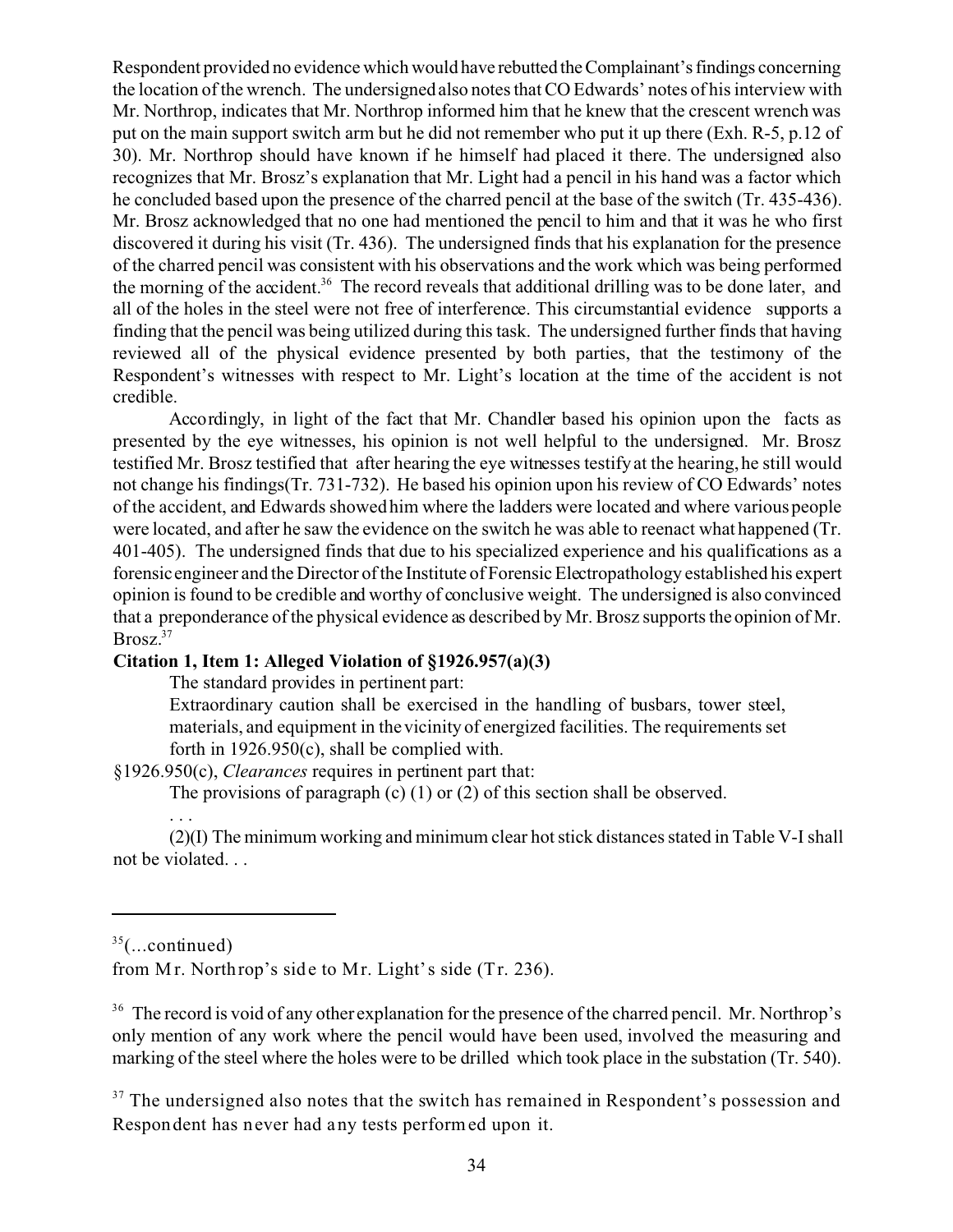### TABLE V-1 - ALTERNATING CURRENT - MINIMUM DISTANCES

\_\_\_\_\_\_\_\_\_\_\_\_\_\_\_\_\_\_\_\_\_\_\_\_\_\_\_\_\_\_\_\_\_\_\_\_\_\_\_\_\_\_\_\_\_\_\_\_\_\_\_\_\_\_\_\_\_\_\_\_\_

| Voltage range    | Minimum working and clear hot |
|------------------|-------------------------------|
| (phase to phase) | (kilovolt) stick distance     |
|                  |                               |

. . .

The citation sets forth that on or about December 20, 1995, an employee working on the energized switch 09 installing a metal bracket violated the minimum working distance required between the employee and exposed energized parts of the switch. The cited standard specifically refers to "construction work in energized substations. "Construction work" as used in subpart V, where the instant standard is contained, includes the erection of new electric transmission and distribution lines and equipment, and the alteration, conversion, andimprovement of existing electric transmission and distribution lines and equipment (29 C.F.R. §1926.950). The record reveals that Respondent was involved in the installation, replacement and modification of existing electrical equipment, in particular installation of 14 switches in the NAS Substation Building T-45(Tr. 521- 522). Accordingly, the undersigned finds that the cited regulation is applicable.

The Complainant alleges that the instant regulation was violated in two ways: the minimum working distance was not maintained in working near energized equipment, and extraordinary caution was not exercised. (Complainant's Post-Hearing Brief, p. 20. The Respondentmaintains that the Secretary failed to produce evidence that Mr. Light came within the 28-inch unsafe zone, and that the work performed required the installation of a bracket below the cross arm of 09 Switch. (Respondent's Post-Trial Brief, p. 10). The voltage at 09 Switch was 34.5 kV, and thus a clearance of 2 feet, 4 inches (28 inches) is required. This voltage was measured from the top of each of the insulators. The record establishes that the bottom of the bracket or channel which was being installed was 33 inches from the top of insulator B. It is Respondent's position that there was no reason for Mr. Light, who was holding one end of the bracket and performing no bolting to come any closer to the 34.5 kV than 33 inches.

The undersigned finds that the Complainant has proven by a preponderance of the evidence that Mr. Light did not remain beyond the 28 inch minimum clearance distance and did rise above the bottom of the bracket. The record establishes that the 28 inch minimum safe distance requirement was violated a number of times. The first was when an employee placed a wrench on the face plate. The wrench was within the 28 inch required clearance - 25.5 inches. Additionally, the record reveals that the 28 inch requirement was not maintained when the first bolt was put into the nut and bolt into the support bracket. Mr. Brosz testimony is illustrative of thisviolative condition. He explained that the bolts had to be approximately 2 1/2 inches in length, and a portion of the hand is above the head of the bolt by approximately 3 inches to lift it in or out.. Thus, the 2 1/2 inches and 3 inches would bring one within the 28 inch sphere (Tr. 698-699). The preponderance of evidence also establishes that it was likely that a pencil was used to mark a hole. The marking of the hole from above the bracket would also have brought one above the bracket and into the 28 inch clearance distance. The physical presence of the nut and bolt and wrench on top of the face plate within the safe distance indicate that at some point they were put there, and the testimony makes clear that the work being done certainly entailed the use of such tools. Furthermore, this distance was violated when Mr. Light actually came in contact with the B-phase insulator. Additionally, Mr. Northrop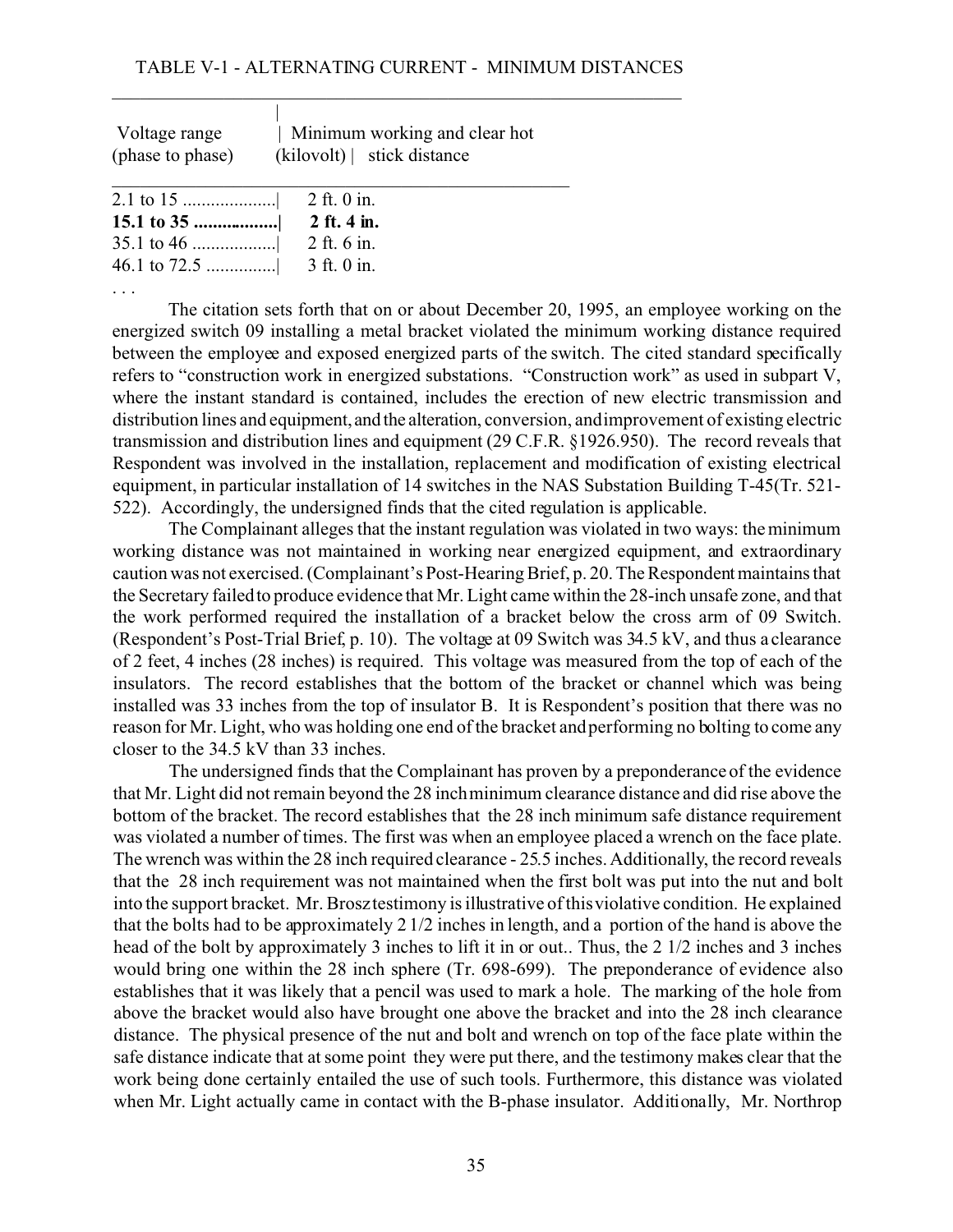testified that he had removed the bolts and performed measurements prior to Mr. Light arriving at the switch. The work being done would certainly entail the use of such tools.

The undersigned also finds that the record establishes that extraordinary caution was not exercised. During their testimony both experts agreed that the accident could have been prevented by having de-energized the bus.<sup>38</sup> Mr. Brosz provided examples of additional safety precautions. Mr. Brosz suggested that the use of a bucket truck which has an insulated boom. He also suggested the wrapping of the A, B, and C phase insulators in rubber insulating blankets. Another precaution would have been to have all workers wearing rubber gloves. And finally, training could also have been a precaution. He explained that one is trained and warned of the hazards of high voltage and what is live and deenergized, minimum clearances, personal protective equipment<sup>39</sup> and methodology (Tr. 356). Additionally, CO Edwards brought up a very good point when he testified that 28 inches was simply a safe minimum distance. He believed that it would be prudent to have kept at least 28 inches away from any part of the insulator even though the voltage gets lower as one travels down the skirt (Tr. 350). For example, the chart V-I shows that for 2,100 volts to 15,000 volts the minimum safe distance is two feet. Accordingly, extraordinary caution would have been to stay away from the energized parts at the prescribed distances.

In view of the above the undersigned finds that the Complainant had met its burden of proving the Respondent's noncompliance with the standard. The record unequivocally establishes that Mr. Light had access to the violative condition and that his access to this condition proved fatal. The undersigned also finds that the record establishes that Respondent was had knowledge of the cited hazardous condition.<sup>40</sup> The record establishes that Mr. Northrop knew that he was on the "dead" side of the switch and Mr. Light was on the "hot" side. The record also establishes that he

<sup>&</sup>lt;sup>38</sup> Mr. Brosz stated that the best way would have been to have totally de-energized the switch and not half as was done here (Tr. 355). Mr. Chandler agreed that if switch 09 had been deenergized prior to employees working on it, the accident would not have occurred (Tr. 671).

<sup>&</sup>lt;sup>39</sup> He suggested the use of Nomex clothing, which does not burn like cotton clothing (Tr. 358).

<sup>&</sup>lt;sup>40</sup> To satisfy the element of knowledge, the Complainant must prove that a cited employer either knew, or with the exercise of rea sonable diligence could have known of the presence of the violative condition. *Seibel Modern Manufacturing & Welding Corp.*, 15 BNA OSHC 1218, 1221 (No. 88-821, 1991); *Consolidated Freightways Corp.*, 15 BNA OSHC 1317, 1320-1321 (No. 86-351, 1991). In *Pride Oil Well Se rvice,* 15 BNA OSHC 1809 (No. 87- 692, 1992), the Review Commission set forth criteria to be considered when evaluating reasonable diligence.

Reasonable diligence involves several factors, including an employer's "obligation to inspect the work are a, to anticipate hazards to which employees may be exposed, and to take measures to prevent the occurrence." *Frank Swidzinski Co*., 9 BNA OSHC 1230, 1233 (No. 76-4627, 1981) . . . Other factors indicative of reasonable diligence include adequate supervision of employees, and the formulation and implementation of adequate training programs and work rules to ensure that work is safe. (citations omitted).

*Id.* at 1814.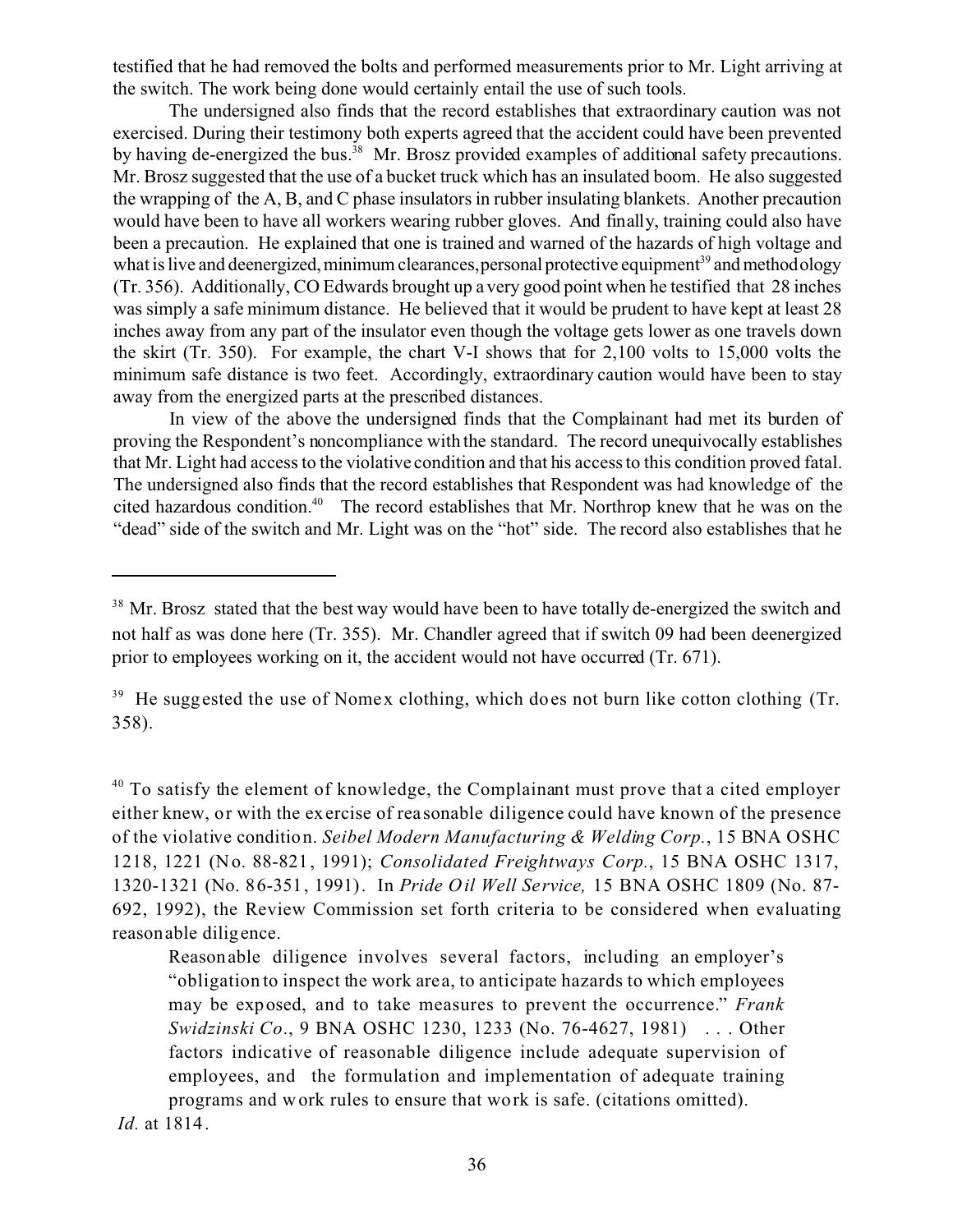was very familiar with a procedure for deenergizing these switches and had previously shut down the power on the south bus which is where 09 Switch was located and had not worked on any other switch wile it was hot (Tr. 127, 131-132, 143). Mr. Northrop and other employees testified that Mr. Northrop told them that the switch was energized. However, other than this warning, Mr. Northrop took no other measures to prevent the occurrence of hazards he should have anticipated that his employees were exposed to in spite of his warning. The undersigned finds that a reasonably prudent foreman would have given more instruction to an untrained laborer working in close proximity to such high voltage. The undersigned finds that if he had exercised reasonable diligence he would have anticipated the hazards present while working in proximity of the energized insulator and taken measures to ensure that all hazards were eliminated. Review Commission precedent has established that actual or constructive knowledge of the employer's foreman or supervisor can be imputed to the employer. *Jersey Steel Erectors*, 16 BNA OSHC 1162 (No. 90-1307, 1993). Accordingly, Mr. Northrop's knowledge is imputed to the Respondent. The undersigned finds that Complainant has established a prima facie case of a violation of §1926.957(a)(3).

### **Citation 1, Item 2: Alleged Violation of §1926.416(a)(4)**

The standard provides part:

*Work on energized equipment.* Only qualified persons may work on electric circuit parts or equipment that have not been deenergized under the procedures of  $\S 1926.417(d)^{41}$  of this section. Such persons shall be capable of working safely on energized circuits and shall be familiar with the proper use of special precautionary techniques, personal protective equipment, insulating and shielding materials and insulated tools.

The citation sets forth that "an employee working on the energized switch 09 installing a metal bracket was not qualified to be working near energized electric circuit parts or equipment." CO Edwards testified that he recommended this violation because Mr. Light was working on energized electrical equipment, and he was not qualified to do this as a backhoe operator/laborer. He had received no experience in any type of high voltage work and he had not received any specific training for high voltage work other than some toolbox safety meetings (Tr. 198). The Respondent asserts that the citation charges that Respondent had an unqualified person "working near" energized parts or equipment, and thus, the citation as written is contrary to the regulation which prohibits unqualified persons from "working on" energized parts or equipment.<sup>42</sup> The undersigned finds that the language within the citation properly charges Respondent with an unqualified employee "working on" the energized 09 Switch. Subpart K in general covers electrical safety requirements in construction work. The undersigned also finds that the standard is applicable because Respondent was engaged in construction work which involved electrical work.

Subpart K defines the term "equipment" as "[a] general term including material, fittings, devices, appliances, fixtures, apparatus, and the like, used as a part of, or in connection with, an electrical installation; and a "qualified person" is "[o]ne familiar with the construction and operation of the equipment and the hazards involved." 29 C.F.R. §1926. 449. The Complainant alleges that the manufacturer designated the entire piece of equipment from the top of the pedestal to the top of

<sup>41 §1926.417(</sup>d). *Lockout and tagging.* While any employee is exposed to contact with parts of fixed electric equipment or circuits which have been deenergized, the circuits energizing the parts shall be locked out or tagged or both in accordance with the requirements of this paragraph....

<sup>&</sup>lt;sup>42</sup> Respondent presented this same argument in a Motion to Dismiss Citation 1, Item 2 filed June 2, 1997. On June 11, 1997 the undersigned denied this Motion.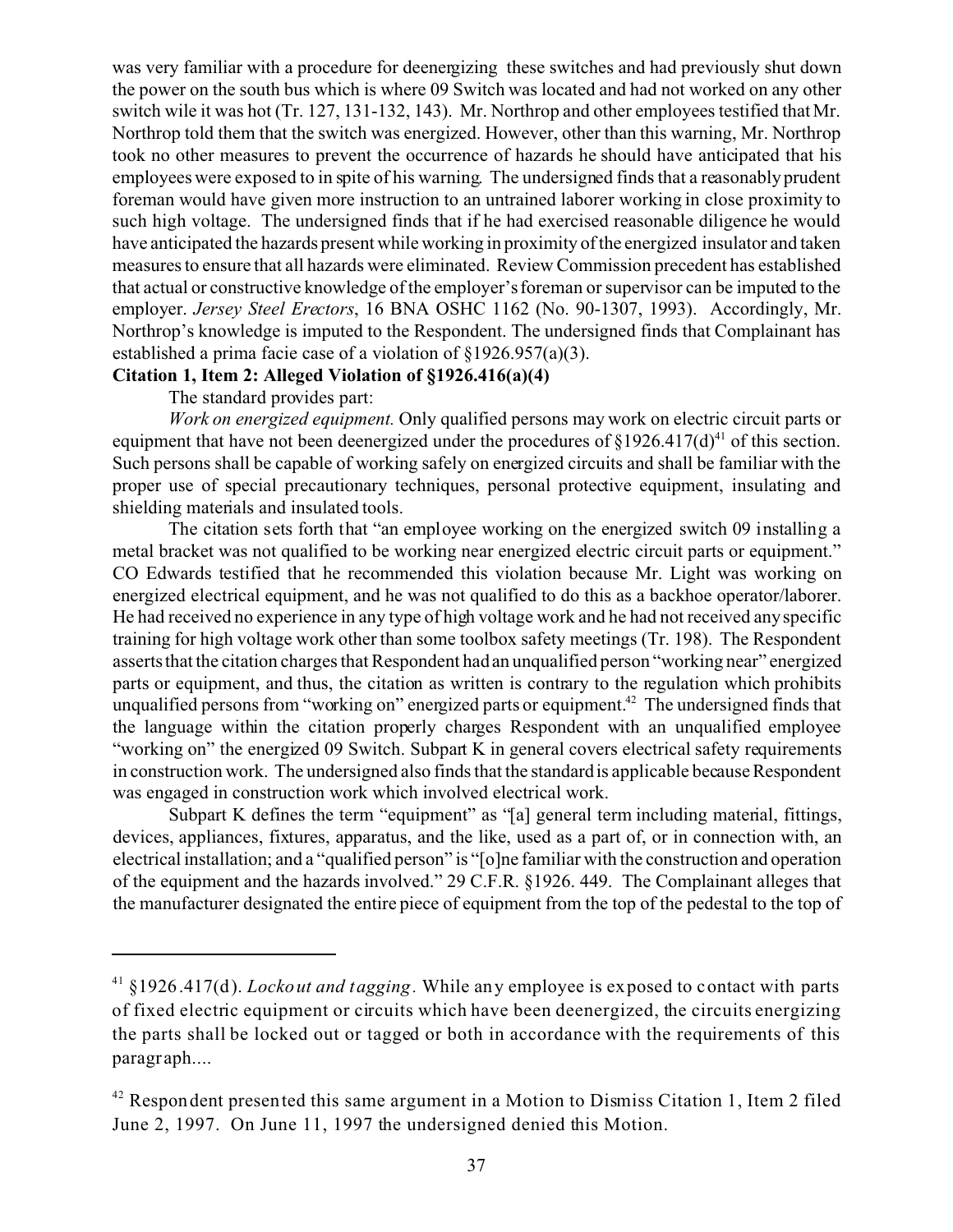the insulator the "switch", and that the definition of equipment is broad enough to encompass everything used in connection with an electrical installation (Tr. 361-362; Complainant's Post-Hearing Brief, p. 26). Thus, this interpretation would include the bracket as electrical equipment . The record reveals that this switch was designed to feed circuits for the substation (Tr. 70-71). The manufacturer's drawing, as well as Mr. Brosz's report, describe the switch arrangement as a S&C Alduti-Rupter Switch-outdoor distribution-three-pole vertical break, integer style, pedestal, with reciprocating-type operating mechanism (Exh. G-  $25 \& 39$ ). The manufacturer's drawing identifies the Alduti-Switch as Item No. 1. Its ratings in kV and amperes are identified at Table 1. The dimensions of the mounting the switch are at Table II. The pedestal is separately identified as Item 2. The record establishes that the metal pedestal and cross arm had been grounded and Respondent had installed the grounds (Tr. 110-111,148-149; 552-553). The undersigned finds that these parts were grounded noncurrent-carrying metal parts of equipment which were not connected in an electrical circuit to a source of voltage.<sup>43</sup>

The citation charges the Respondent with having an employee working on the energized 09 Switch. However, the record reveals that Mr. Light was working not on a piece of equipment which had a source of electric potential. Accordingly, Citation 1, Item 2 is VACATED.

### **Affirmative Defenses**

Respondent argues that if Mr. Light rose above the cross arm, it was the result of unforeseeable or idiosyncratic behavior on his part in violation of Respondent's safety policy. In support of its position, Respondent relies upon *Ocean Electric Corp.,*594 F.2d 396 (4th Cir., 1979), where the Fourth Circuit held that the company should not be held liable because the action of the foreman was not foreseeable, and that the Secretary had the burden of proving unforeseeable and unpreventableemployee misconduct. The undersigned finds that Respondent's assertion of the state of the law with regard to unforeseeable or idiosyncratic behavior by employees is misplaced. Since the *Ocean* case, the Fourth Circuit has held that the employer must take all reasonable steps to accomplish the standard's requirements, including imposing work rules, communicating the rules to employees, and providing training, supervision and disciplinary action designated to enforce the rules. The Court further recognized that "despite these steps, if an employee disobeys the requirements of the standard, the employer has available the defense of 'unforeseeable employee misconduct'." *Forging Indus. Assn. v. Secretary of Labor*, 773 F 2d 1436, 1450 (4th Cir. 1985)(en banc)[12 BNA OSHC 1472]. Furthermore, in the matter of *L. E. Myers Co,* 16 BNA OSHC 1037, 1040, n. 6 (No. 90-945, 1993), the Review Commission identified the Fourth Circuit as one which has held that an allegation of unforeseeable employee misconduct constitutes an affirmative defense to be pleaded and proved by the employer. It is well settled Review Commission precedent that to establish this affirmative defense, an employer must show that "it had established a work rule designed to prevent the violation, adequately communicated those work rules, and effectively enforced those work rules, when they were violated*." Pride Oil Well Serv.,* 15 BNA OSHA 1809 (No. 87-692), 1992). The undersigned finds that Respondent presented no evidence which would establish any one of these elements**.** 

## **Willful Classification**

A violation is willful if it is committed with intentional, knowing or voluntary disregard for the requirements of the Occupational Safety and Health Act (the "Act") *L.E. Myers Co.,* 16 BNA OSHA 1037, 1046, (No. 90-945, 1993);*(quoting Williams Enterp.,* 13 BNA OSHA 1249, 1256,(No.

 $43$  29 C.F.R.§1910.269(1)(9) provides that: Noncurrent-carrying metal parts of equipment or devices. . . shall be treated as energized. . . unless the employer inspects the installation and determines that these parts are grounded before work is performed.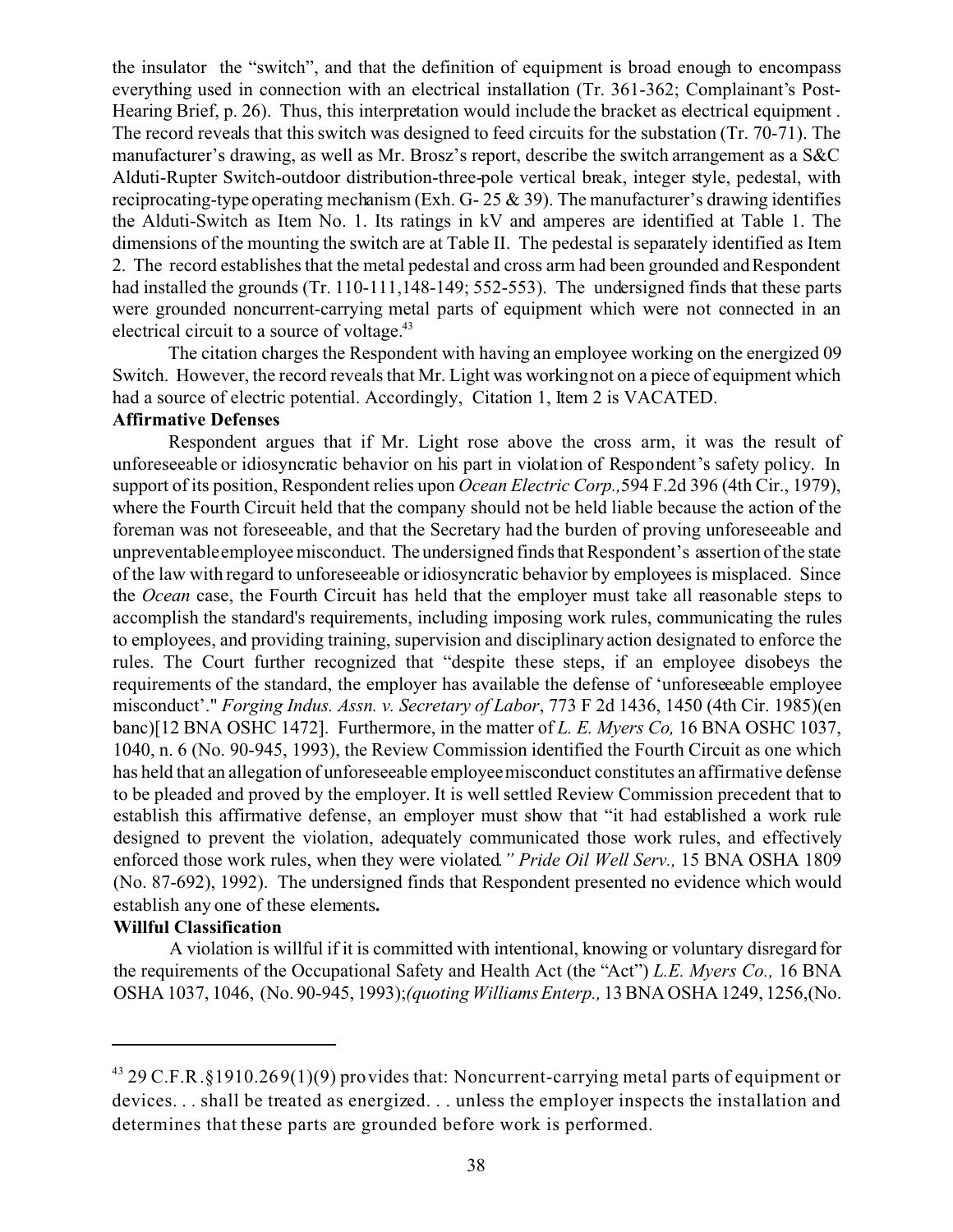85-355, 1987). A willful violation is differentiated from a nonwillful violation by a heightened awareness, a conscious disregard or plain indifference to employee safety*. General Motors Corp., Electro-Motive Div.,* 14 BNA OSHA 2064, 2068,(No. 82-630, 1991) (consolidated); *Williams,* 13 BNA OSHA at 1256-57*.* A violation is not willful if an employer had a good faith belief that the violative condition conformed to the requirements of the Act. The test of good faith is an objective one - that is, "whether the employer's belief concerning the factual matters in question was reasonableunder all ofthe circumstances."*Morrison-Knudsen Co.\Yonkers Contracting Co.,*16 BNA OSHC 1105, 1124 (No. 88-572, 1992).

CO Edwards testified that this violation was classified as willful because there was a total indifference to the standard in that the clearance distance was violated, and also the switch was not deenergized or insulated with blankets to prevent contact or proper personal protective equipment was not worn (Tr. 197). Additionally, he found it willful because Mr. Light was classified as a backhoe operator and was not qualified to work on or near energized equipment (Tr. 197). The Respondent asserts that Mr. Northrop did not knowingly and deliberately place Mr. Light in danger and that Mr. Light was merely holding a bracket for Mr. Northrop which did not require him to come within the 28 minimum safe distance area. (Respondent's Post-Trail Brief, p. 32).

The record discloses that Mr. Northrop was fully aware that the top of the insulator was energized. Mr. Northrop, the Navy and utility personnel had coordinated a system for power outages when work was being done on the switches. Normally, when a power outage became necessary, two weeks advance notice was required so that customers could be notified. However, in this instance such notice was not necessary. No customers would be affected by the power outage for this work because they would have been able to tie certain circuits together through a series of isolations (Tr. 125-126, 138). Accordingly, per Mr. Wray's testimony, upon learning from Mr. Northrop he intended on finishing work on the 09 switch hot, he responded "hell no" and informed him that they could isolate the switch within 45 minutes  $(Tr, 141-142)$ .<sup>44</sup> This conversation took place approximately one week prior to the accident, and in spite of this conversation Mr. Northrop chose to work the switch hot. He testified that he told the employees under his supervision that the "thing was hot, do not get up"(Tr.541). The record discloses that Mr. Northrop never discussed with his crew the 28 inch safe distance requirement. 45 The record also discloses that other than this warning, no other cautionary measures were taken to for work in the vicinity of the energized insulators. Furthermore, the Respondent was put on notice of the necessity of exercising caution per the manufacturer'sdrawingwhich stated "Caution any installation, operation, inspection or maintenance of the equipment covered by this document must be performed by qualified persons who are thoroughly trained and who understand any hazards that may be involved....Before performing the

<sup>&</sup>lt;sup>44</sup> Mr. Northrop testified that Mr. Wray had never directed him to deenergize the whole switch prior to performing the change order work (Tr. 551-552). The undersigned has previously noted that Mr. Northrop's testimony was not fully credible and makes a similar finding with respect to this conversation. Mr. Wray's testimony with respect to the methods previously utilized to deenergize switches, and the rather short period of time necessary to deenergized the 09 switch corroborates his testimony.

 $45$  CO Edwards notes indicate that during his January 16, 1996, interview Mr. Northrop stated that he told everyone the switch was "hot", however he did not discuss distances. CO Edwards also noted that Mr. Northrop also stated that he knew that OSHA required a 28 inch distance, however, he refused to answer whether he knew this information prior to the accident. (Exh. R-5, p.12 of 30).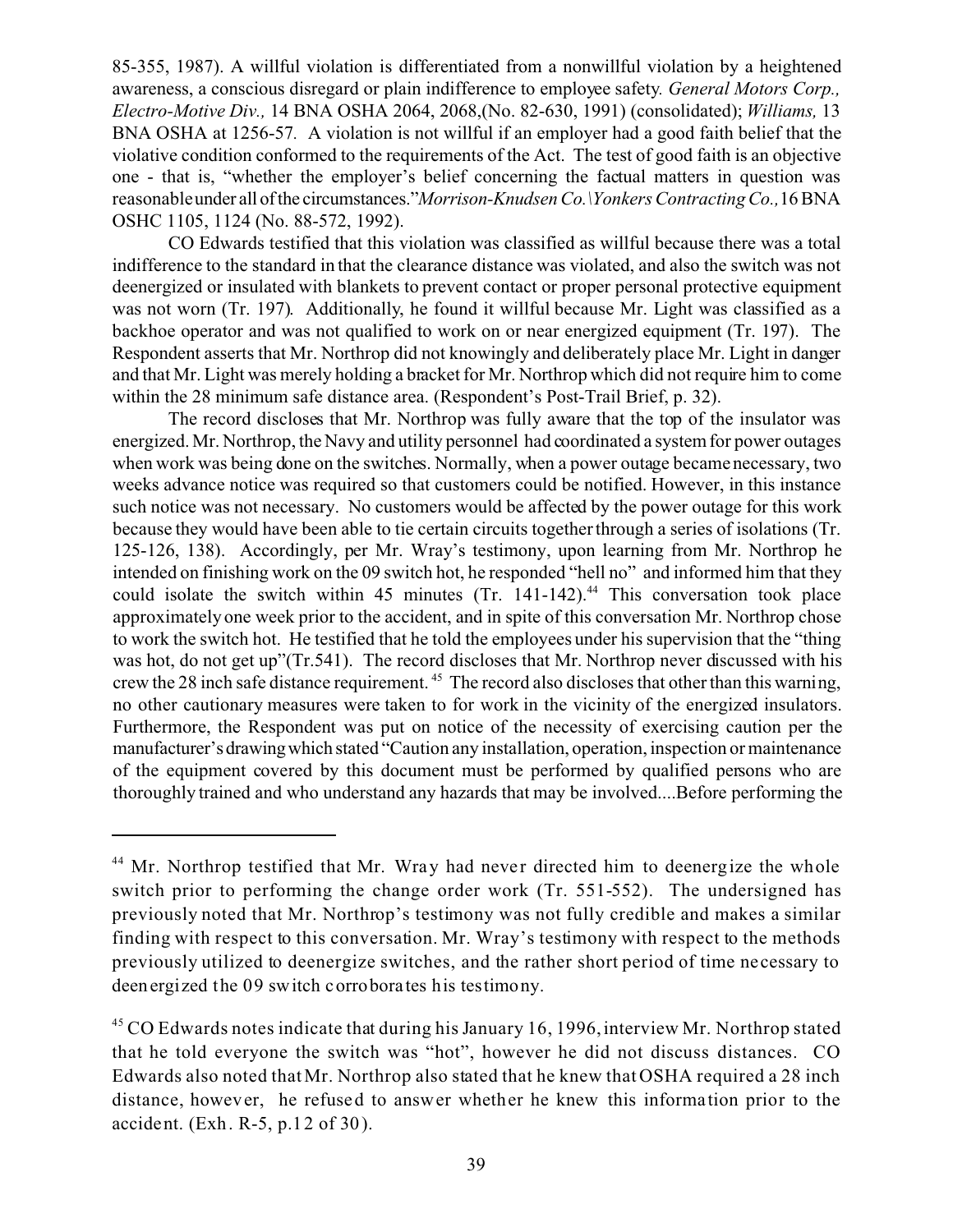operation described in this document, the necessary safety procedures relative to this type of equipment must be carried out" (Exh. G-39; Tr. 361-362). The record reveals that in spite of this warning, no extraordinarycaution was demonstrated by Respondent anyadditionalsafetyprocedures for this work. Such measures could have included personal protective equipment, training on the hazards of working near energized equipment, and insulated mats. Mr. Northrop in spite of the warning from Mr. Wray, the cautionary notice by the manufacturer, and his admitted knowledge of the requirements of the standard, he permitted an untrained laborer to work in close proximity of energized equipment. He provided no guidance to Mr. Light with respect to the importance of the safe distance clearance and took no precautionary measures to ensure his safety. The undersigned finds that this conduct was not malicious<sup>46</sup>, however, a plain indifference to employee safety. Furthermore, the undersigned finds that Mr. Northrop's failure to request a power outage, especially when he had been informed that one could be accomplished within 45 minutes demonstrates further indifference to the requirements of the standard. His actions under the circumstances did not rise to the level of a good faith belief that it was not necessary to comply with the standard.

Review Commission precedent has established that, "[t]he employer is responsible for the willful nature of its supervisor's actions to the same extent that the employer is responsible for their knowledge of violative conditions." *Tampa Shipyards, Inc.*, 15 BNA OSHC 1533, 1539 (Nos. 86- 360 and 86-469, 1992). For these reasons, the undersigned finds that the violation was properly classified as willful.

The undersigned also finds that this violation was serious. In order to prove a serious violation, the Secretary must show that there is a substantial probability that death or serious physical harm could result from the condition in question. 29 U.S.C. § 666(k). The serious nature of this violation has been established in light of the fact that a fatal accident occurred as a result of the Respondent's noncompliance with the cited regulations.

### **Penalty**

What constitutes an appropriate penalty is a determination which the Review Commission as the final arbiter of penalties must make. In determining appropriate penalties "due consideration" must be give to the four criteria under Section 17(j) of the Act, 29 U.S.C., §666(j). These "penalty factors" are: the size of the employer's business, the gravity of the violation, the employer's good faith and its prior history. *J.A. Jones Construction Co.*, 15 BNA OSHC 2201, 2213-14 (No. 87-2059, 1993). These factors are not necessarily accorded equal weight. Generally speaking, the gravity of a violation is the primary element in the penalty assessment. *Trinity Indus., Inc.,* 15 BNA OSHC 1481, 1483 (No. 88-2691, 1992). The gravity of a particular violation depends upon such matters as the number of employees exposed, the duration of the exposure, the precautions taken against injury, and the likelihood that any injury would result. *J.A. Jones, supra.* 

The undersigned finds that the record supports a finding for a high gravity serious willful violation (Tr. 197). The gravity of the violation was high - the severity of injury expected was fatal, and the probability that a fatal injury would occur as a result of the violation was high in light of the fact that a fatality occurred. Accordingly, a gravity-based penalty in the amount of \$70,000.00 was appropriate. The undersigned finds that a penalty adjustment for good faith is not appropriate because of the willful nature and high gravity ofthe violation. The undersigned finds that the penalty adjustments for size is appropriate (20% - 57 employees )(Tr. 562-563). A credit for a history of no violations during the previous three year period (10%) is appropriate (Tr. 203 250). After considering the above factors and the gravity of each violation, a penalty of \$49,000.00 for this

<sup>&</sup>lt;sup>46</sup> The Fourth Circuit has acknowledged that no showing of malicious intent is necessary for a finding of wilfulness. *Construction Co. v. OSHRC,* 522 F.2d 777 (4th Cir., 1975)[3 BNA OSHC 1337].